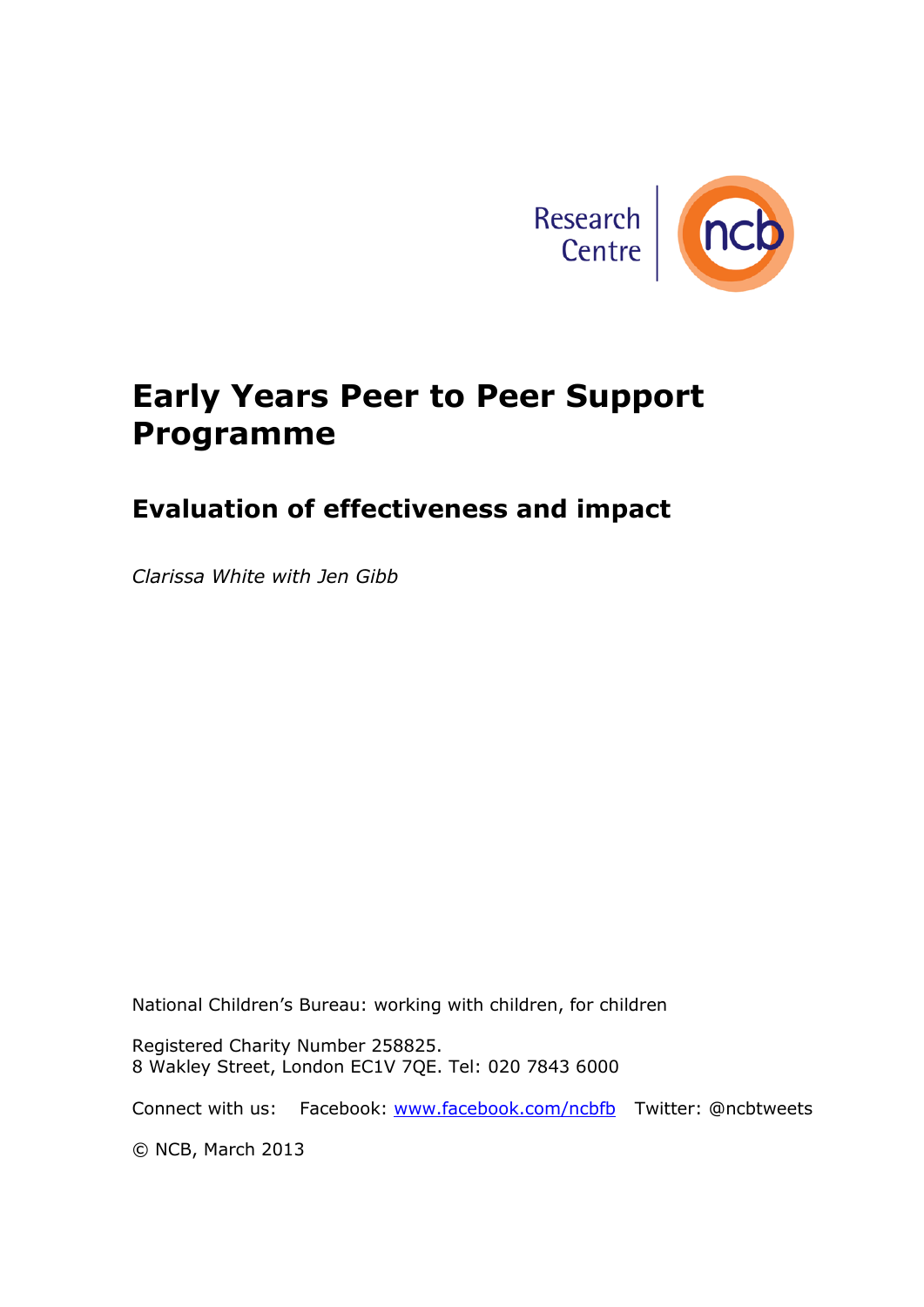## **Contents**

| 1. |            |                                                         |  |  |
|----|------------|---------------------------------------------------------|--|--|
|    | 1.1        |                                                         |  |  |
|    | 1.2        |                                                         |  |  |
|    | 1.3        |                                                         |  |  |
|    | 1.4        |                                                         |  |  |
|    | 1.5        |                                                         |  |  |
|    | 1.4        |                                                         |  |  |
| 2. |            | Case Study 'A' - Developing an Early Years Strategy 18  |  |  |
|    | 2.1        |                                                         |  |  |
|    | 2.2        |                                                         |  |  |
|    | 2.3        |                                                         |  |  |
|    | 2.4        |                                                         |  |  |
|    | 2.5        |                                                         |  |  |
|    | 2.6<br>2.7 |                                                         |  |  |
|    |            |                                                         |  |  |
| 3. |            |                                                         |  |  |
|    | 3.1<br>3.2 |                                                         |  |  |
|    | 3.3        |                                                         |  |  |
|    | 3.4        |                                                         |  |  |
|    | 3.5        |                                                         |  |  |
|    | 3.6        |                                                         |  |  |
|    | 3.7        |                                                         |  |  |
| 4. |            |                                                         |  |  |
|    | 4.1        |                                                         |  |  |
|    | 4.2        |                                                         |  |  |
|    | 4.3        |                                                         |  |  |
|    | 4.4        |                                                         |  |  |
|    | 4.5        |                                                         |  |  |
|    | 4.5        |                                                         |  |  |
|    | 4.6        |                                                         |  |  |
| 5. |            |                                                         |  |  |
|    | 5.1        |                                                         |  |  |
|    | 5.2        |                                                         |  |  |
|    | 5.3        |                                                         |  |  |
|    | 5.4        |                                                         |  |  |
|    | 5.5        |                                                         |  |  |
|    | 5.6        |                                                         |  |  |
|    | 5.7        |                                                         |  |  |
| 6. |            | Case Study 'E' - Improving a Quality Assurance Scheme42 |  |  |
|    | 6.1        |                                                         |  |  |
|    | 6.2        |                                                         |  |  |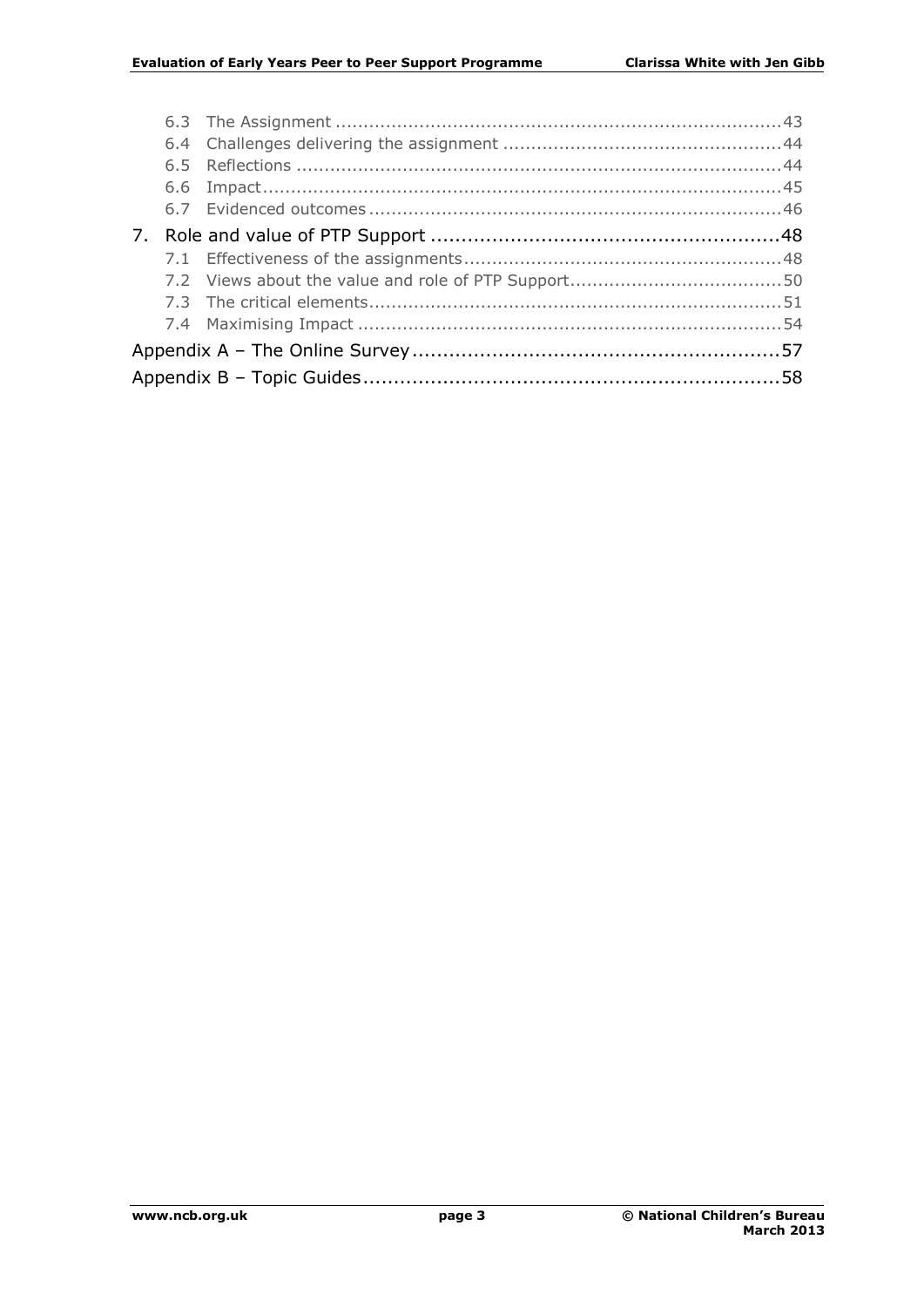# <span id="page-3-0"></span>**About the Research Centre**

The Research Centre undertakes high quality and rigorous research to inform policy and practice across the children's sector. As an independent Centre within NCB, we work in collaboration with other research institutions and policy and practice experts.

You can find further information about our work, including current and completed projects, the guidelines we adhere to, our newsletter and recent publications including research summaries at [www.ncb.org.uk/research.](http://www.ncb.org.uk/research)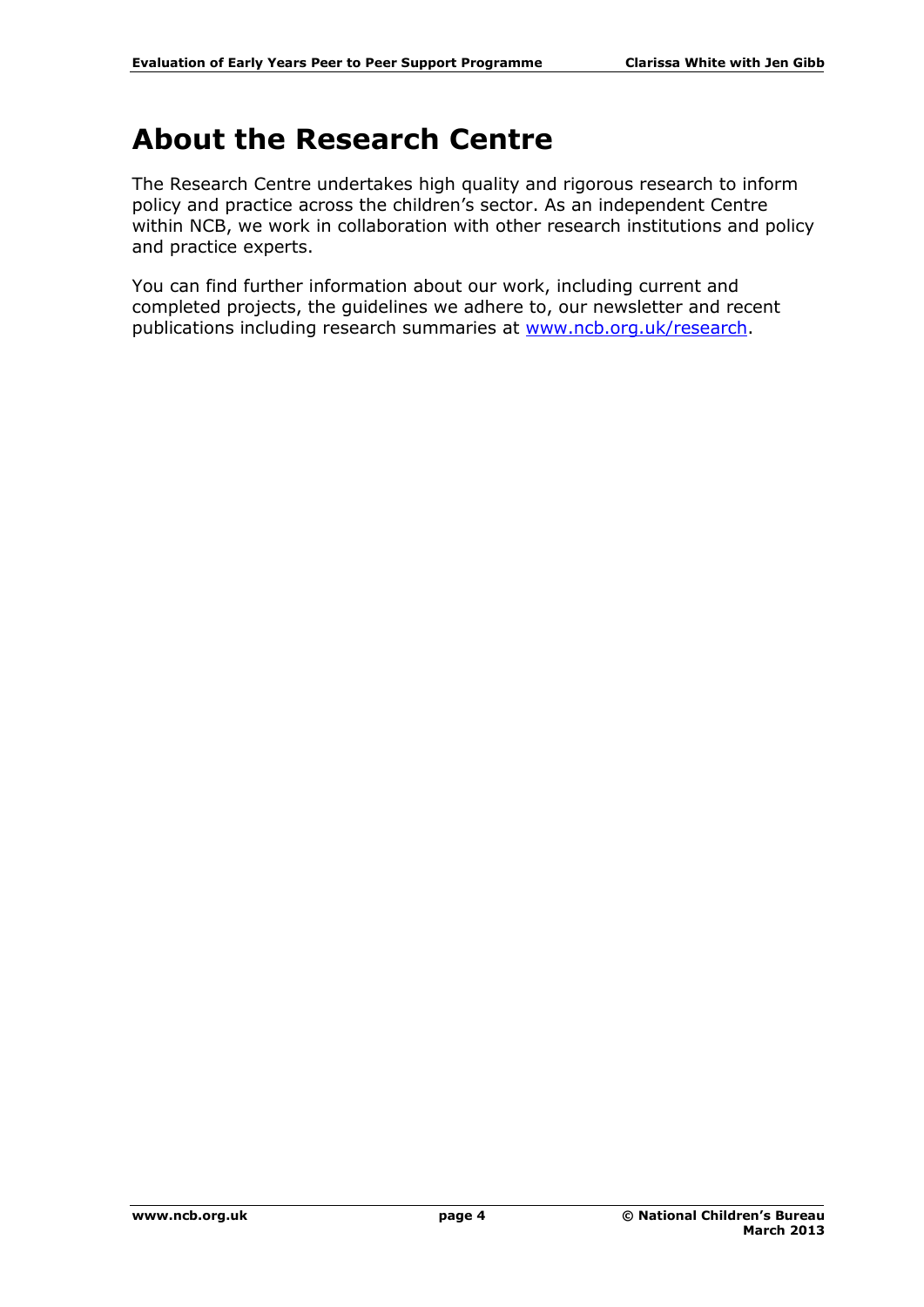# <span id="page-4-0"></span>**Acknowledgements**

This contract was commissioned by the Early Childhood Unit (ECU) on behalf of the Department for Education (DfE).

We are very grateful to Sarah Kaya at the DfE for funding the evaluation as part of the Peer to Peer Support Programme.

At NCB we would like to thank Ivana La Valle and Karen Neal in the NCB Research Centre, Natasha Willmott who set up the evaluation before leaving NCB, Lucy Williams and Joyce Connor from the ECU and Sue Rowley, David Wood and Veronique Ward from C4EO for their guidance and support with the evaluation.

Finally, and most importantly, we would like to say a very big thank you to the case study participants. We thank them all for generously giving up their time to share their insights and experiences so candidly at a time when they were very busy and managing considerable change.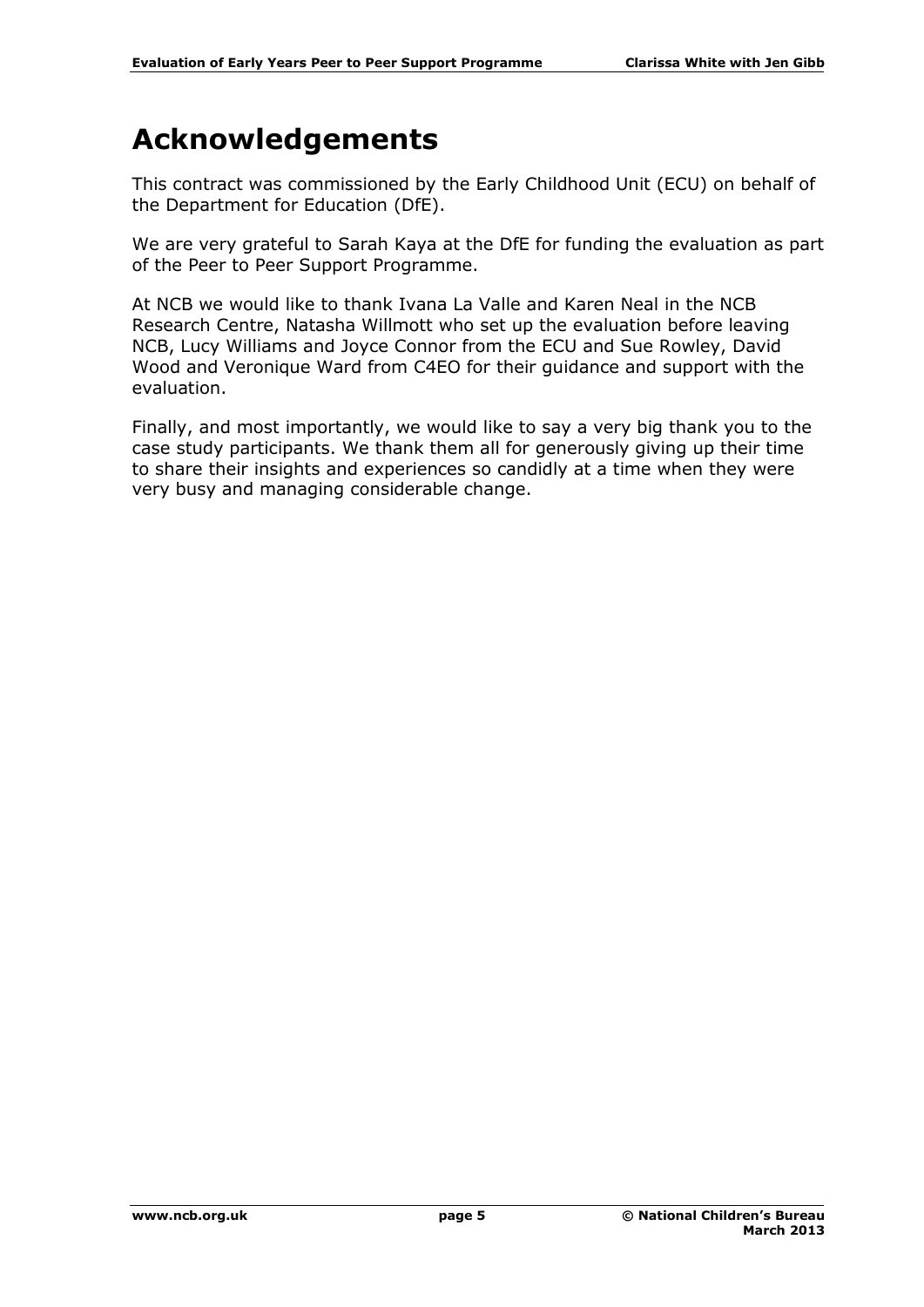# <span id="page-5-0"></span>**Summary**

The Early Years Peer to Peer Support (PTP) Programme, funded by the Department for Education (DfE), was launched in April 2011 to provide a package of tailored support to address issues of quality in the early years (EY) sector. It was set up for two years by the Early Childhood Unit (ECU) at NCB in partnership with the Centre for Excellence and Outcomes (C4EO) and was designed to improve outcomes for young children and their families. The package of support was delivered by a team of early years (EY) sector specialists (SSs) to local authorities (LAs) and on a few occasions other EY organisations such as social enterprises or private nursery chains. Since the programme was launched 80 assignments have been allocated to LAs and organisations across the country.

The NCB Research Centre was commissioned by the ECU to carry out an independent evaluation of the PTP Support Programme assignments. This report presents the findings from two components of the evaluation comprising an online end of assignment survey and five case studies to explore how LAs used the PTP support and any impacts it was perceived to have.

#### **Evaluation design**

A month after completing a PTP Support Programme recipients were invited to take part in a short online survey which explored their experience of the assignment and reflections on its value, role and impact. Of the 64 recipients of PTP Support, 37 had completed the assignment when the on line survey was carried out and 15 of these recipients responded – resulting in a response rate of 41%. All but one of these respondents was a LA.

The survey results were supplemented with quantitative data collated by C4EO from end of assignment feedback forms received from participating LAs or other EY providers. At the time of writing this report feedback forms were completed by 27 LAs or other EY organisations (out of a potential 44 completed assignments) – a response rate of 61%.

In order to amplify the survey findings five case studies were carried out to explore the experience of delivering and participating in a PTP assignment and perceptions about any resulting impacts. The case studies were selected to ensure a range of different assignments. Each case study included up to three interviews - with the person in each LA who led the assignment, the Sector Specialist who delivered the PTP support and one of the beneficiaries who took part in the assignment. A total of 14 interviews were carried out over the telephone using a topic guide during February and early March 2013.

#### **Case study Summaries**

Through the use of five case studies the report illustrates how a range of LAs used the PTP support and any impacts it was perceived to have: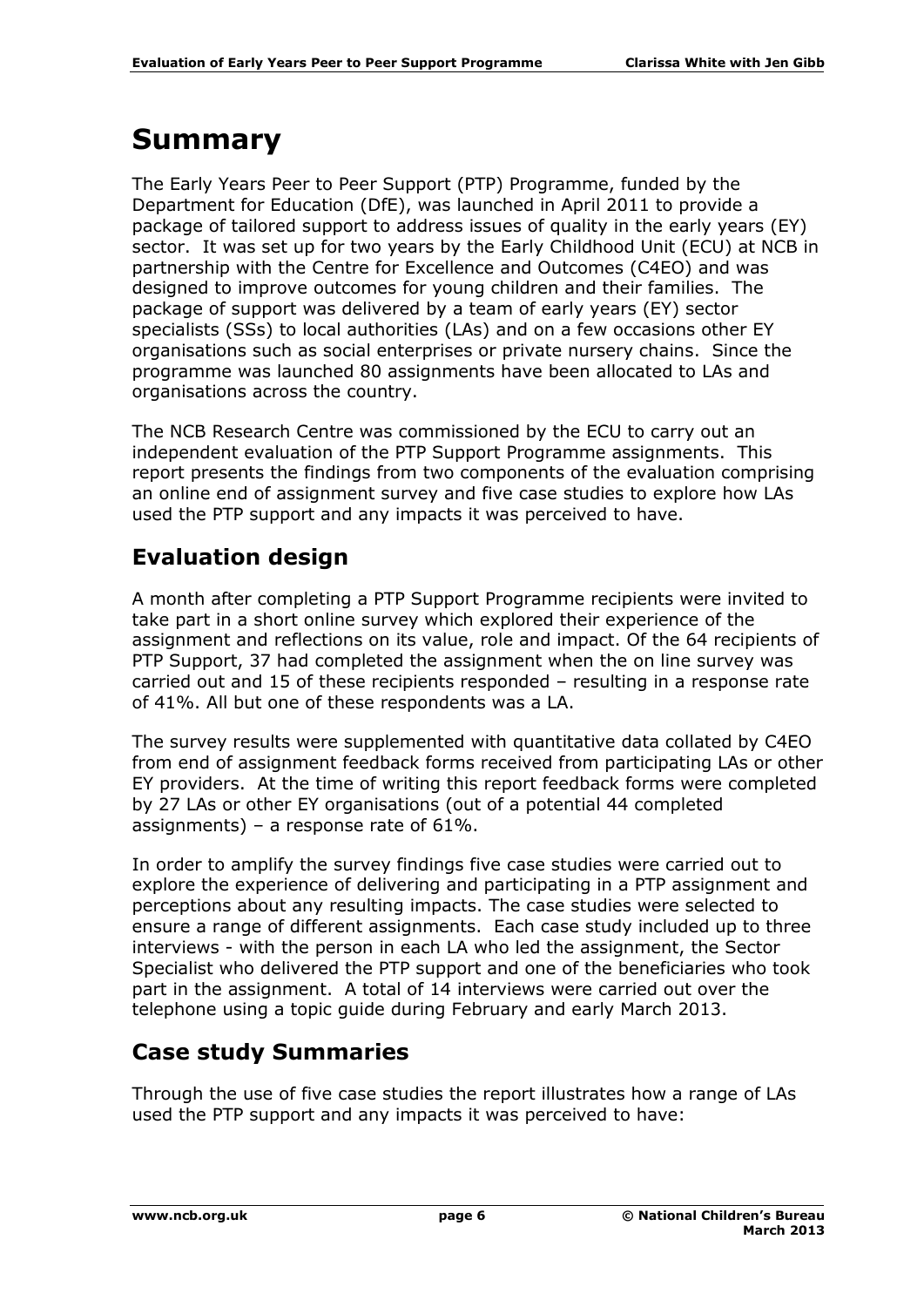#### *Case Study A – Developing an Early Years Strategy*

The assignment for Case Study A involved developing an EY strategy for a LA. It involved the EY team and key stakeholders who were working across all the key services in the main districts of the LA. The assignment took just under 12 months to complete – starting in autumn 2011 and finishing in September 2012. The assignment consisted of a series of workshops – which initially focused on helping the EY Team consider how to work more effectively to improve outcomes for children and prepared the way for a much larger strategy development workshop with 60 professionals working across the LA. At the end of the workshop they came up with a vision, principles and priorities and an overarching delivery plan to deliver an EY strategy in the LA both at the county and district level. The assignment ended with a review workshop where participants reflected and reviewed the outputs from the previous workshop and explored and mapped progress towards their goals.

The PTP assignment was very positively appraised by all involved and enabled the LA to set up an effective EY strategy, involving a wide range of partners from across children's services, health services, maintained schools, and PVI settings who are all working in partnership. This strategy was perceived to have resulted in a much stronger and more secure EY sector.

#### *Case Study B – Multi Agency Working*

Case study B involved strengthening multi agency working between the EY team, health, children's centres, early years settings and schools. Within the LA the assignment was led by the EY Adviser who worked in partnership with the Senior Public Health Strategist. The assignment was carried out between October 2011 and the end of March 2012. The assignment was delivered by two SSs and consisted of an Outcomes Based Accountability<sup>1</sup> and Turning the Curve  $(TTC)^2$  Workshop involving key stakeholders across the LA. The TTC approach was used as a way of engaging professionals from different agencies in a brief and focused activity, to provide an opportunity for them to work together on a project. The chosen project focused on the reduction of child obesity and the aim was to consider how they could turn the obesity trajectory around. Being in its second year, the project was viewed as providing a valuable opportunity to consolidate and build on the links already made between health and education to extend and enhance partnership working in the LA.

-

 $1$  Outcomes Based Accountability (OBA) was developed by Mark Friedman in the United States. OBA provides a useful framework, or set of questions, to enable multi-agency and individual organisations to prioritise the outcomes they want to improve, ensure that they are planning effectively, involve service users and the wider community in achieving better outcomes, and know whether they are making a difference to the lives of service users.

 $2$  The Turning the Curve Approach was developed by Mark Friedman in the United States. Turning the curve describes a process that enables services and agencies to identify the priority outcomes they want to improve. By analysing and understanding trend data, they can develop a strategy for achieving better outcomes. When this data is plotted on a graph, they can see what they need to do to turn the curve or change direction.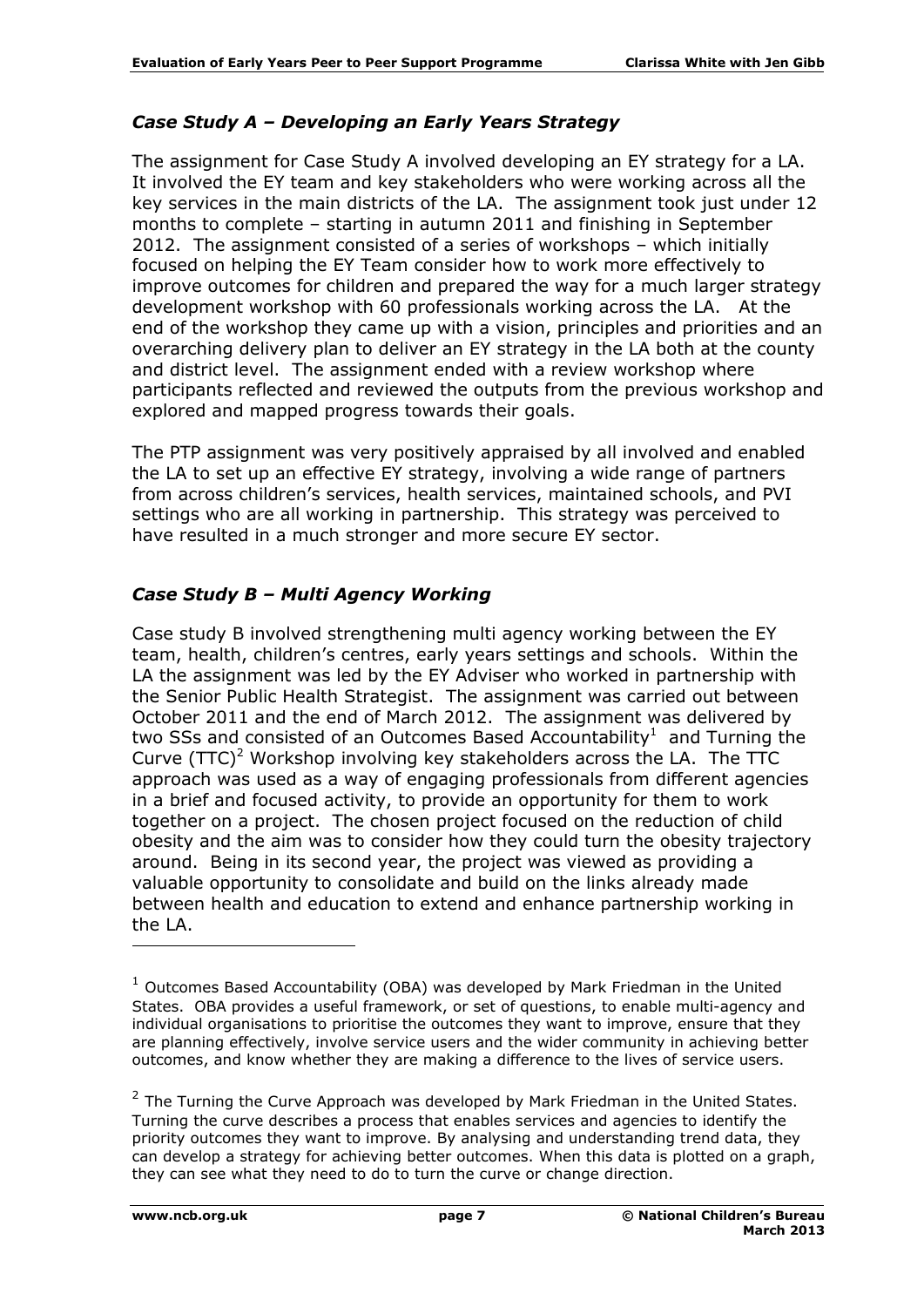The primary way the PTP support was valued was in helping to build new networks and forge relationships between health and EY professionals. This enabled them to share knowledge at both strategic and operational levels. It also importantly ensured that people making strategic decisions were hearing from professionals working directly with families on healthy eating, obesity and health education. As a consequence they were able to work more effectively towards their goal to reduce childhood obesity. However, the departure of the EY Adviser and the Senior Public Health Strategist, who were instrumental in leading this assignment, resulted in a slight loss of momentum. The LA is keen to take the work forward in the future.

#### *Case Study C – Raising Quality in Settings*

Case Study C comprised strengthening an EY team so they could work together to motivate childminders and private, voluntary and independent (PVI) settings to improve the quality of their provision. The assignment took around 10 months to complete – starting in January and finishing in October 2012.

The assignment consisted of focused work with the EY team to help them reflect on how they were working together in order to overcome any challenges that were preventing them from achieving their team objectives. This was followed by two PEAL<sup>3</sup> training days and the Listening as a way of life  $-$  An introduction to listening to young children training day. The training sessions were primarily intended for the EY team, childminders with an Ofsted rating of 'good' and the sponsored childminders working with vulnerable children. The second PEAL training was provided for all childminders and PVI settings. The final stage of the assignment involved ECU training to support participants in raising the quality of provision for two year old children and in particular, disadvantaged two year olds accessing a free early education place. The training addressed the key issues contained within the revised EYFS. A final Review workshop was held with the EY team to reflect on their progress and learning during the assignment.

Both the LA and the SS were very effusive about the success of this assignment in building the efficacy of the EY team in supporting childminders and the PVIs with improving the quality of their provision. Ofsted ratings for childminders and PVI settings increased after the assignment was completed. It is not possible to determine to what extent this improvement was due to the assignment, however both the LA and SS felt that PTP support had contributed to this increase.

#### *Case Study D – Parental Engagement*

Case study D sought to help setting staff to engage parents in their children's early learning as part of the drive to improve quality in the PVI sector. The

-

<sup>&</sup>lt;sup>3</sup> The Parents, Early Years and Learning (PEAL) training programme aims to increase the involvement of parents and families in their young children's early learning and development - both at home and in settings. PEAL also offers support to meet the requirements of the Early Years Foundation Stage and Children's Centre Practice Guidance to work in partnership with parents. It was developed by a consortium of the National Children's Bureau, Coram Family and the London Borough of Camden funded by the DfE.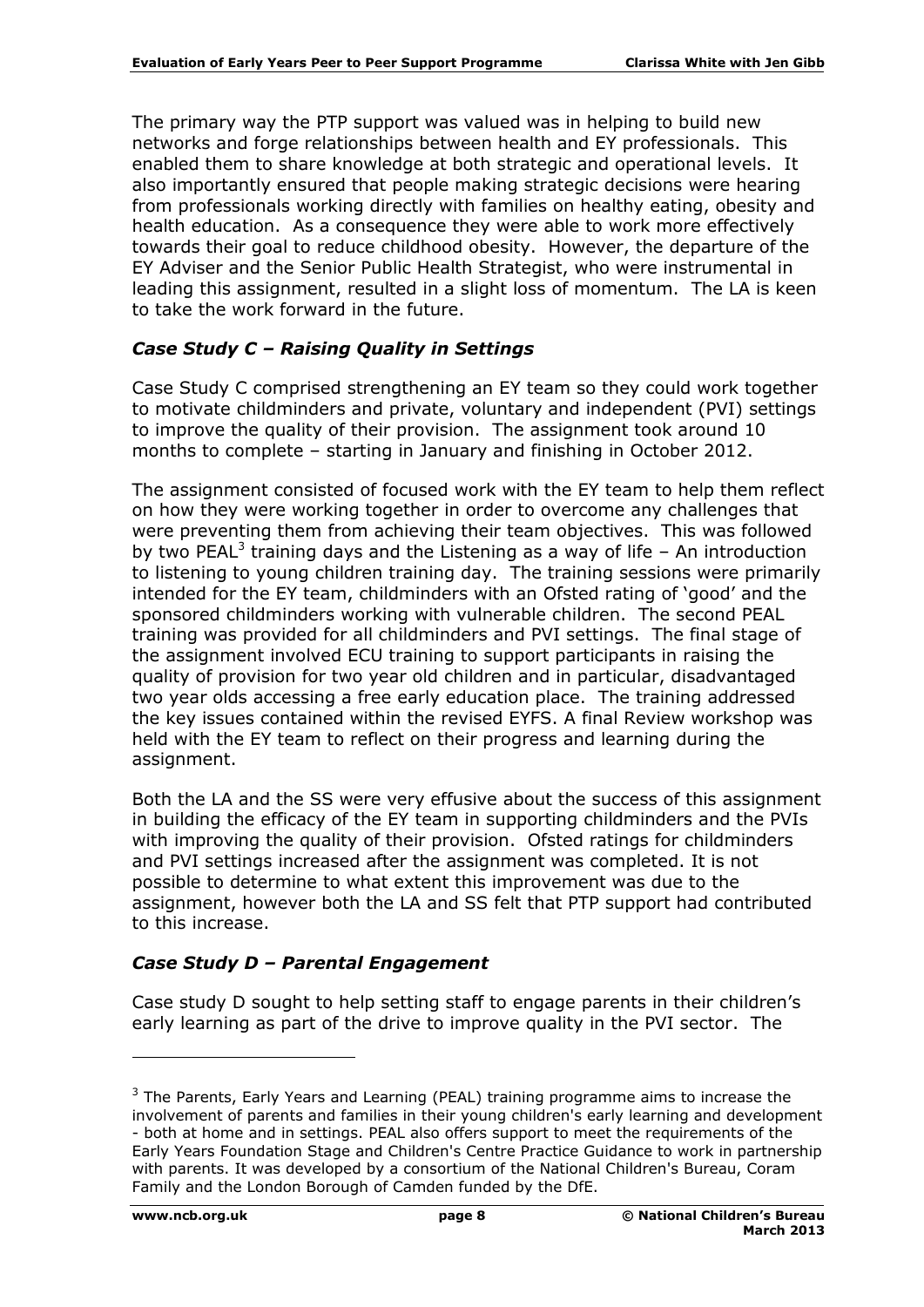assignment took around five months to complete – starting in February and finishing in June 2012. The assignment consisted of three separate PEAL training workshops delivered to different setting staff, their managers and the EY team. The training was targeted at settings who proved difficult to engage in the past. At the end of the workshop they set an action plan which was then taken back to the setting to be discussed and implemented. The PEAL training was followed up with an Action Learning Event where all the participants from the previous PEAL training sessions were invited back to discuss their progress. This was intended to operate as a networking session for PEAL participants to share the activities and projects they set up as part of their action plan following the initial PEAL training.

The LA said the training had an instant impact for those who attended (despite a lower take up than anticipated) as it required practitioners to set up practical projects which helped them to embed the learning in their setting. As a consequence there were examples of setting staff starting to build relations and engage more effectively with parents. It had also helped to embed a greater understanding about the value of involving parents in their child's learning.

#### *Case Study E – Improving a Quality Assurance Scheme*

The final case study E involved further developing a Quality Assurance Scheme and the networks and forums that would help to engage the sector with this across a LA. The assignment took just over 12 months to complete – starting in July 2011 and finishing in August 2012. The assignment consisted of an initial Action Learning Workshop involving the EY sector and SS's attendance at two Early Years Professional (EYP) Network meetings to explore reactions to plans for rolling out the QA scheme and to consult practitioners about getting involved. This was followed by a training day on Mentoring, a training day on being an Assessor for the EY team and EY settings and a final Action Learning Workshop to explore reflections about how well the mentoring scheme was working.

The remaining assignment resource was used to set up an EYP buddying service for settings who did not have an EYP or for childminders who were developing their own QA plan. Further mentoring workshops were delivered to support the buddies and the SS was also available to provide one to one support for the EYPs and the childminders.

The assignment was very well received by the LA and helped to build relationships and partnerships across the EY sector and enabled participants to realise what could be achieved if they all worked together. The QA scheme was being used at all levels to support the development of quality practice. It was felt to be influencing the processes used by LA staff and settings and therefore influencing front line delivery and contributing positively to outcomes for families.

#### **Assessing the role and value of the PTP Support**

In line with the findings from the case studies discussed above, the end of assignment feedback data (27) and respondents who took part in the online survey (15) were also very positive about the support they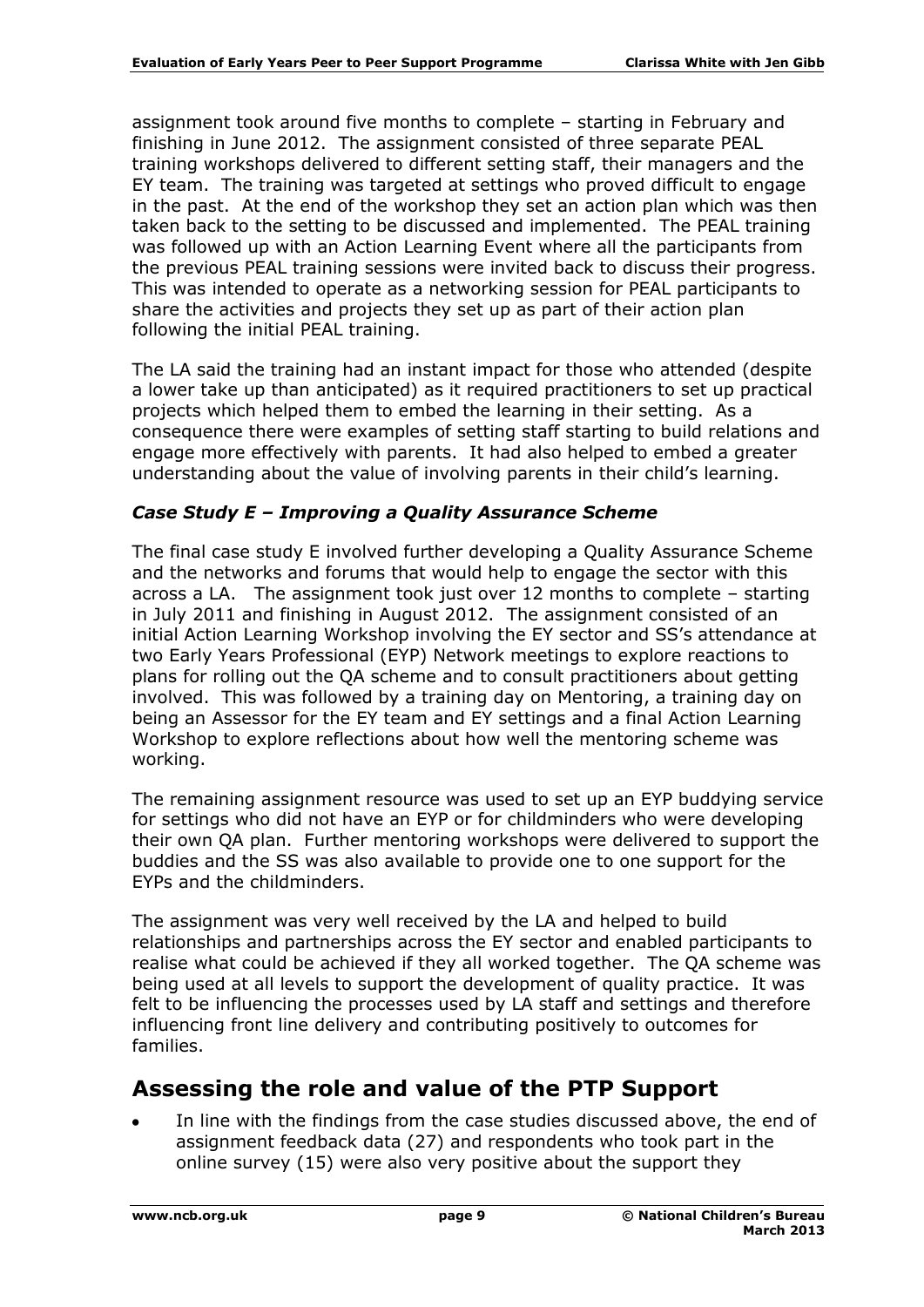received. Only one respondent had not found their assignment useful as they felt their own staff had as much expertise as the allocated specialist.

- Of the 27 who completed the end of assignment forms, two thirds (i.e. 18 respondents) said that it was very likely their assignment would result in change or influence local practice, and the remaining third said it was quite likely. More than two-thirds anticipated effects in relation to strategy, processes, front-line delivery, partnership working and outcomes for children and young people. Slightly fewer expected the assignments to affect governance issues (10) or user involvement (14).
- Rather unsurprisingly, LAs who took part in the case studies were effusive about the offer of 'free' specialist support and particularly welcomed the resource in the current financial climate. The added value of PTP support was described as the provision of a dedicated expert resource, with an 'outside' perspective, who is able to share their experience and knowledge of working in other LAs, and to be a catalyst for change or to facilitate the delivery of a project.

The critical elements of PTP Support were reported as:

- **Building the assignment from firm foundations** The success of an assignment crucially depends on the degree to which there is a clear rationale and focus for the project and the level of commitment of all involved. For this reason it is important to invest the time laying the groundwork and building the relationships so that the assignment can grow from firm and strong foundations. This is particularly important in situations where LAs may lack focus and direction.
- **Finding the right person for the job** the success of assignments was also crucially dependent on finding the right SS for the job. All participants highlighted the importance of the SS's personal qualities, their level of experience, their track record of working with LAs and effecting change, their ability to understand and empathise, their extensive knowledge of the sector and the evidence base. Alongside all of these aptitudes was the need for them to have excellent relationship management skills so they can build relationships very quickly.
- **The importance of maintaining a good working relationship** between  $\bullet$ the lead in the LA and the SS was reported in all the case studies. Whilst both sides were required to manage the assignment from their own perspective the onus is primarily on the SS to ensure an assignment stays on track.
- **The quality of the SS's facilitation skills** was also highlighted as being critical to the success of the assignments. This is clearly needed throughout the process but particularly for the delivery of training sessions and workshops where a range of professional groups are being brought together each having their own aims and agenda.
- **A flexible approach** to delivering the assignment **-** The importance of  $\bullet$ being able to design and tailor assignments to their specific focus (rather than sticking with a set number of days per assignment) was a key element highlighted by SSs.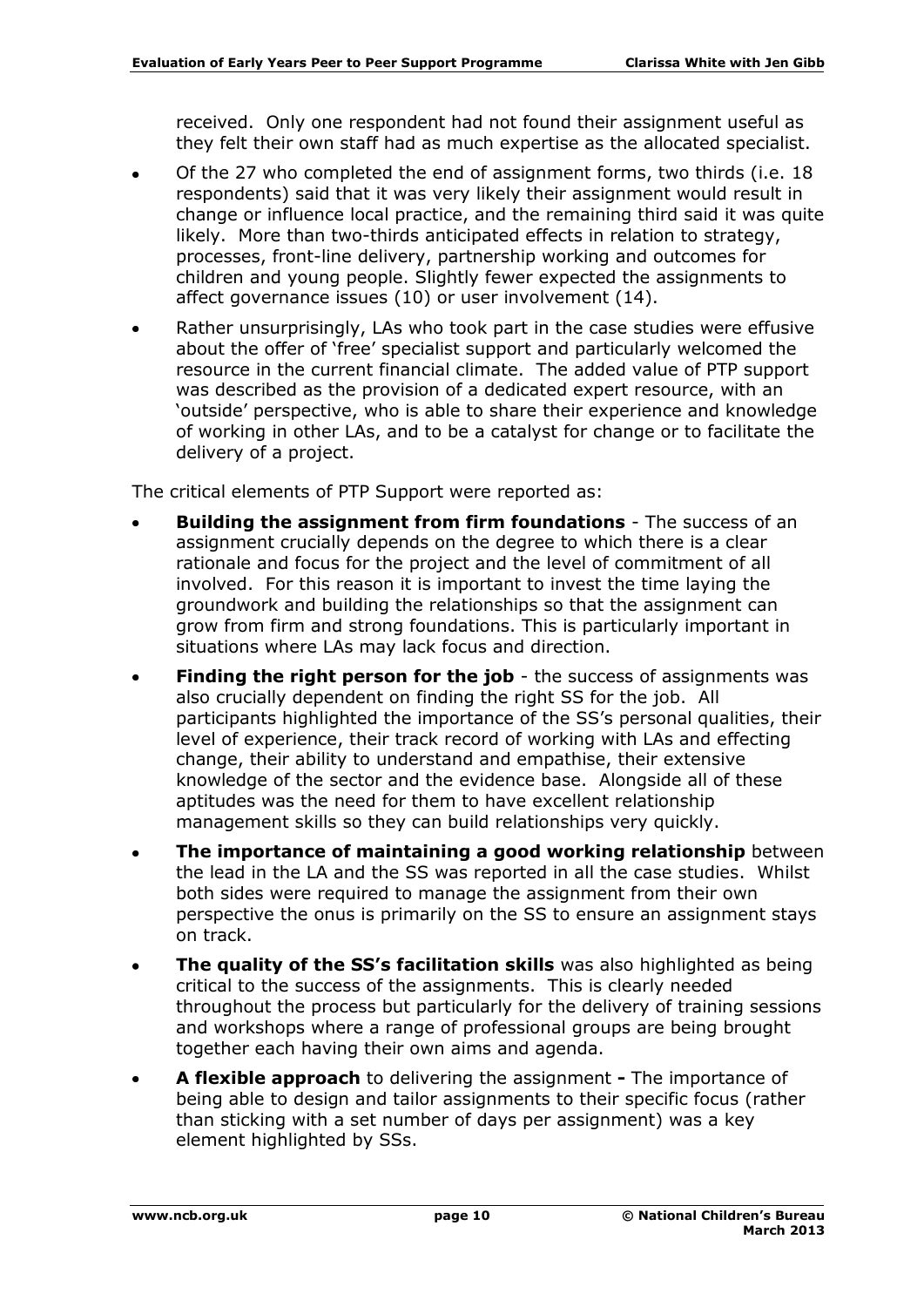A final and lasting way to ensure success is by **building a stage in the process which enables the LA to embed the learning**.

A number of suggestions were made for how to maximise the impact of the PTP programme. Inevitably these build upon their comments and reflections about the PTP model and the elements that they felt were critical to its success. These included the provision of more on-going support and feedback for SSs, evaluating the adaptations of the support packages used by SSs, embedding an evaluation plan within an assignment, providing more promotional information about ways in which LAs might use PTP Support to help them scope their brief and building in more time for reflection and review between SS and LA during an assignment.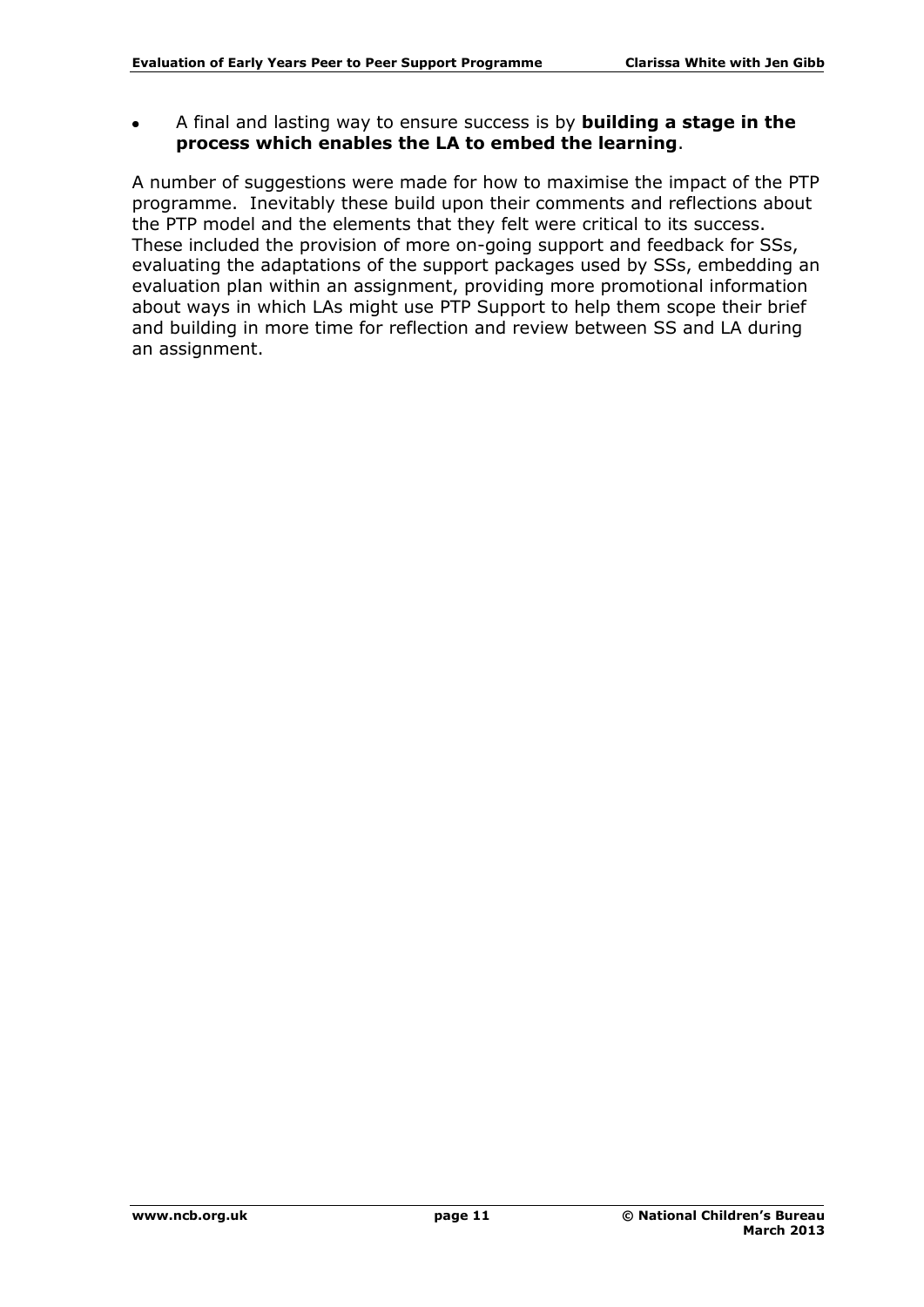# <span id="page-11-0"></span>**1. Introduction**

## <span id="page-11-1"></span>**1.1 Context**

The Early Years Peer to Peer Support (PTP) Programme, funded by the Department for Education (DfE), was launched in April 2011 to provide a package of tailored support to address issues of quality in the early years (EY) sector. It was set up for two years by the Early Childhood Unit (ECU) at NCB in partnership with the Centre for Excellence and Outcomes (C4EO) and was designed to improve outcomes for young children and their families. The package of support was delivered by a team of EY sector specialists (SSs) to local authorities (LAs). Since the programme was launched 80 assignments have been allocated to LAs and organisations across the country. Additionally the PTP Support Programme ran quarterly regional events, provided 30 one day free training offers, produced a fortnightly bulletin and webpages to ensure regular information sharing across the EY sector nationally.

The NCB Research Centre was commissioned by the ECU to carry out an independent evaluation of the PTP Support Programme assignments. This report presents the findings from two components of the evaluation comprising an online end of assignment survey and five case studies to explore how LAs used the PTP support and any impacts it was perceived to have.

## <span id="page-11-2"></span>**1.2 The Peer-to-Peer Support Programme**

The programme involved the use of NCB's and C4EO's early years specialists, who offer a package of support to LAs to:

- Identify and work towards better outcomes for children and families
- Improve leadership and performance in the Early Years (EY) sector
- Embed peer-to-peer support in the sector
- Explain the requirements of the revised Early Years Foundation Stage (EYFS).

The package of support offered to LAs or organisations in the EY sector (e.g. private nurseries/social enterprises) is tailored to address the quality issues identified by participating services and took the form of up to ten days of sector specialist (SS) support.

All LAs were contacted with an offer of free PTP support<sup>4</sup> – to focus on issues which they identified as important for them in terms of improving quality of services and outcomes for children and families. Furthermore, LAs with

-

<sup>4</sup> Details of the PTP support programme were circulated to LAs and other EY providers via networks including Black Voices Network (BVN), Early Childhood Forum (ECF), the Local Authority Early Years Network (LAEYN), Young Children's Voices Network (YCVN) and the National Quality Improvement Network (NQIN). Information on the programme was also included in relevant ECF bulletins and on the Early Childhood Unit (ECU) and C4EO's websites.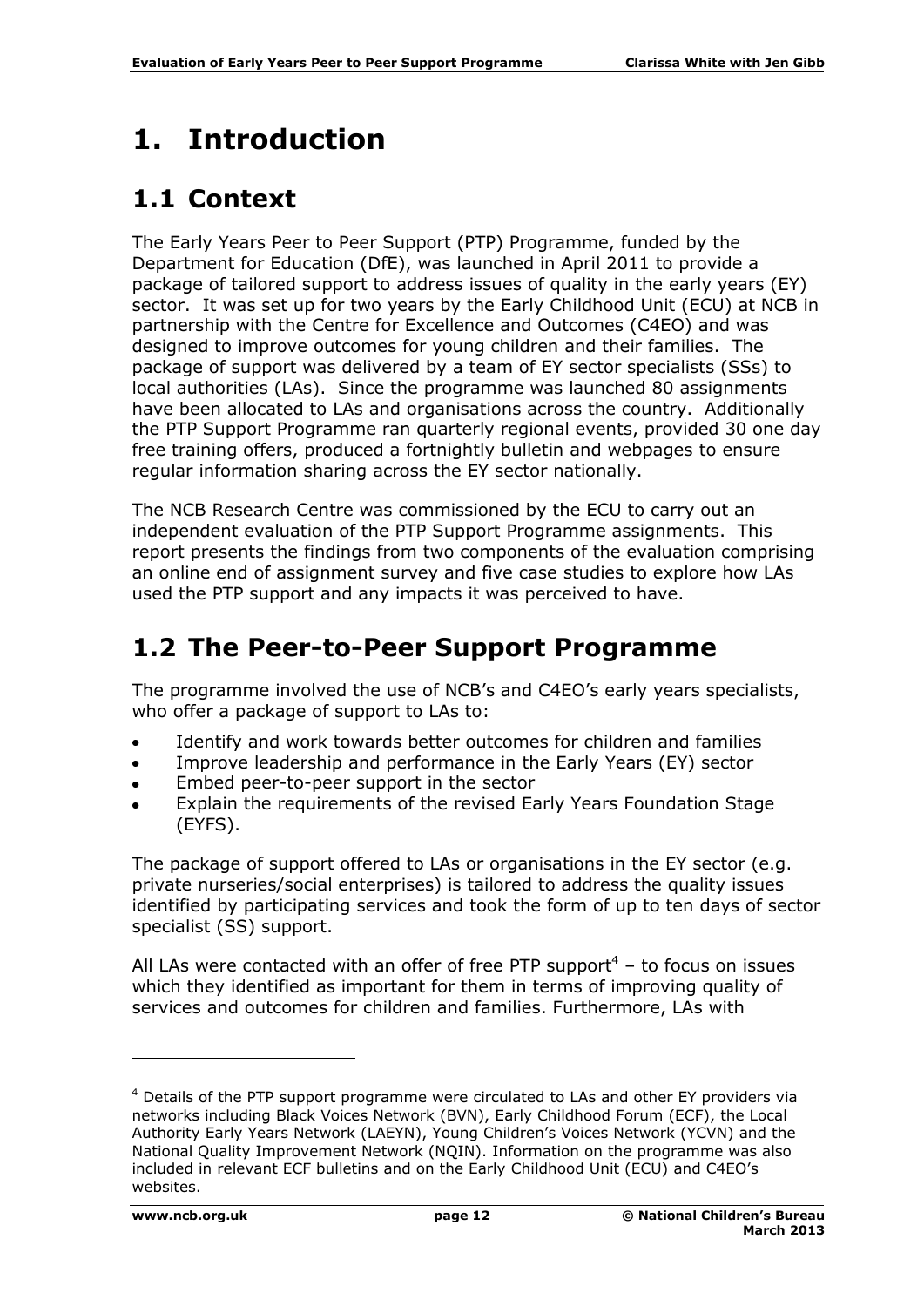identified issues with quality in EY service were offered more targeted support<sup>5</sup>. The support was delivered by 27 accredited SSs and a total of 80 'assignments' were undertaken $6$  during the programme.

In summary, the package of support offered to LAs and others in the EY sector comprised a SS:

- Scoping an assignment with the LA or other EY organisation to identify issues of quality they wanted to improve and suggest ways of tailoring support to address these.
- Delivering a package of support (e.g. training for staff, support on measuring impact, advising on how to increase parental engagement etc.) to help address the locally identified needs.
- Facilitating a review of the assignment at the end to check aims and objectives are met.

## <span id="page-12-0"></span>**1.3 Evaluation Aims**

The aims of the evaluation were to assess:

- The effectiveness of the PTP Support Programme in enabling LAs and other EY providers to address their own identified issues of quality.
- How, and in what ways, the PTP support offered to LAs and other EY organisation has influenced local system changes e.g. improvements to leadership, strategy, processes, front-line delivery of services and the resulting outcomes for children and their families.

## <span id="page-12-1"></span>**1.4 Evaluation Design**

A small number of interviews with SSs and LAs were carried out in the early stages of the programme, in spring 2012, to inform the programme development. This report is based on the subsequent evaluation activity including:

#### *An Online 'end of assignment' survey*

A month after completing a PTP assignment recipients were invited to take part in a short online survey (see Appendix A). This explored their experience of the PTP Support assignment and reflections on its value, role and impact. The survey covered:

-

<sup>&</sup>lt;sup>5</sup> This was achieved by referring to EYFS Profile results for LAs, particularly in relation to Communication, Language and Literacy (CLL) and Personal, Social and Emotional Development (PSE) scores. Those LAs with less than 50 per cent of children working securely in CLL and PSE were targeted first.

 $6$  Of which 64 were completed by the end of March 2013, two were still in progress and 14 were cancelled due to a number of pressures (such as restructures and competing priorities) taking place within the LA.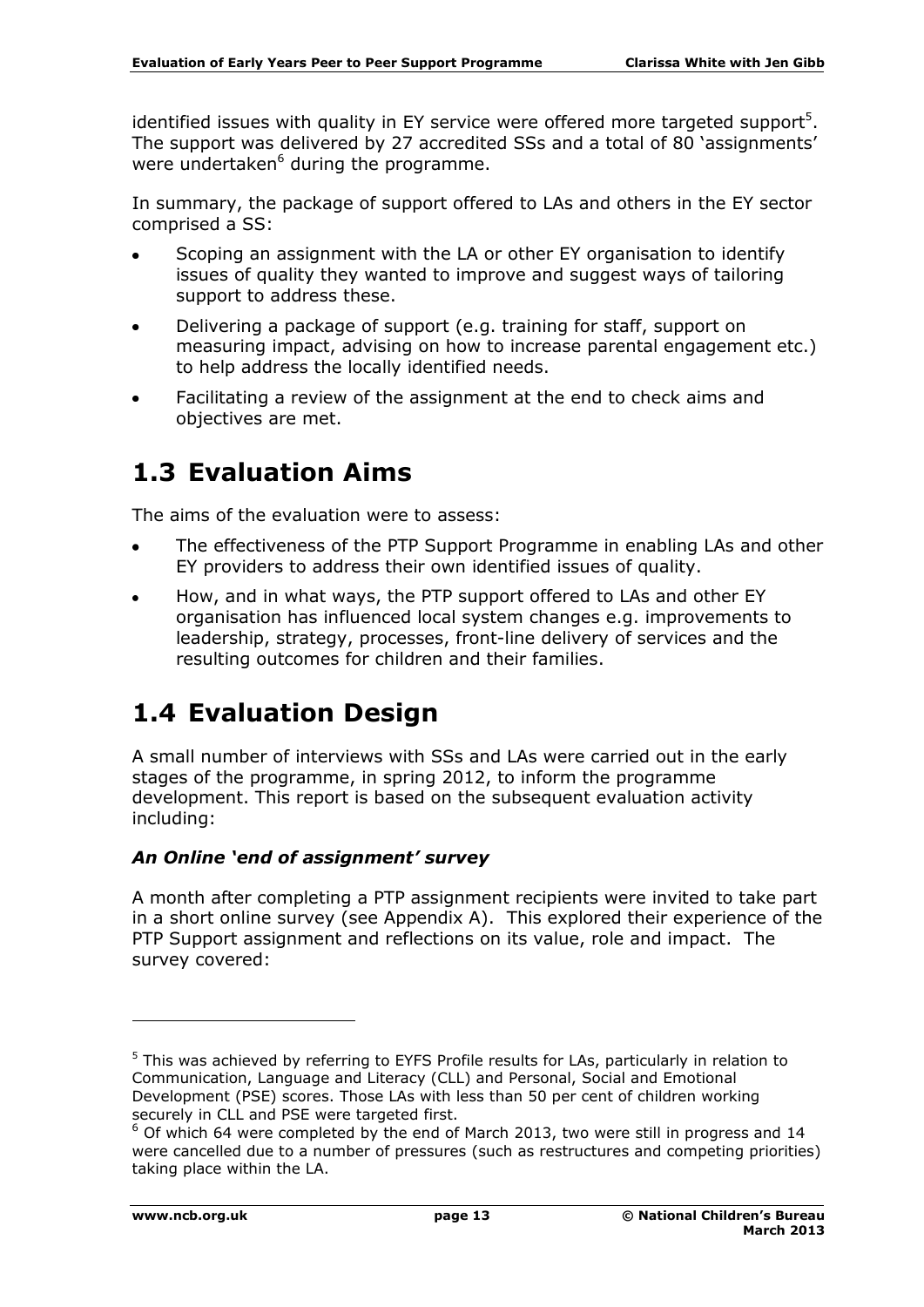- The delivery of the PTP support package and the extent to which it met  $\bullet$ their requirements.
- Perceptions of the success of the PTP assignment in meeting their needs.
- Perceptions about the impact of the PTP assignment.

It also asked whether they were willing to take part in the follow up case studies.

A link to the survey was circulated by email to each LA or other EY organisation that received PTP support approximately four to eight weeks after the assignment was completed. Of the 64 recipients of PTP Support, 37 had completed their assignment when the on line survey was carried out and 15 of these recipients responded – resulting in a response rate of 41%. All but one of these respondents was a LA.

In addition to the survey data collected by NCB Research Centre, C4EO collated quantitative data from end of assignment feedback forms. By the time this report was written feedback forms were completed by 27 LAs or other EY organisations where the assignment had been completed – a response rate of almost 61% from the 44 assignments that had been completed at the time of writing the report.

#### *Five Case studies with LAs who received PTP support*

In order to complement and extend the survey findings five case studies were carried out. These were designed to provide detailed evidence about the experience of setting up, delivering and participating in the assignment and to specifically explore reflections about the role and value of the PTP support and perceptions about any resulting impacts.

Each case study aimed to include up to three interviews – one interview with the person in each LA or other EY provider who led the assignment, one interview with the lead SS (where there was more than one involved) who delivered the PTP support and one interview with one of the beneficiaries who received the PTP support.

A total of 14 interviews that were carried out:

- 5 were with the LA lead
- 5 with Sector Specialists  $\bullet$
- 4 with Beneficiaries who 'received' the PTP Support by for example taking part in the training provided (as in the case of a manager of a private nursery or an area manager in two of the LAs) or they were actively involved in the workshops, developing an early years strategy or build multi agency partnerships (such as in the case of a head teacher in one LA).

The original intention was to select assignments that finished more than three to four months previously. However, as many of the assignments were still in progress there were a low number of completed assignments to choose between. As a consequence we selected three case studies where the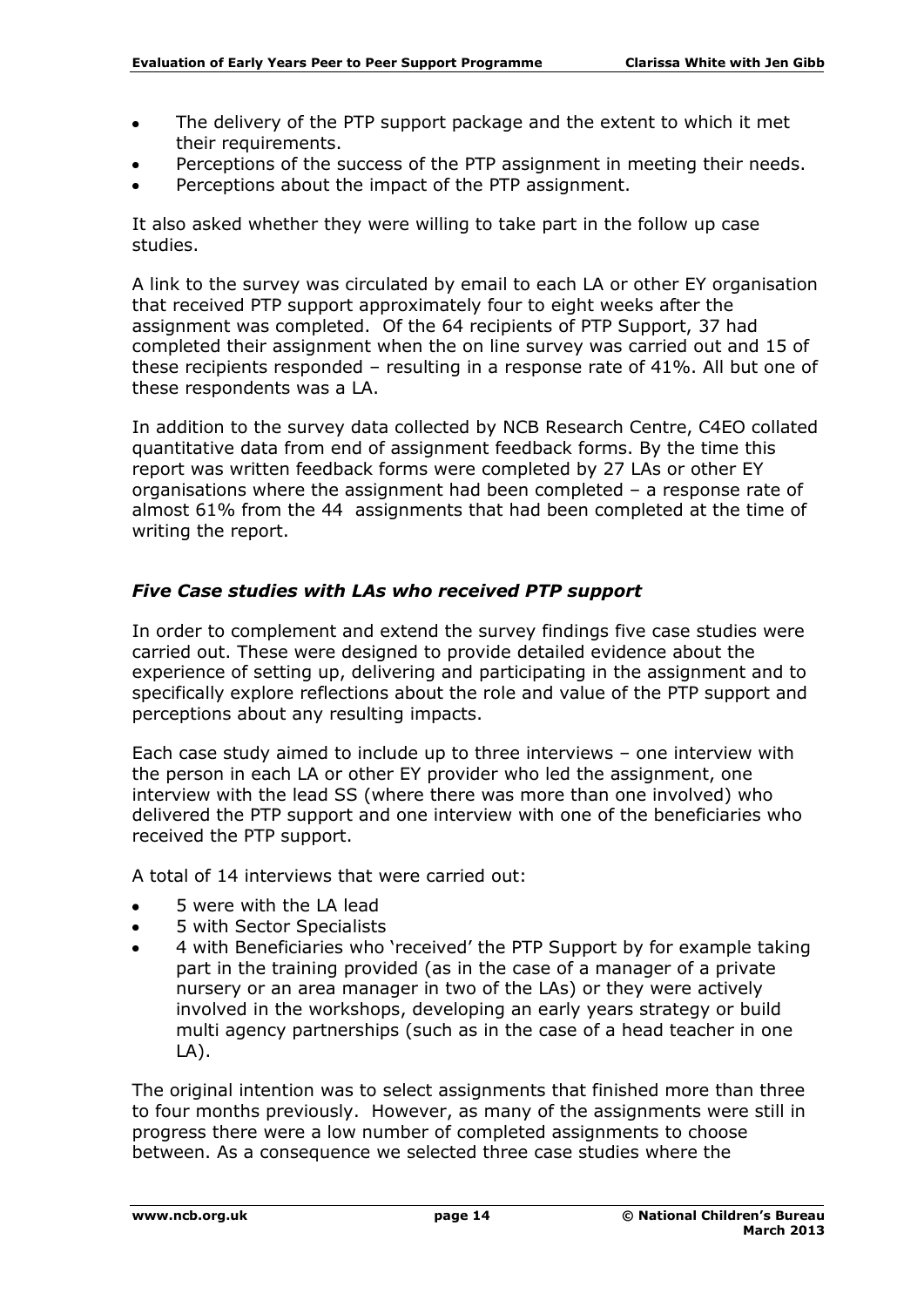assignment finished, between three and 12 months before the evaluation started, and two completed more recently.

As far as was feasible within the eligible sample of completed assignments the case studies were selected to ensure variation in terms of:

- Nature of the PTP support required  $\bullet$
- Nature of the PTP support provided
- Timing and duration of the assignment
- Geography (ensuring rural and urban areas)
- LA type and size.

The interviews were carried out over the telephone using a topic guide (see the topic guide used with  $LA's<sup>7</sup>$  in Appendix B) that outlined the main topics that were to be addressed. Each interview lasted around an hour and were carried out during February and the beginning of March 2013.

#### <span id="page-14-0"></span>**1.5 Profile of PTP Assignments**

By the beginning of April 2013, a total of 64 assignments were complete, two were still in progress and fourteen were cancelled after starting due to specific issues in the LA such as a team restructure. Assignments were provided for LAs with the exception of one PTP assignment which was delivered with a voluntary and community based EY organisation.

#### *Content of assignments*

As part of the survey, respondents provided brief descriptions of their PTP support assignments. These are listed in Box 1 below, to give a flavour of the range of areas covered. Among the 15 assignments described, training figured prominently, alongside support with policy reviews, research and use of data. These appeared to be typical of the broader set of 64 assignments.

#### **Box 1. Content of PTP support assignments described by survey respondents**

- Action learning sets training delivered to development workers, EY support teachers, lead practitioners and Early Years Professionals (EYPs)
- Assessor and Mentor training for staff and EYPs from the Private Voluntary and Independent (PVI) childcare sector
- Mentor and Assessing training for staff and EYP's peer mentoring between EYP's and childminders with a focus on Quality Improvement
- Developing the quality of childminders. This included support meetings with the strategic staff team, training for childminders and reviewing practice
- Research into job descriptions from other authorities, sharing practice and support to work with colleagues to revise existing job expectations

-

 $7$  This topic guide is very similar to the one used with Sector Specialists and Beneficiaries.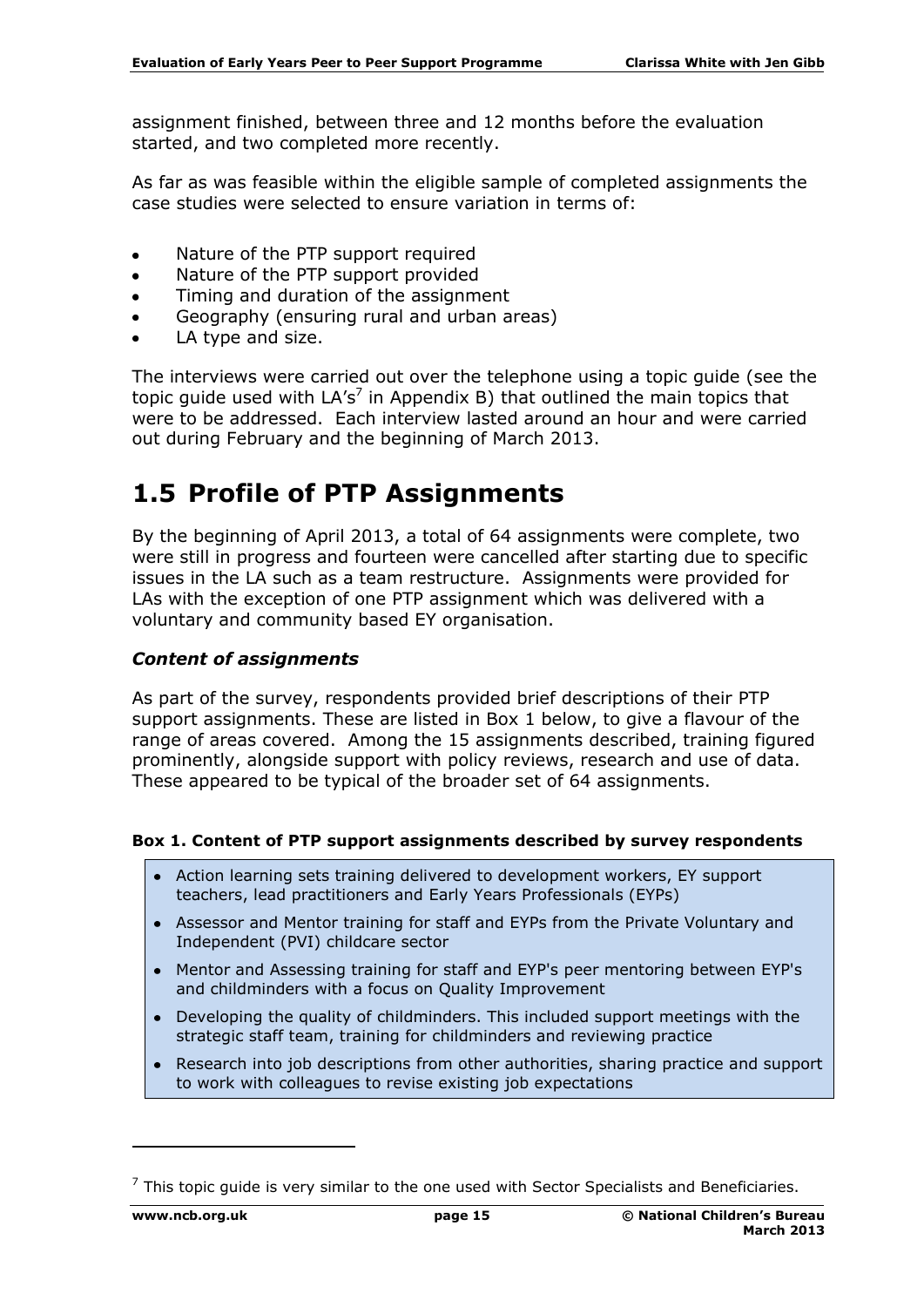- Reviewing current structures in place. Ideas to develop services further linked to  $\bullet$ the 2 year old offer. Update on current practice and research
- Support and challenge around outcomes, data, supporting research evidence, and role of "critical friend" in reading submission and suggesting improvements
- Targeted support for parent involvement in EYFS in all types of settings
- A training workshop on turning the curve (TTC). Professionals came together to learn how to use this process to meet desired targets in relation to raising standards in settings, schools and childminders around health and improving.
- Using data more intelligently to provide a robust rationale for supporting continued investment within the 3 and 4 year old funding to ensure appropriately targeted resources for maximum impact.
- Training for school staff in best practice and the national picture for Early Help
- Training practitioners in EY settings
- Training to senior staff and the advisory board on outcome based accountability
- Two days PEAL Train the Trainer training was delivered to the Quality Improvement team who work with PVI settings. The idea is for the Quality Improvement team to now deliver to targeted PVI settings.
- Work with a range of partners, including the EY Team to develop an EY Strategy. The peer to peer support provided facilitation of meetings to bring partners together, to learn from research and to model good partnership working.

## <span id="page-15-0"></span>**1.4 Analysis and reporting**

The interviews were recorded, summarised and then analysed using 'NVivo 10', a rigorous analytical method. This approach involves producing a series of thematic worksheets which allow for the full range of views and experiences to be compared and contrasted in a comprehensive and systematic framework, enabling analysis within and across interviews. It also ensures the findings are grounded in and driven by the accounts of participants.

The remainder of this report is divided into six further chapters:

**Chapters 2 to 6** present the five case studies – each chapter sets out the context and aims of the assignment, an overview of the PTP support delivered, reflections on how well the assignment worked and perceptions about any resulting impacts and the evidence to substantiate this.

In the final chapter (**Chapter 7**) we draw together some of the key messages arising from the five case studies reflecting on: the value and role of PTP Support, the key elements that are critical to ensuring a successful assignment, and suggestions for how to maximise the impact of the PTP programme.

In order to preserve participants' anonymity, case studies are referenced with a letter A to E and quotations are labelled by the role of the individual. The purposive nature of the qualitative sample design, however, means that we cannot draw any numerical or statistical conclusions about the prevalence of views and experiences described in Chapters 2 to 7.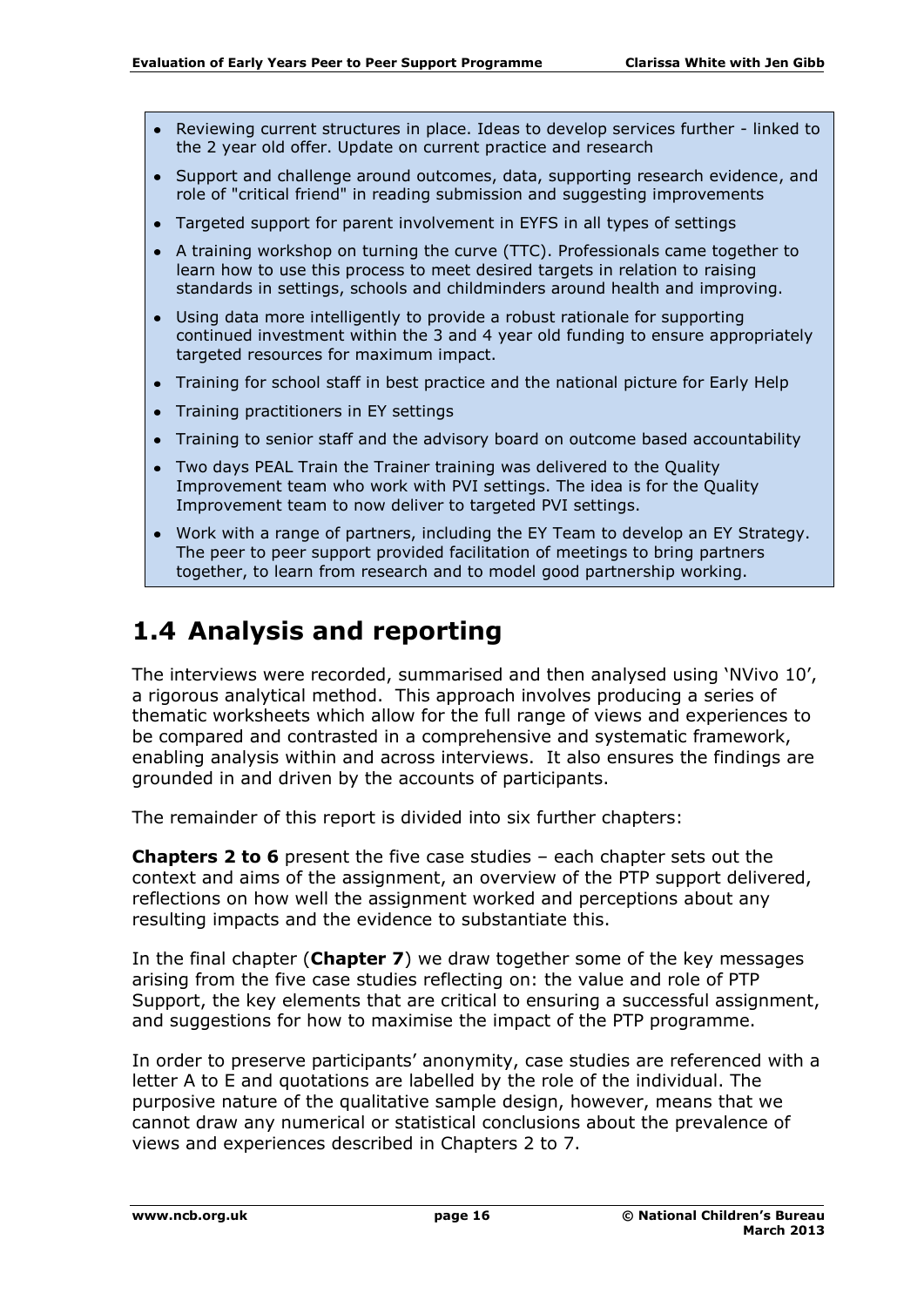It is important also to note the timing of the fieldwork (January-February 2013) in relation to when the case studies finished – spanning a period between March 2012 and October 2012. As a consequence participants varied in the degree to which they could recall the detail of the assignment and the resulting impacts (as some of the participants were reflecting back over the last 12 months).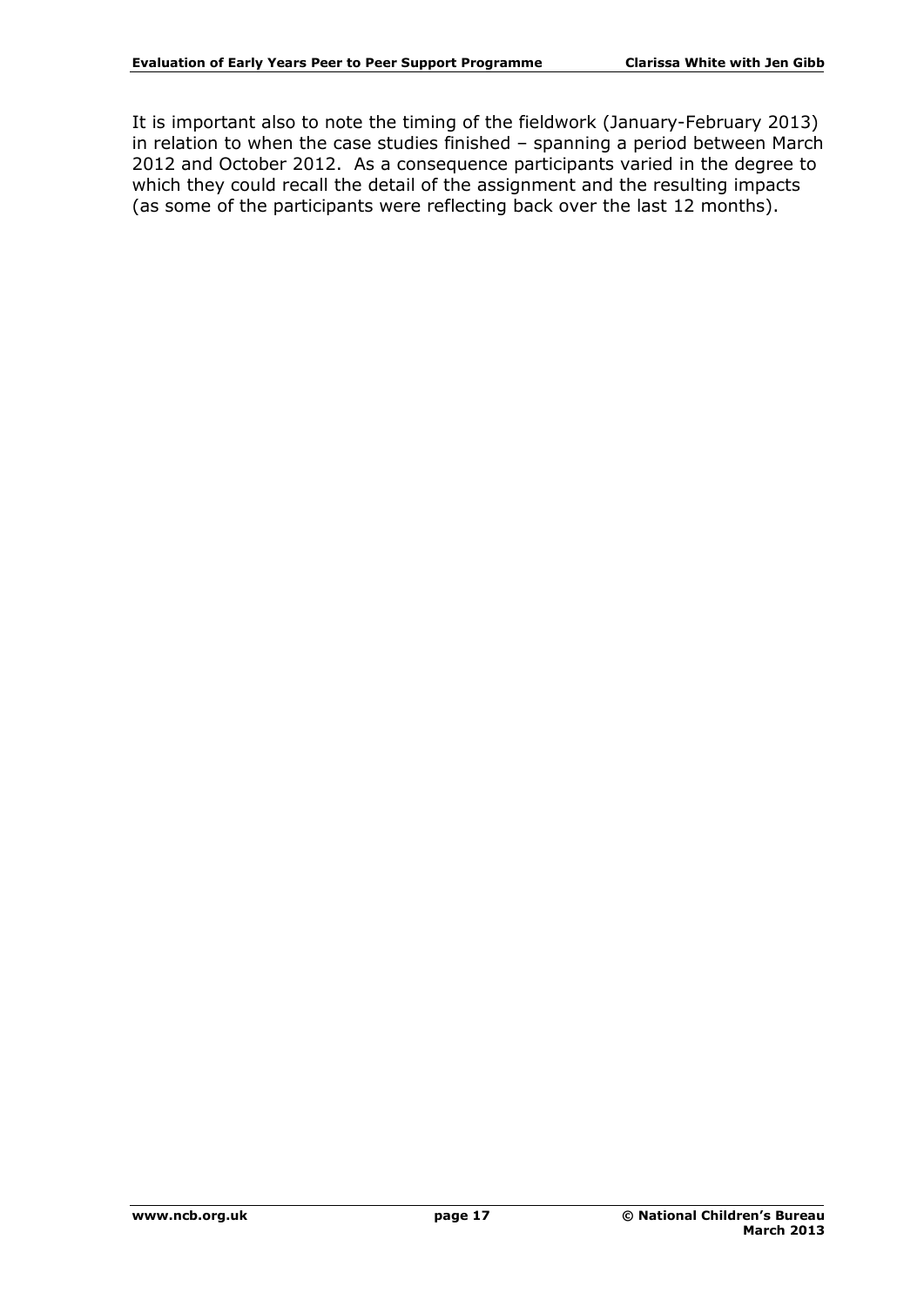# <span id="page-17-0"></span>**2. Case Study 'A' – Developing an Early Years Strategy**

The first case study assignment focused on developing an early years (EY) strategy for a local authority (LA). It involved the EY team and key stakeholders who were working across all the key services in the main districts in the LA. The case study was based on interviews with the Senior Adviser for EY who led the assignment within the LA, the Sector Specialist (SS) who delivered the assignment and a Head Teacher (HT) of a nursery school who was involved in developing the EY strategy. The assignment took just under 12 months to complete – starting in autumn 2011 and finishing in September 2012.

## <span id="page-17-1"></span>**2.1 Context**

Early years became a priority area for the LA as a result of their Early Years Foundation Stage Profile (EYFSP) results for children aged 5. Despite attempts since 2008 to improve their outcomes and build commitment to early years amongst senior managers the LA continued to perform below the national average. The setting up of a new EYFS team (in 2011) which was operating within a re-structured Children's Services proved a timely moment for learning about the Peer to Peer (PTP) support. When an email arrived from C4EO addressed to the Director of Children's Services – they agreed that it would be a *'good way of guiding us and helping us to do some thinking around why [their LA's] outcomes were so low'.* The Senior Adviser for EY was looking for '*outside eyes'* and help thinking through how they could improve their results.

## <span id="page-17-2"></span>**2.2 Setting up and scoping the Assignment**

The LA initially requested support for strategies to narrow the gap in early years and to look at how they could improve overall outcomes by the end of the Foundation Stage, with a particular focus on effective integrated working. Underpinning the need for a strong EY strategy was a lack of joined up working across professionals at a senior level, limited appreciation about the importance and value of EY amongst senior managers, as well as the poor profile of results for outcomes at EYFS.

The LA specifically wanted:

- Greater understanding of the EY sector  $\bullet$
- Support to help influence and change attitudes and perceptions across the EY sector within the LA
- And ultimately to get better outcomes for children.

After completing the request form a half day meeting was set up between the SS and the Senior Adviser for EY to talk through the context and scope the assignment in the autumn of 2011. The assignment took about six weeks to set up.

The Senior Adviser for EY said that the experience of the SS '*fitted in really well with what they wanted to do – She had the right level of expertise – She knew*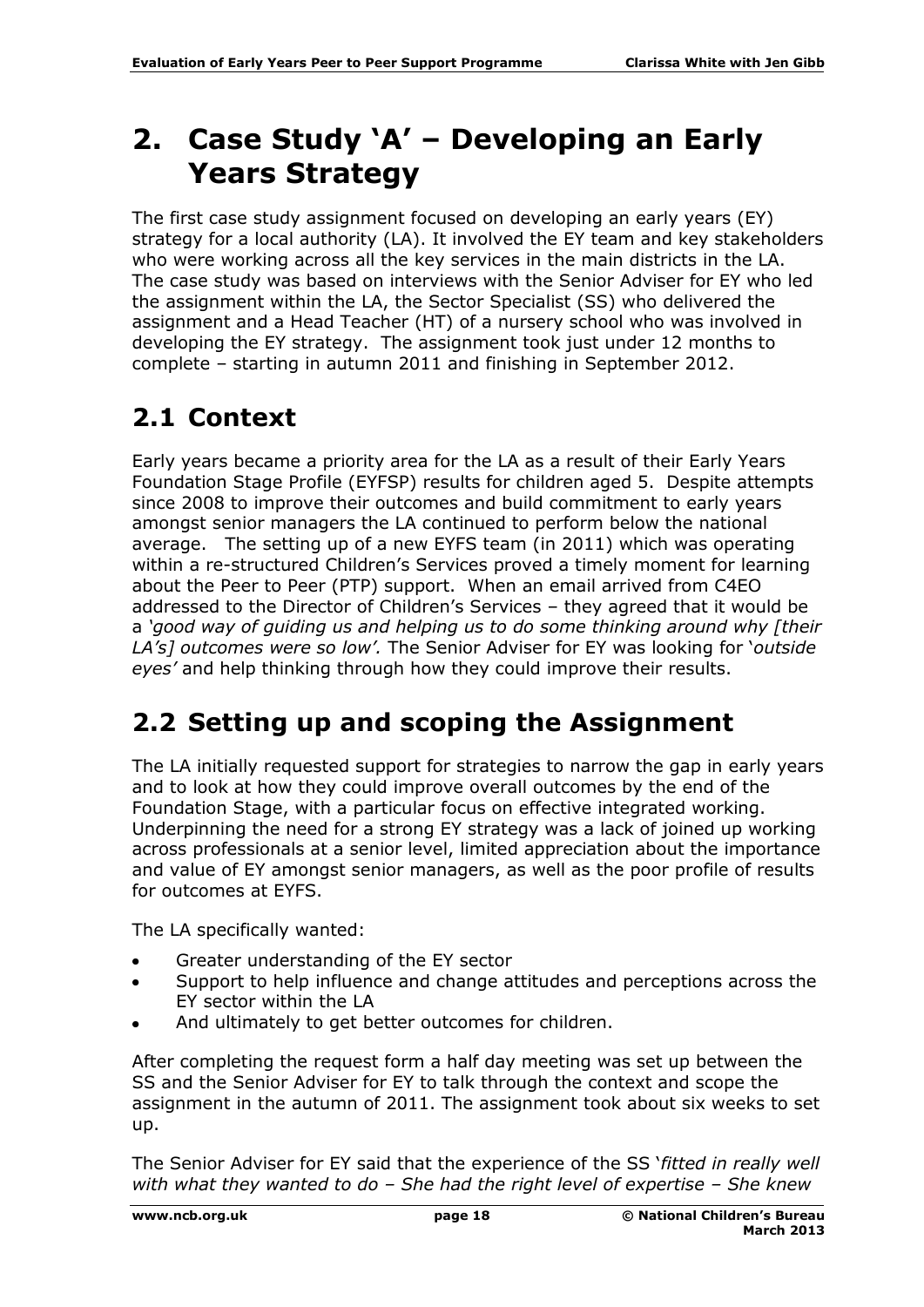*the whole sector really well. She had done a lot of research and a lot of work in the sector*.' The SS understood that they needed to break down the silos between professional boundaries and reduce the duplication of work which had become more apparent following their recent restructure. The Senior Adviser also felt the SS could help them think about how to work more effectively as staff numbers had been severely cut.

Also, the SS was valued for having a very gentle approach – '*It wasn't I am going to come in and tell you how to do this'* – but instead she said 'H*ave you considered?'* '*Do you know about?' 'Have you heard of?' 'What do you think about?'* This approach enabled the LA team to think about the challenges and reach a shared resolution.

### <span id="page-18-0"></span>**2.3 The Assignment**

The assignment took just under 12 months to complete – starting in autumn 2011 and finishing in September 2012. The initial agreement was for a five day assignment but this was extended to 10 days in order to allow time to carry out the training to help develop the strategy.

The assignment consisted of the following activities:

- **An initial meeting** to prepare for and plan support for the EY strategy development.
- **Attending two workshops** facilitated by an external consultant on leadership and transformational change to help prepare the way for developing the EY strategy.
- **Delivering an Outcomes Based Accountability Workshop** to the EY Team focusing on how they work as a team, considering their priorities for the next 12 months, their plans for how to achieve these, and consider how to overcome the challenges and barriers and 'turn the curve' so they can improve their outcomes. At the end of the workshop they produced work plans which helped them to consider how to change the way they were working.
- **An Early Years Strategy Development Workshop** with professionals working across the LA in all the main districts. This included about 60 people from across all the key sectors including: senior managers from health, health visitors and midwives, senior managers and representatives of head teachers from nursery, infant and primary schools, representatives from the private voluntary and independent (PVI) sector, including childminders and children's centres, senior managers from children's services and members of the EY Team.

During the day they examined relevant research and policy in relation to what works to help build a strategy, engaged in facilitated work around vision, principles and priorities. At the end of the workshop they came up with a vision, their principles and priorities and had an overarching delivery plan to deliver an EY strategy in the LA both at the county and district level so there was a district and delivery plan for each area.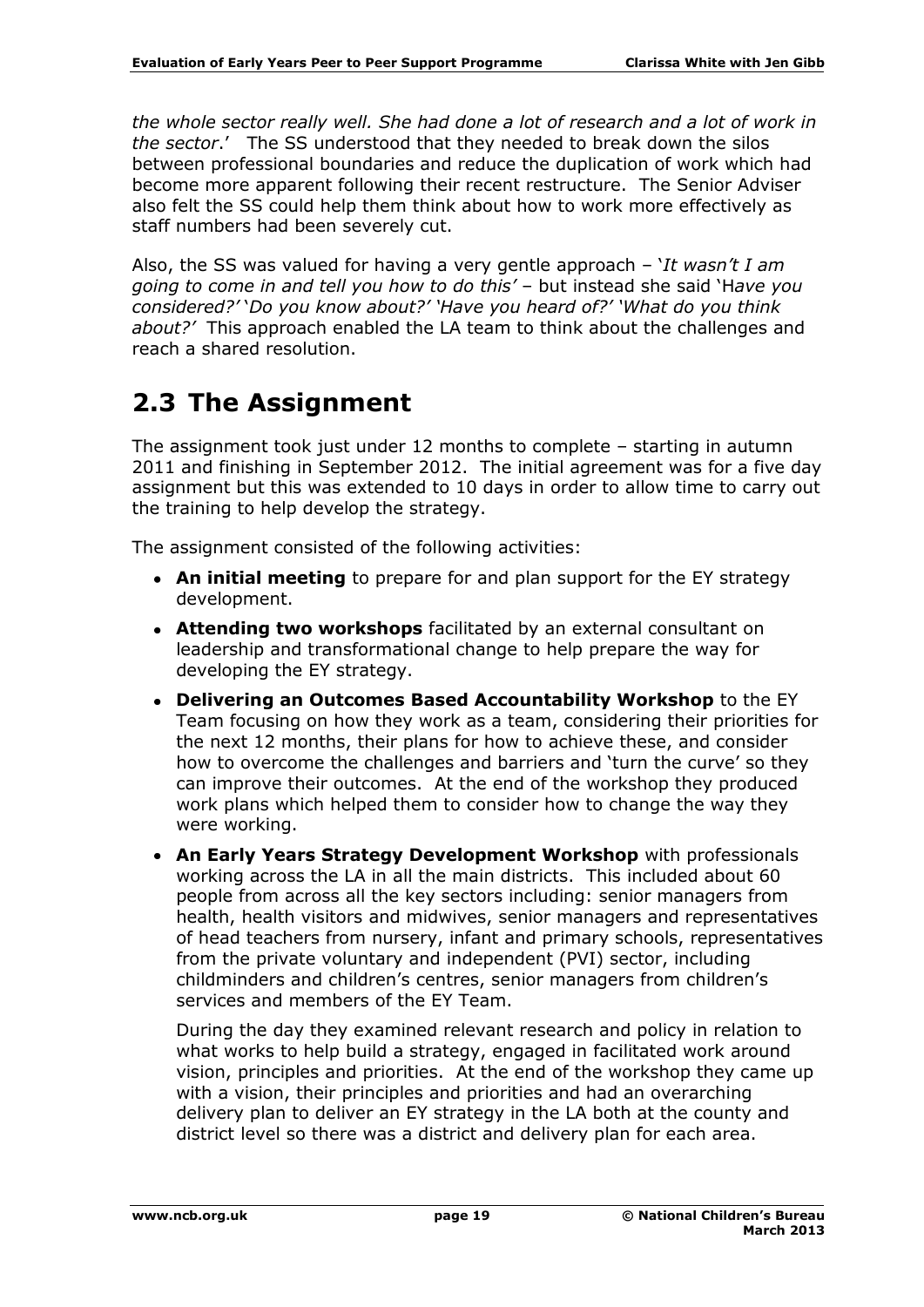**A review workshop** where they reflected and reviewed the outputs from the previous workshop and explored and mapped progress towards their goals.

In between each of these days the SS worked with the EY Senior Adviser to plan the work. The SS also provided support by telephone and email.

## <span id="page-19-0"></span>**2.4 Challenges delivering the assignment**

Initially it was proposed that the support would be provided for a pre-planned programme of meetings which would result in an EY strategy being developed for presentation to the LA's Cabinet in February 2012. By the time the assignment started the timescale had slipped as it took longer to build strategic support and stakeholder representation. Subsequently an alternative approach was taken and the support was extended to include a further assignment. The SS said there were also a few delays trying to work around busy schedules.

Aside from the time the only other issue was trying to ensure the right people attended the workshop. The Senior Adviser for EY worked very hard to ensure that all the key people were invited to the workshop to develop the strategy. The only people who were missing from the discussion were representatives of social care but that was because the LA was having an Ofsted inspection at the time.

## <span id="page-19-1"></span>**2.5 Reflections**

The support completely met the EY Senior Adviser's expectations. All that she wanted to be put in place was put in place and is now working. She said they '*worked over a 12 month period, from a low baseline, to actually having a significant strategy in place, right the way through from decisions, principles and priorities right the way through to individual action plans for local areas*.'

The Senior Adviser said the SS was very easy to work with – right from the start she understood the issues for the LA and supported the development of a new EY team. The SS's experience and ability to facilitate and to talk to people and to build relationships very quickly was felt to be key to this. Also the Senior Adviser for EY said the SS exposed the LA to research that was helpful for influencing their partners.

Beyond the desire to help build the strategy, a Head Teacher (HT) wanted to get involved in the PTP Support out of her commitment to improving the way PVIs and schools work together in partnership and share practice so they can improve the outcomes for children.

The HT echoed the reflections of the EY adviser praising her knowledge and facilitation skills. She said the SS encouraged them to think through the issues and how to address these. The SS posed questions and provided an opportunity for talking in groups. The SS would skilfully come and listen to their smaller group discussions and help to move the discussion on by highlighting research evidence, drawing links or just providing further information. '*You could tell she was an EY enthusiast and she was very*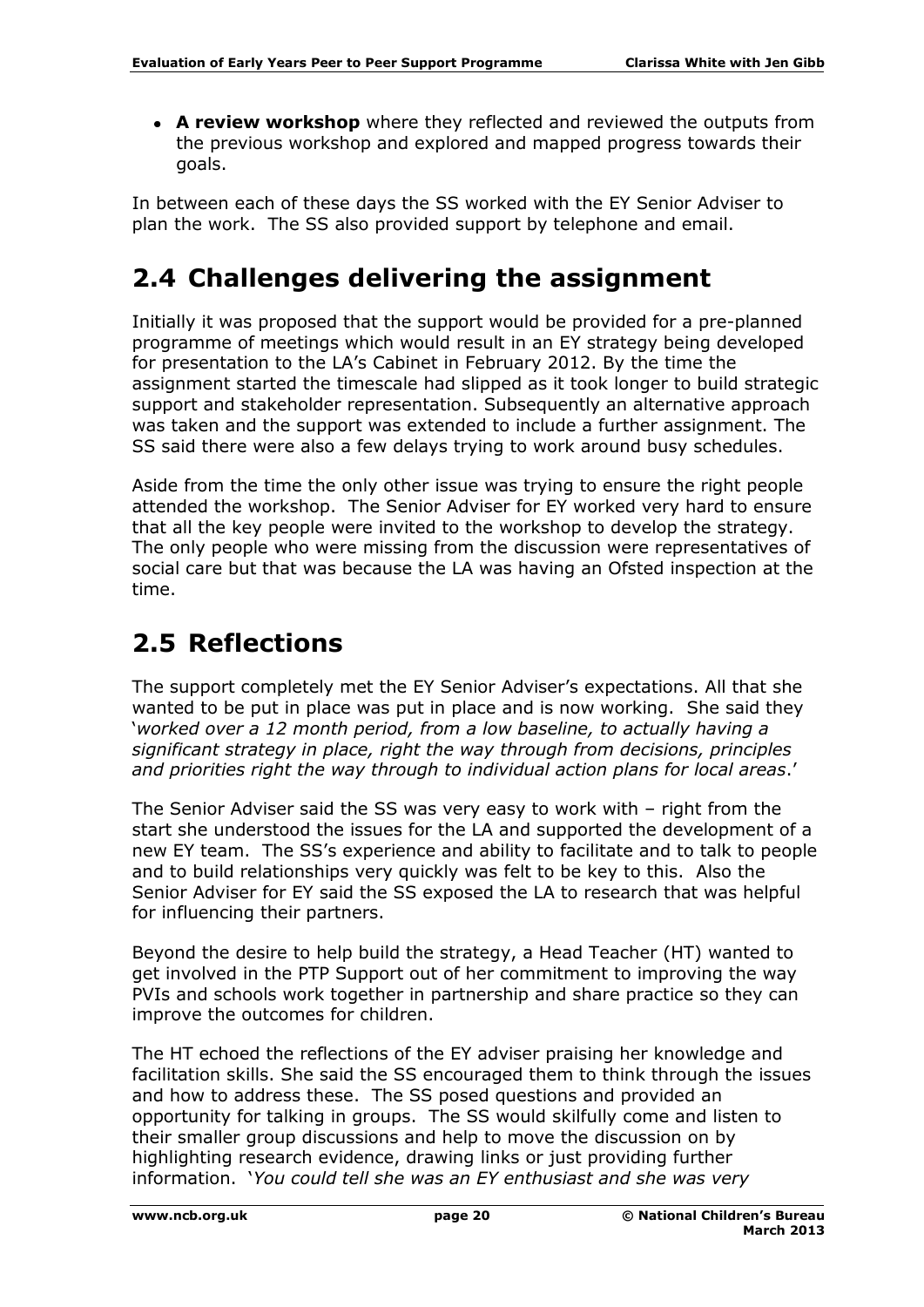*knowledgeable'*. The SS worked very well with the Senior Adviser for EY and understood the issues within the LA. Importantly, the workshops delivered at both the county and district level. They produced action plans for all the areas with strands linking to both local and county priorities.

*We are on a journey and have made a good start. I think it has worked well for us by thinking about it from a County perspective and also at a local level because we have such a big and diverse County.* 

Head Teacher

The Senior Adviser for EY said the aim for the future is to have stronger partnership working with all the agencies involved in EY so they work effectively, develop and share good practice. When they have full commitment from all professionals working successfully together the professionals will know what services are available so they can signpost families more effectively, thereby resulting in better outcomes for children and better support for families which will have a positive impact on their profile results.

## <span id="page-20-0"></span>**2.6 Impact**

*We have got a much stronger more secure EYs as a result of it* 

Senior Adviser for Early Years

As a result of the PTP Support the Senior Adviser for EY said they had an effective EY strategy, involving a wide range of partners from across children's services, health services, maintained schools, and PVI settings (including childminders and children's centres being run by the voluntary sector). She said that this work will forge ahead with many more agencies and people being drawn in, in order to improve the lives of the most vulnerable children in the  $\overline{A}$ .

She said that during the process of developing the strategy people literally started talking to each other. It also provided the opportunity to bring all the stakeholders together in a way that had not happened previously. Specifically, it ensured that health professionals were actually involved in the discussions and working in partnership with the other professionals in the sector. The development of the strategy also resulted in a series of area-based working groups being set up which operated across themes and enabled people to work across areas and geographical boundaries.

Whilst the outcomes for children aged 5 rose by 11% between 2011 and 2012 it seems unlikely that the PTP support could have contributed to these as the assignment was being delivered during the same time frame. The Senior Adviser for EY also questioned whether there was any link as the strategy focused on younger children. That said, she thought the involvement of head teachers in developing the early years strategy will have ensured that the messages were passed back to HT groups and that may have had an impact on the results. The other connected factor that she identified as having contributed to the improved outcomes is that they worked really closely with reception teachers, providing more training and also, moderated every single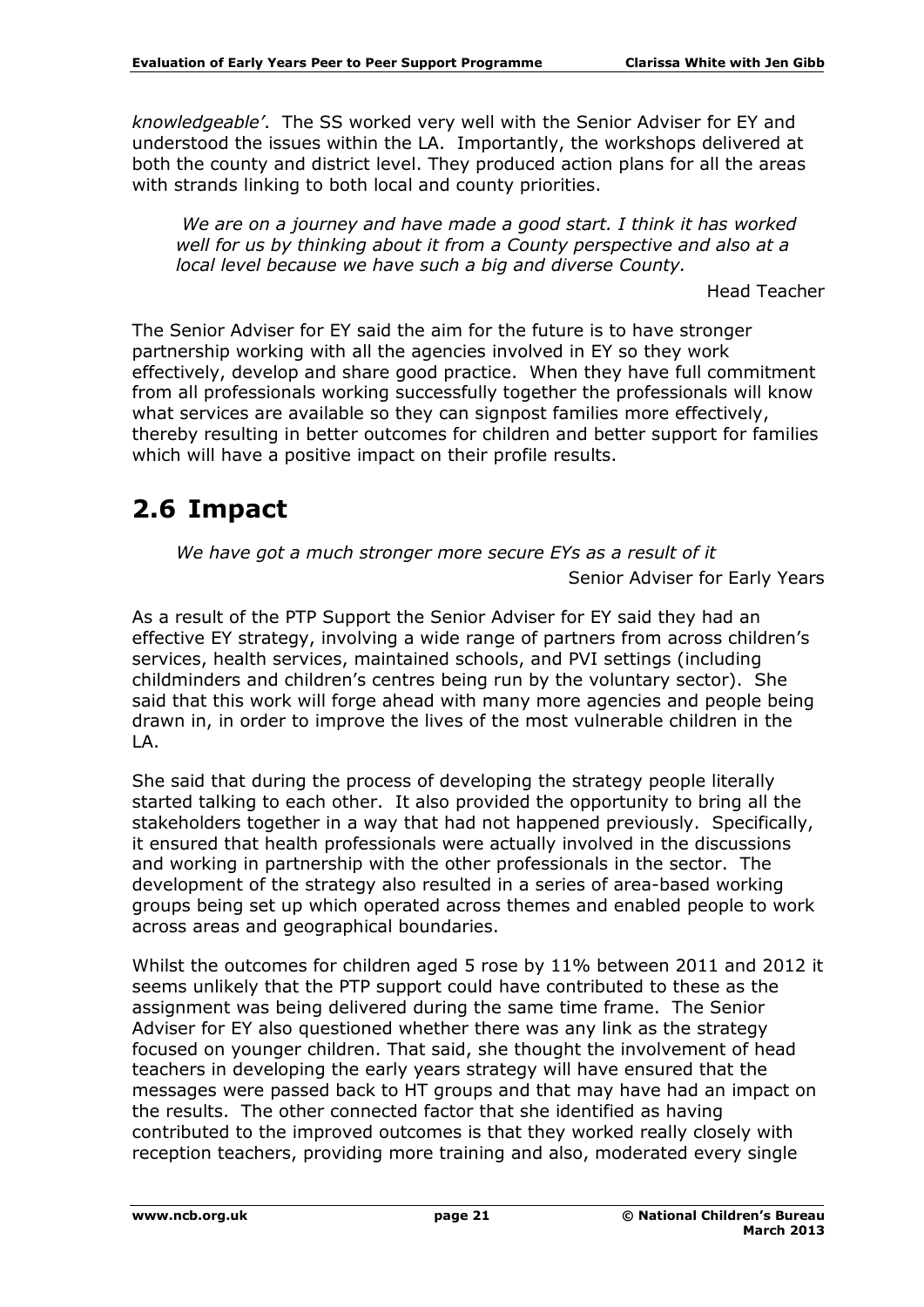school (rather than 25% of schools) which provided an opportunity to challenge really low results before they were submitted.

Also the strategy enabled them to remove the gap between maintained and private providers so that they engaged in joined up working in the footprint clusters and could share practice – '*if we can improve what the children are receiving and their outcomes at a nursery and at PVI level then that has an impact when they move into reception so they can move on within reception and achieve more at the end of the profile at the end of reception'*.

Without the PTP support the Senior Adviser for EY said *– 'we almost certainly wouldn't have a strategy with all the people involved.'* They might have achieved their positive outcomes for one year because the LA would have gone ahead with the moderation of all schools but it might not have been as successful without the advice of the SS about how to do this. The SS gave her the confidence and encouragement to go ahead with a full moderation of all schools and all schools cooperated without a single complaint.

### <span id="page-21-0"></span>**2.7 Evidencing the outcomes**

The EY Senior Adviser provided the following evidence for the outcomes resulting from the PTP support:

- They now have an EY strategy that is working really well in the districts, they have a Children's Centre Footprint Network meeting where people are starting to take ownership for themselves and relying less on the EY team.
- Silo working has stopped '*one of the best things is that whereas before people weren't working together they were working in silos now they are working together'* e.g. the Footprint cluster meetings where people are working together on the same rather than different issues. Health teams are also fully embedded in the network.
- A lot of the schools have said that for first time they feel as though they are much better supported knowing where to go when they want health input and who to link in to for social care input. They are also linking in through the clusters which would not have happened without the strategy and partnership working.
- All the EY advisors have been trained in the Early Language Development Programme and some of the practitioners that they work with are now providing joint delivery sessions.
- *'All the partners are now starting to want to be drawn in'* so for example the person who is responsible for fostering and adoptive parents approached one of the EY Team Managers about getting involved in their district level meetings. And they also asked the EY team to deliver training for foster carers in the EYFS, particularly thinking about early language so they can support the children they were fostering.
- And the EY Team is starting to increase their influence and build their links with EY practitioners in colleges and schools where they have been invited to deliver sessions on EY.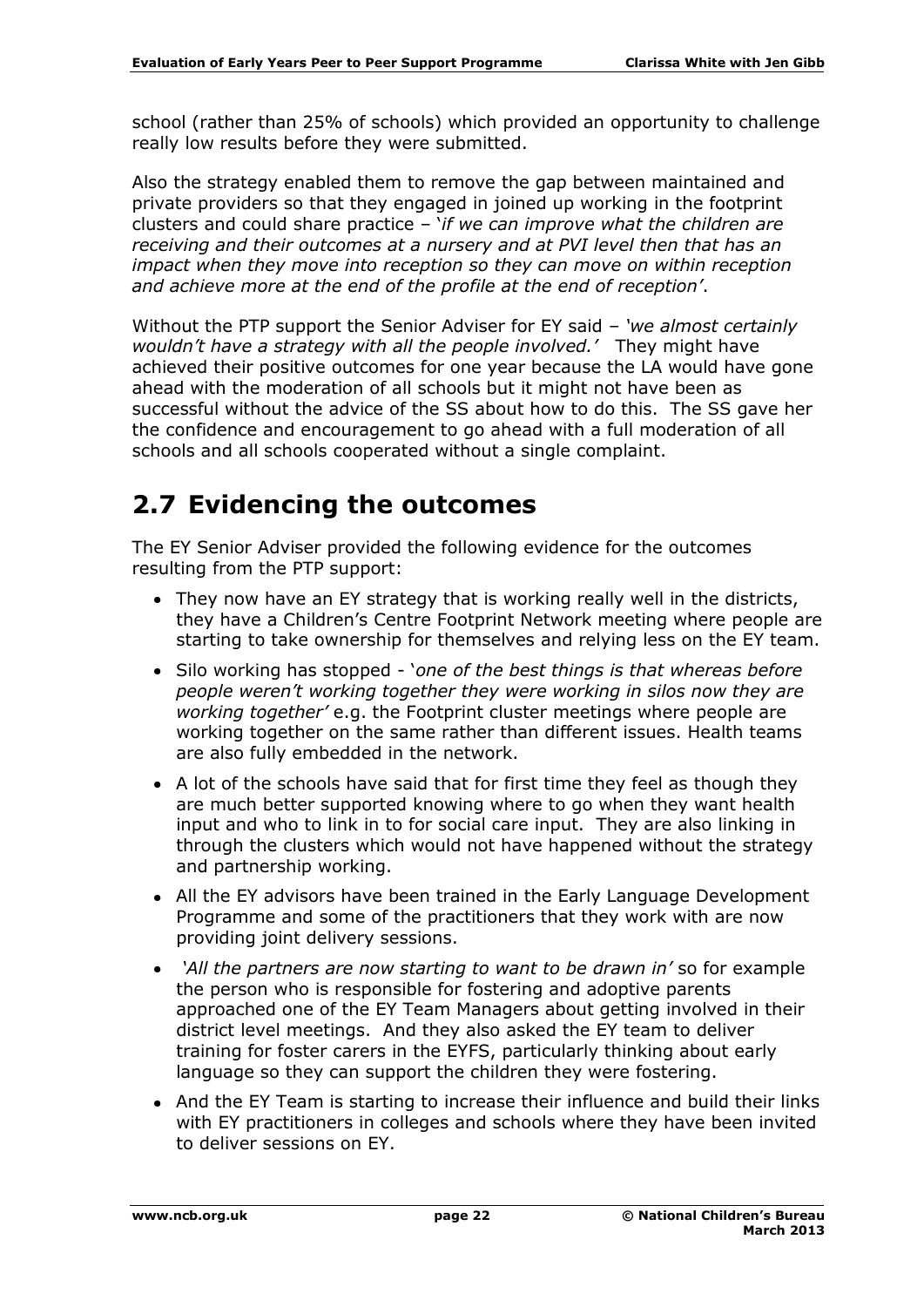• At the district level it has strengthened links between services. They now have EY district strategy meetings so each of the districts manages an action plan for its own area and they meet regularly. They are in the process of setting up EY cluster meetings which will be centred around the Children's Centre footprints and bring various agencies together so as to enable practitioners to raise issues they need support for but also to find out what services are on offer within the locality.

The HT of a nursery reflected that the strategy had enabled her to build on the pre-exiting links they had locally with the children's centre. She can now share information about the children's centre with families in her nursery and also with the local heads partnership (combining all the primary and secondary schools in the town) raising awareness of the services on offer in the children's centre. She concluded that:

*The Strategy gave us a way to strengthen those links and to do our best for the children and families, without that strategy we wouldn't have the route to help make a difference for children and families. The action plan was a driver and gave a focus to help the partnerships work.*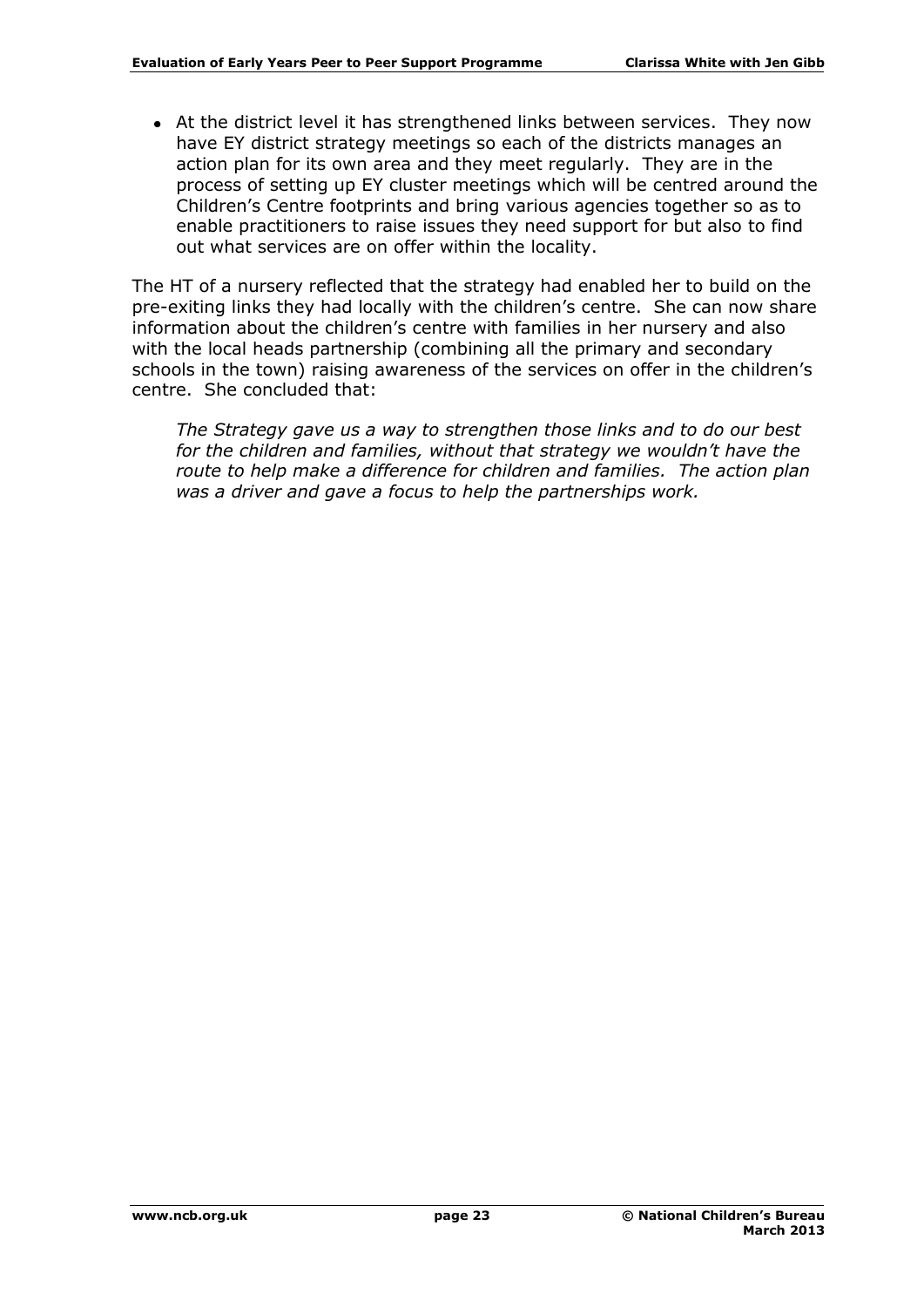# <span id="page-23-0"></span>**3. Case Study 'B' – Multi Agency Working**

The second case study assignment involved strengthening multi agency working between the Early Years (EY) team, health, children's centres, early years settings and schools. Within the LA the assignment was led by the EY Adviser who worked in partnership with the Senior Public Health Strategist. Due to the EY Adviser having left the LA and the Senior Public Health Strategist being on maternity leave the case study is based on interviews with the Project Coordinator and the EY Advisory Teacher in the LA, the Sector Specialist (SS) who delivered the assignment and a Head Teacher (HT) of a nursery school who was involved from the outset. The assignment was carried out between October 2011 and the end of March 2012.

## <span id="page-23-1"></span>**3.1 Context**

Building on a recent restructure of children's centres, this inner city LA was looking to drive forward practice in integrating services across all those working with young children. Given the profile of deprivation and health inequality in the LA there was a particular focus on joint working between health, children's centres, early years settings and schools. In addition, although EYSFP results were improving they were still below the national average.

As part of a drive to maximise impact from their work in early years the EY Adviser was keen to find a way to bridge the gaps between these different agencies working together. He was also concerned about accountability and being able to demonstrate that their innovative projects were making a difference and that all partners had a clear sense of the outcomes they were working towards. Recent work had highlighted the need to share understanding about how to define and measure outcomes.

## <span id="page-23-2"></span>**3.2 Setting up and scoping the Assignment**

The LA knew they wanted some kind of culture change and shift in interagency relationships between EY, schools and health staff but they were unsure how to achieve this within the scope of a short assignment. In order to help the LA think through possible options for achieving their goals and creating a feasible and manageable brief the SS provided background material on various different approaches for how they could work as a team. He provided information on Outcomes Based Accountability (OBA) $^8$  and the Turning the Curve (TTC)

-

<sup>8</sup> Outcomes Based Accountability (OBA) was developed by Mark Friedman in the United States. OBA provides a useful framework, or set of questions, to enable multi-agency and individual organisations to prioritise the outcomes they want to improve, ensure that they are planning effectively, involve service users and the wider community in achieving better outcomes, and know whether they are making a difference to the lives of service users.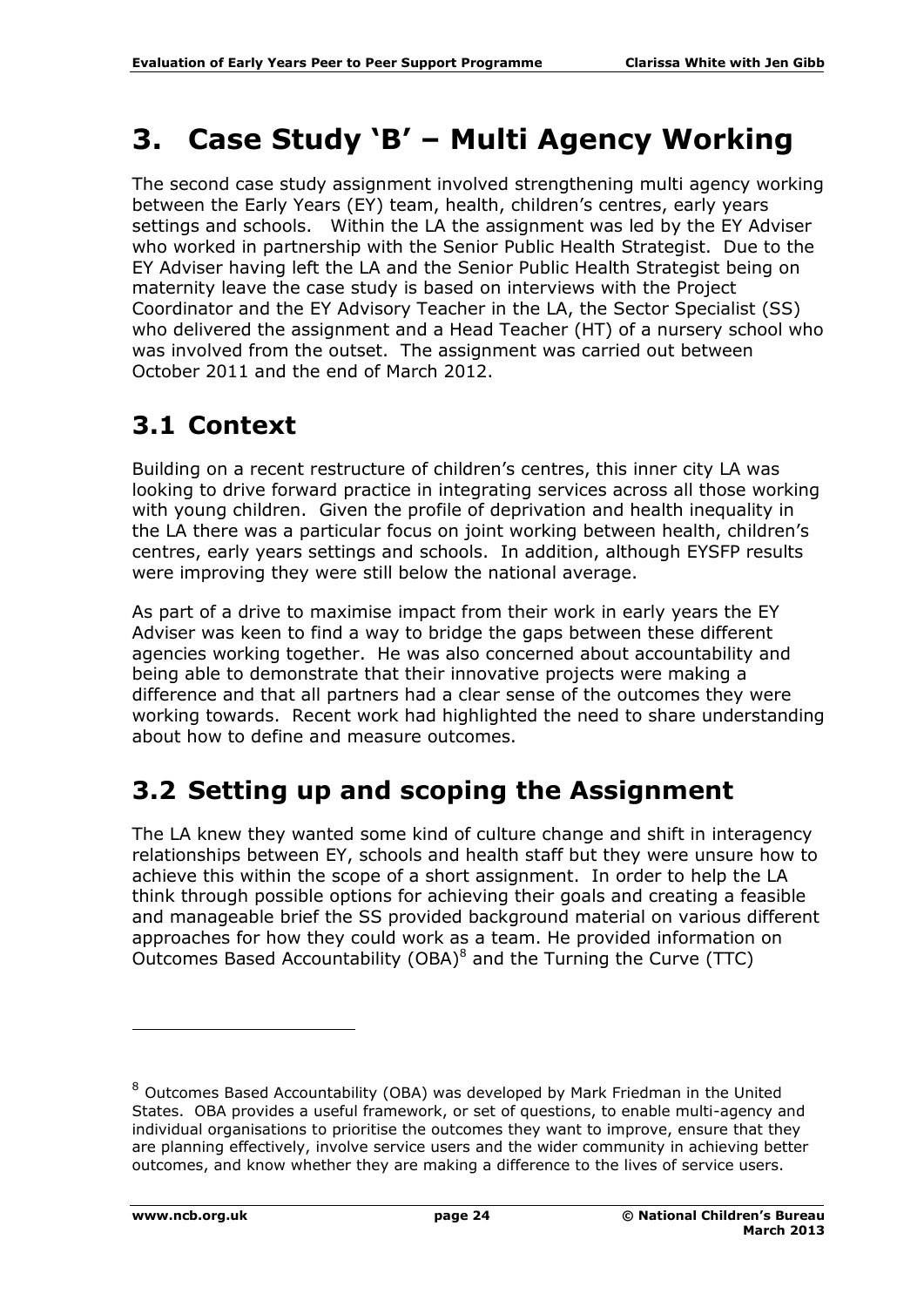approach<sup>9</sup>. After reading the material the EY Adviser subsequently requested both options. He viewed the TTC approach as a good way to engage a range of professionals from different agencies in a short and focused activity, which would provide the opportunity and space for them to work together on a project where they have the potential to make a difference. In order to 'sell' the idea he wanted to find a project that was of mutual concern for all agencies and so would seem a worthwhile use of their time. The focus on outcomes was also felt to ensure that local partners would be willing to input into an action plan.

The scoping phase took about 6 weeks to complete involving phone calls and a face to face meeting as well as time for the LA lead to reflect on the information provided. It also took time for the LA lead to consult and negotiate with other agencies to assess their appetite and buy-in to the plan along with their willingness to actually engage in the workshops.

The agreed assignment was to provide an opportunity to explore approaches to developing and measuring outcomes by bringing together partners from a variety of agencies and teams with the purpose of:

- Supporting more integrated working between EY settings, schools, and health services in the LA
- Developing a shared understanding about approaches to outcomes amongst the different agencies and organisations
- Applying outcomes based working to a specific project with a TTC event
- Embedding the outcomes approach to raise the opportunities for new joint projects to successfully achieve funding and investment on the basis of credible and measurable outcomes.

## <span id="page-24-0"></span>**3.3 The Assignment**

The assignment was carried out between October 2011 and the end of March 2012. The agreement with C4EO was for a 5 day assignment which was divided between two SSs so as to deliver the range of skills and experience required. In practice, it took longer and each SS spent additional time providing support (approximately1.5 days).

The assignment consisted of:

**A one-day bespoke Outcomes Based Accountability Workshop** held at the beginning of March for 16 participants. During the day they explored – from an interagency perspective – the definition of outcomes, inputs and outputs and different data collection approaches to measuring outcomes. At the end of the day they discussed how they could best use the TTC method in the LA. They also collectively identified a project and focus that they wanted to turn the curve on. The LA lead brought along various data

-

<sup>&</sup>lt;sup>9</sup> The Turning the Curve Approach was developed by Mark Friedman in the United States. Turning the curve describes a process that enables services and agencies to identify the priority outcomes they want to improve. By analysing and understanding trend data, they can develop a strategy for achieving better outcomes. When this data is plotted on a graph, they can see what they need to do to turn the curve or change direction.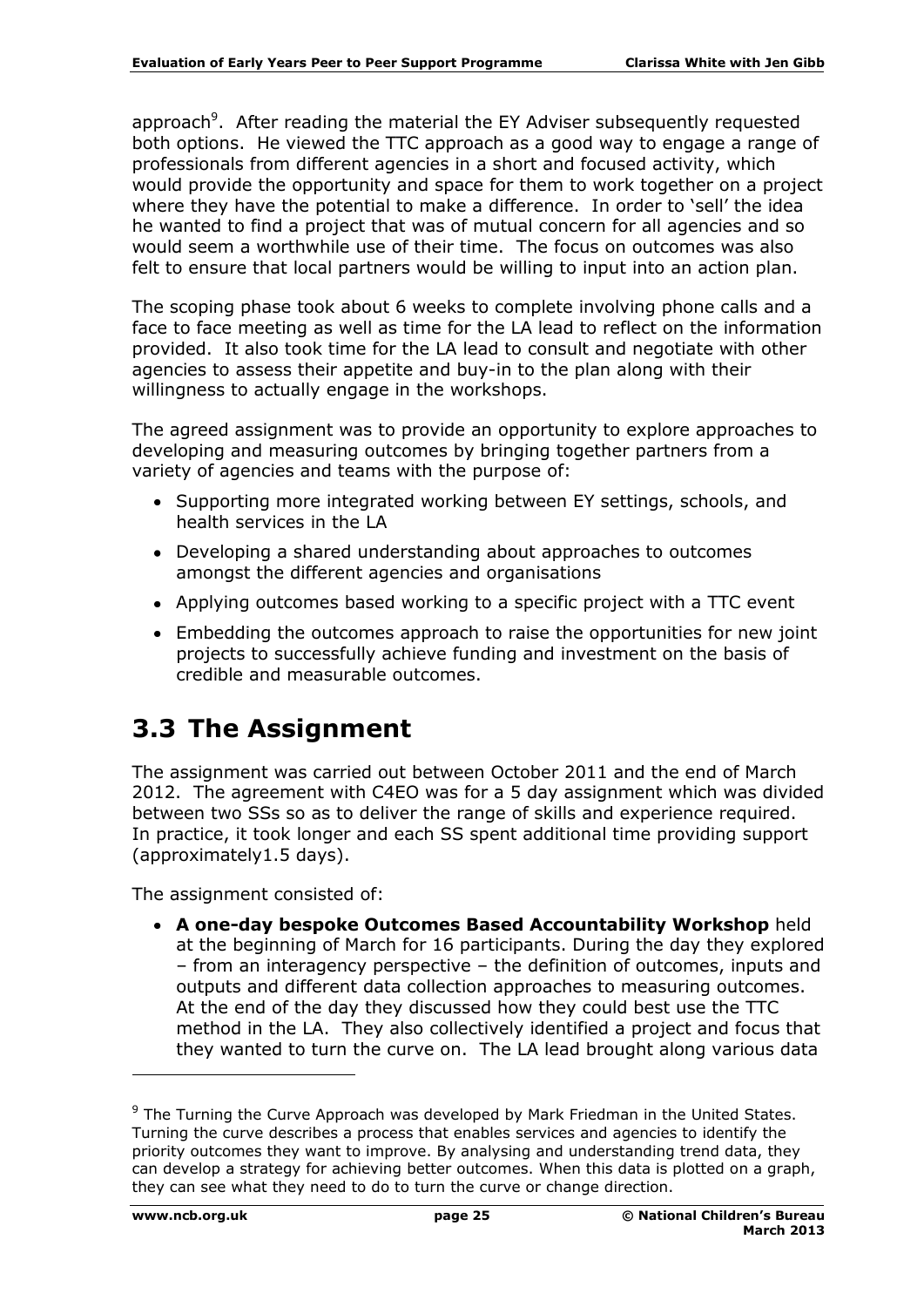sets and project case studies to help them identify a suitable project. It transpired that there was an existing project which presented a set of challenges for them to address as a group and there was also data available to measure outcomes on.

The project chosen focused on the reduction of child obesity in recognition of the rising national levels of obesity but also because this was a particularly acute issue in the LA. The aim of the project was to look at how they could turn the obesity trajectory around. Being in its second year the project was viewed as providing a valuable opportunity to consolidate and build on the links already made between health and education to work in partnership.

This process helped them design **a Turning the Curve workshop** which was held about 3 weeks later. It focused on children's health outcomes linked to the project. The list of participants who were invited to attend was slightly expanded from the previous workshop to ensure all the relevant agencies were involved. During the day there was an introduction to the project and the Children and Young People's Strategic Plan. They examined data on children's health in the local area and then there was a brief introduction to the TTC tool so they could agree how to approach the project as a group. Participants then worked in smaller groups considering what was having an impact on obesity rates and what they could do to try and change these.

At the end of the event the LA lead and his team wrote up the notes and produced an action plan which was circulated to all participants. The LA lead left the council soon after the action plan was produced and responsibility to implement the plan was passed on to his team and the project lead for the project.

## <span id="page-25-0"></span>**3.4 Challenges delivering the assignment**

The main challenges with the assignment were:

- Deciding on a specific project which would be feasible in the timescale and that would also contribute towards the broader aims of achieving a cultural change in interagency relationships.
- Managing the timetable and factoring in the inevitable delays of scheduling meetings with busy people.
- The time pressures for participants attending the workshops. This was felt to be particularly challenging for those working in schools as the second workshop was held very close to the end of term.
- Coordinating the workshops ensuring that they included the key stakeholders and that everyone had sufficient notice so they could attend the event where possible. Not everyone was able to come to the second day, but nevertheless there was a really good range of professionals around the table.
- The additional time required to co-facilitate the assignment and design a bespoke workshop.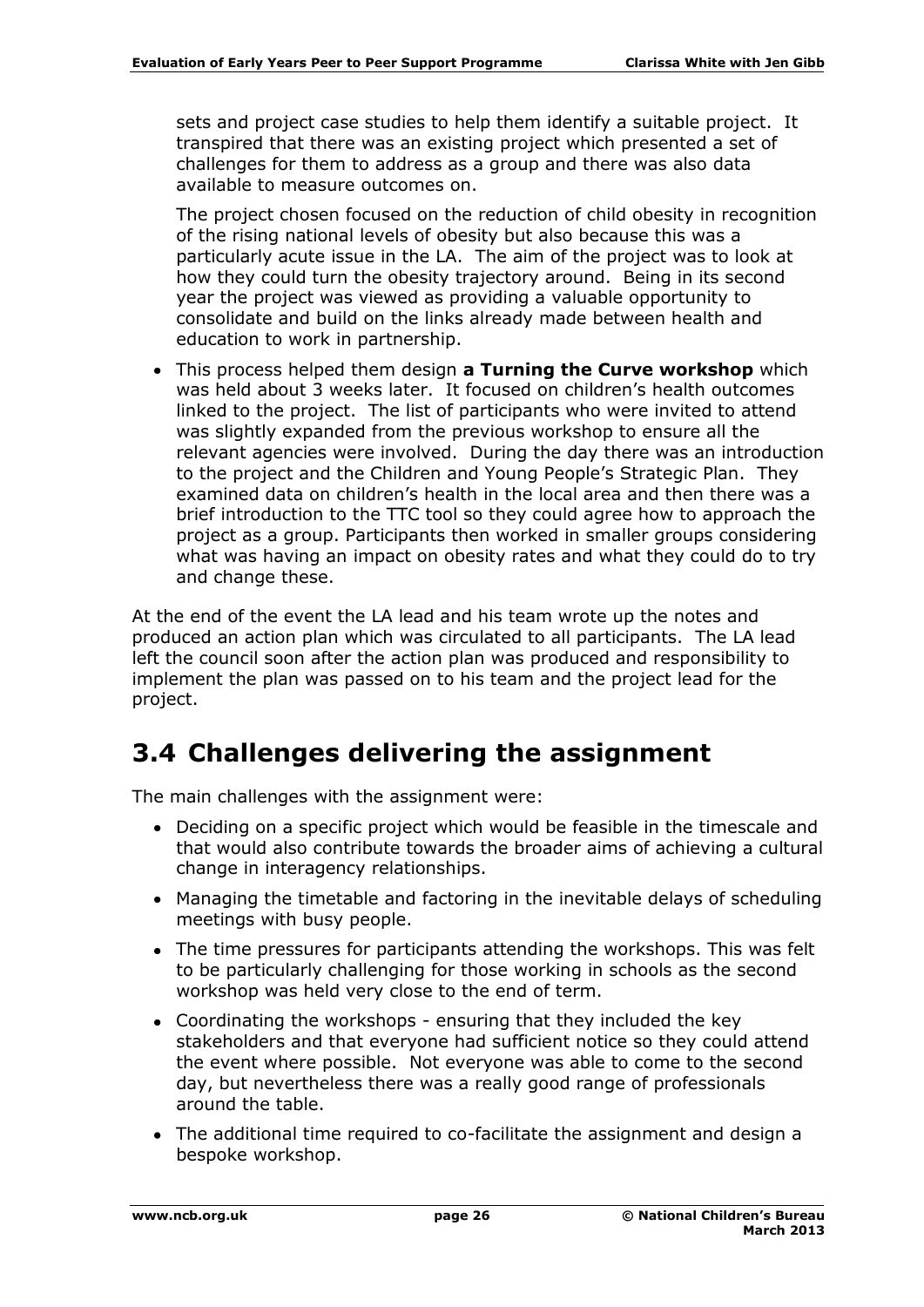### <span id="page-26-0"></span>**3.5 Reflections on the assignment**

The workshops were described as *'good'*, *'fine'* and well set up. The SSs were praised for being *'very good presenters'* and *'good trainers'* and for having '*facilitated the group really well'* and created *'lots of opportunities for clarification and discussion'*. '*They [the SSs] knew the context quite well' 'They both had a lot of relevant experience for what they were trying to do with us'*.

It was assessed as a '*very useful training'* because *'they learnt something new*  [and] they learnt an approach [that] they could use [to] get different people *from different services together…working in an economical way with their time'*.

The Project Coordinator and the EY Advisory Teacher in the LA reflected that the EY Adviser was instrumental in driving the assignment forward and securing the engagement of the different services. They also highlighted the important role of the Senior Public Health Strategist in encouraging health colleagues to be involved in the workshops.

One of the workshop participants, a Head Teacher (HT) of a nursery school, was involved from the outset. He welcomed the opportunity of being part of the assignment as a way of addressing obesity in the LA. He was also particularly interested in the TTC approach and the way this could be applied to their LA and its potential use for him within his school.

Whilst he highlighted the skills of the facilitators he was concerned that the workshops were too generic and abstract and had concentrated too extensively on the bigger picture, rather than specifically relating this to the project and the reduction of child obesity. He wanted to know what difference they were going to make to the lives and outcomes of young children and families in their local community. For this reason he felt it would have been useful if they could have spent more time focusing on how they could achieve these outcomes.

## <span id="page-26-1"></span>**3.6 Impact**

At the end of the assignment the SS reflected that the TTC event resulted in a clear action plan which included establishing wider partnerships, gathering more data and evidence, making specific improvements to the way the project was being delivered, involving service users and lobbying for change at the borough and national level to improve children's health chances.

He said that almost regardless of whether they were able to turn the curve the PTP support helped to build new networks and forge relationships between health and EY professionals. This enabled them to share knowledge at both the strategic and operational levels. It also importantly ensured that people making strategic decisions were hearing about what it is like for people working with families on healthy eating, obesity and health education.

Testament to the success of the workshop is the request by the LA to book the SSs again to run another TTC event. Also the work around OBA has helped them push forward an interagency debate about outcomes and about having a shared language and understanding about them. That said the SS highlighted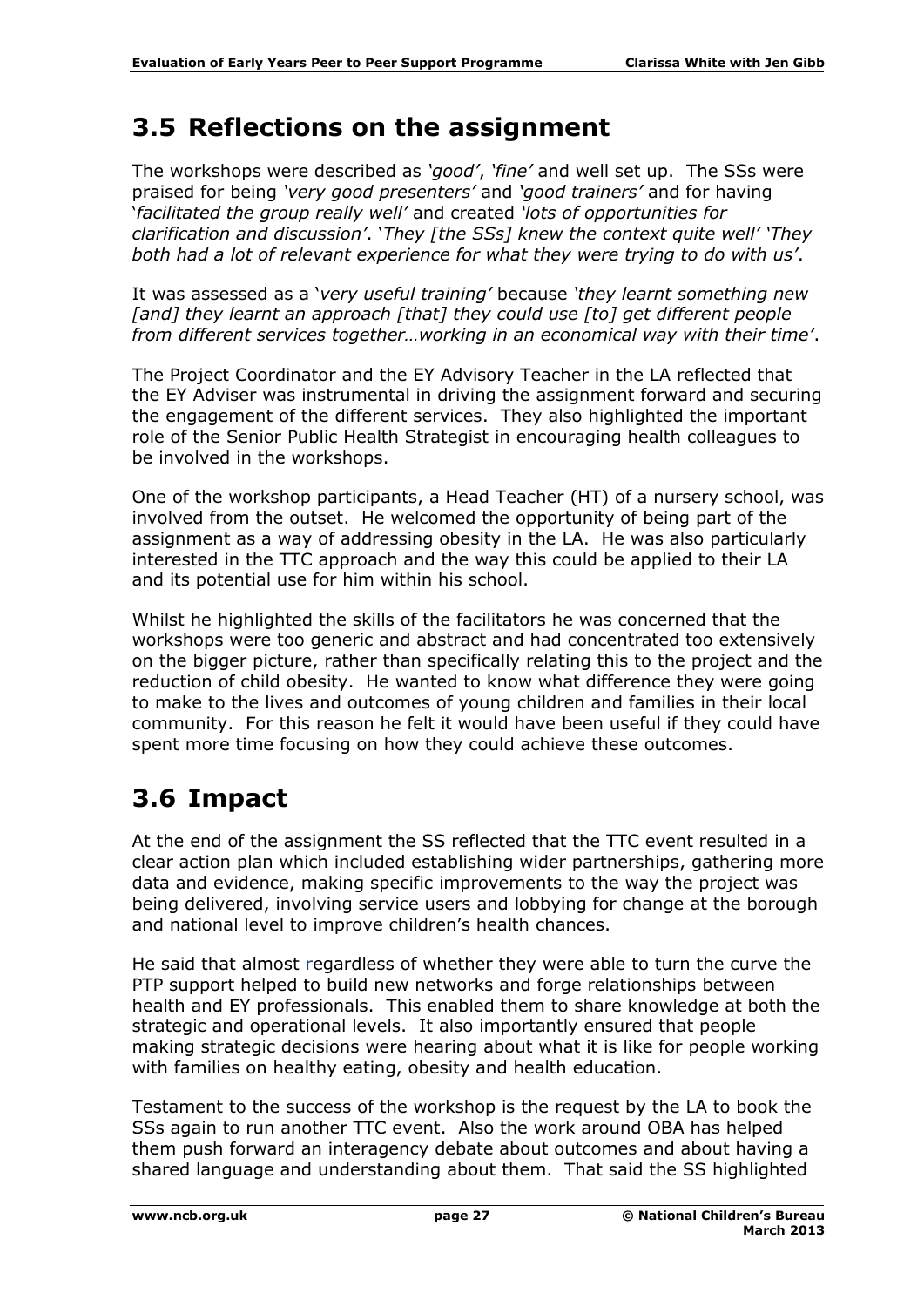the need to be realistic about the impact that two workshops can have. Also, he pointed out that the impact will depend on the work that the EY team does locally – taking those relationships that have been built and the outputs from the TTC event and actually making sure they are embedded into local practice.

The LA maintained that the workshops provided an opportunity for them to sit around a table together and have time to listen to each other's perspectives about how best they could reduce the alarming levels of obesity. 'O*ut of that we*  had ideas about how we could strengthen our links. So I think it was like having *the time together… that was structured and kept us really focused on what we needed to think about together… but at the same time we were really able to get an understanding of what each other's perspective was and what people's work was and how we could really join up together'.* In addition, the resulting actions arising from the workshop that the LA implemented have produced useful outcomes (see Section 3.7).

The HT reflected that the '*workshops consolidated and reaffirmed my professional views about the value of multi agency working'*. 'So *the training has highlighted and again possibly reaffirmed my view that we can bring about change in a positive way'*. Through helping to build relationships across services and push forward the outcomes around children's healthy eating he said that the TTC workshop helped the project achieve its aim of reducing the level of obesity in the LA.

The LA reported that the outcomes set were achieved. Following the departure of the EY Adviser and the Senior Public Health Strategist who were instrumental in leading this assignment, the project coordinator has continued to implement the actions. As it has been a time of change in the LA further work with C4EO has not been developed.

### <span id="page-27-0"></span>**3.7 Evidencing the outcomes**

The Project Coordinator and the EY Advisory Teacher in the LA provided the following evidence for the outcomes resulting from the PTP support:

- Multi agency working and a shared approach and language about outcomes are evident although they have not specifically tracked this since the assignment.
- The Strategy Policy and Performance Team in the LA have been looking into setting up a TTC workshop.
- The training has helped them to set and measure outcomes on projects and the EY Advisory Teacher in the LA said she used the approach with her team. Also, she said that when she is running a project she might not necessarily use the TTC method but she nevertheless considers the outcomes they need to address. '*I have not used the whole approach per se [TTC] but I have definitely found being part of it has kind of informed my practice in where I have been responsible for projects'*.
- They have got a much stronger link with parks as a result of setting up forest school training for practitioners, an action that came out of the TTC workshop.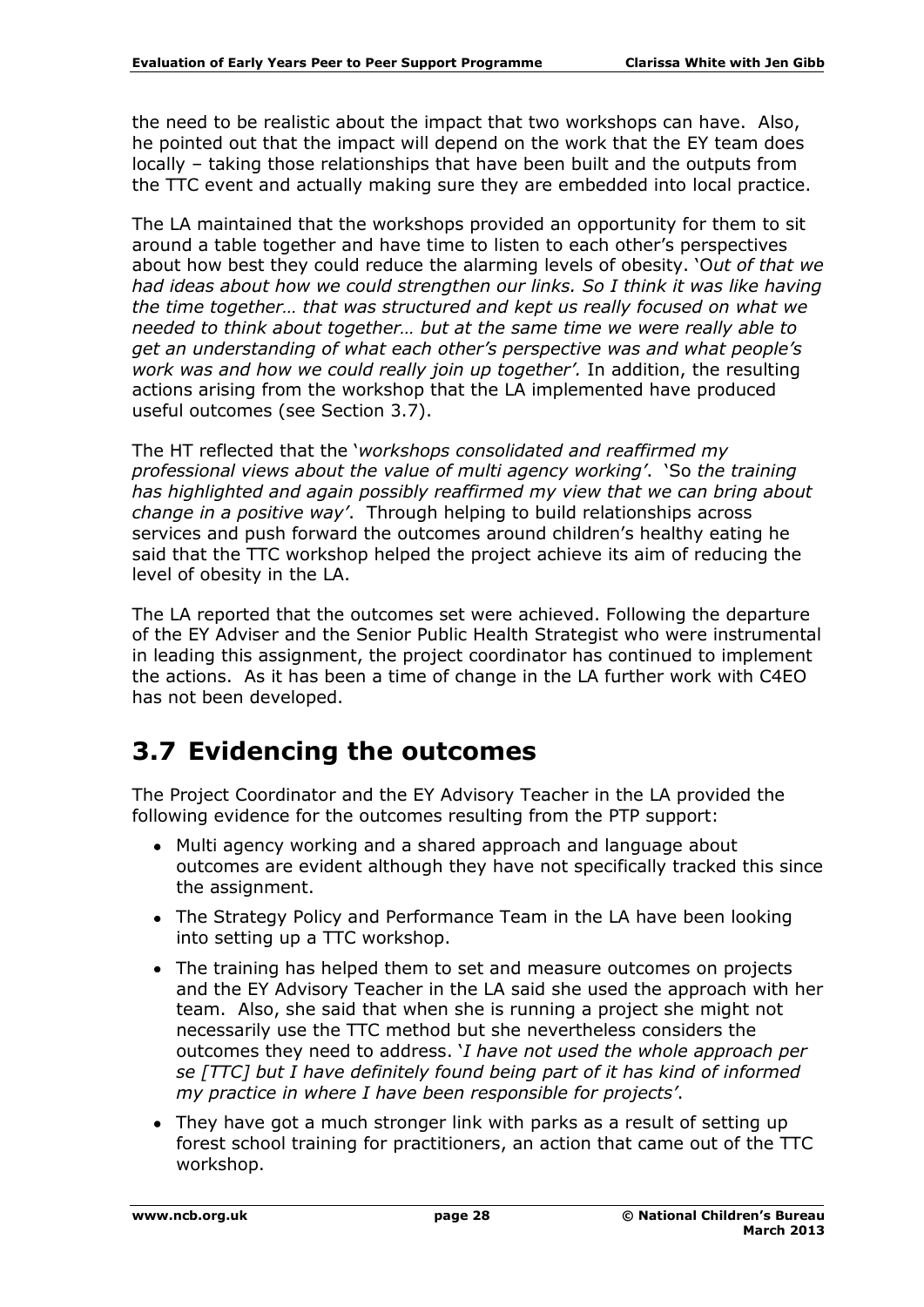- They have been able to think about how settings and school staff could support and encourage parents to access free vitamins. They have set up an initiative to promote Vitamin D supplements in the LA for pregnant women and women with young children.
- The project became a C4EO validated practice example.

The HT reflected that the success of the project in reducing the level of obesity proves that it is possible to change the habits of children and families and bring about change in a deprived area – and that obesity does not need to be a selffulfilling prophecy just because a child is brought up in a deprived area. He said it was reaffirming to see that professionals of different disciplines that have a shared objective can bring about a greater degree of change for children and families '*It was good … to remind ourselves that we are all working together on the same outcomes…. I think it has reminded everybody to work together.*'

The LA officials concluded that there is now a real desire in their service 'to join up' because they do realise that they can be more effective together. The work has been put on hold because of a change in management but they are sure that they will want to continue it in the future.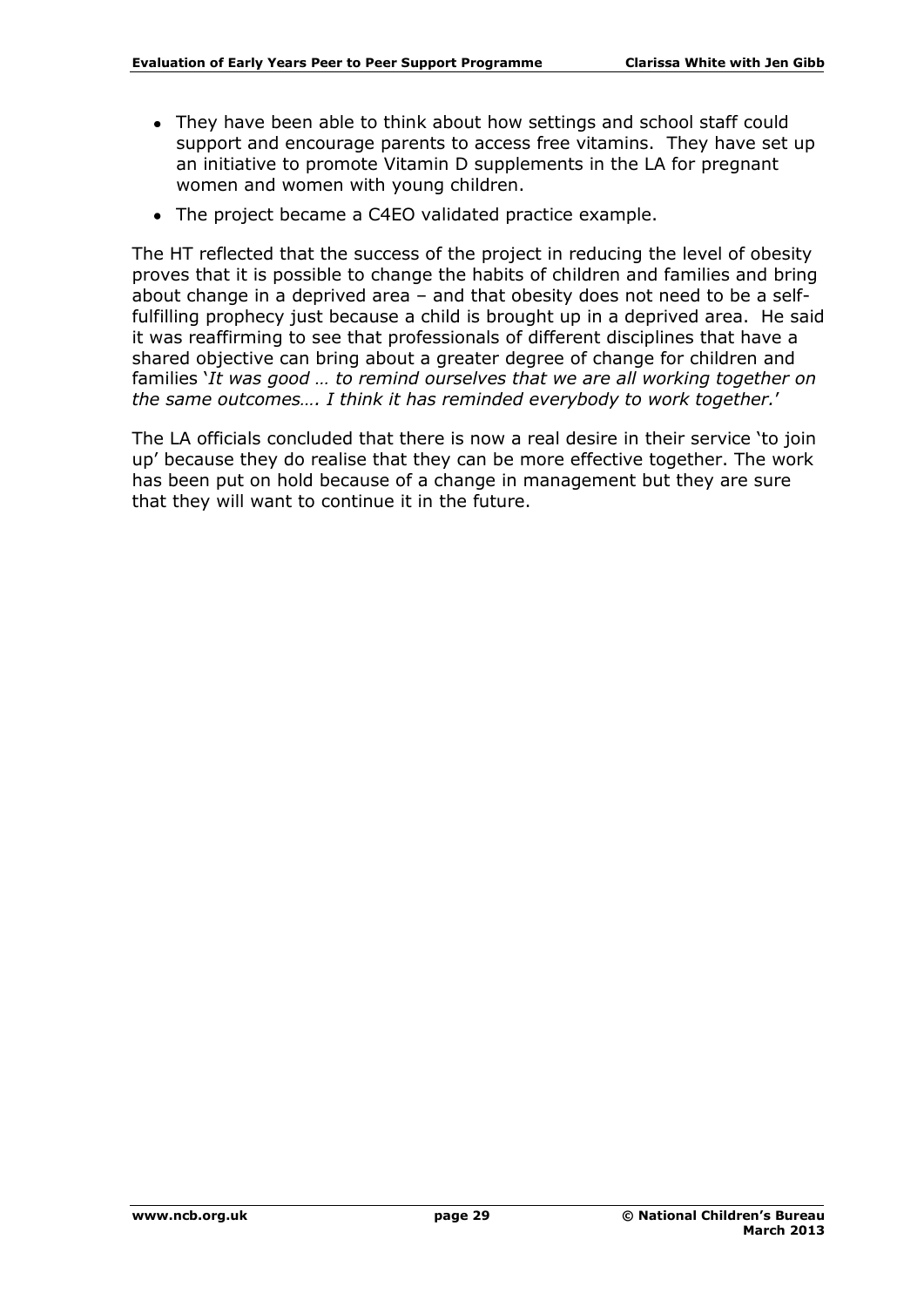# <span id="page-29-0"></span>**4. Case Study 'C' – Raising Quality in Settings**

The third case study assignment involved developing an EY team and supporting their work with childminders and the private voluntary and independent (PVI) sector in order to raise the quality of provision. The case study is based on interviews with the Children's Centre and Childcare Service Manager in the LA who led the assignment and the Sector Specialist (SS) who delivered the assignment. The assignment took around 10 months to complete – starting in January and finishing in October 2012.

## <span id="page-29-1"></span>**4.1 Context**

Following a restructure a new Early Years (EY) team was set up in 2011 to raise the quality of EY provision and improve the outcomes for children. Despite initial progress developing and supporting EY providers there was a need to build stronger links with childminders and the PVI settings to improve the quality of their provision. Rather fortuitously the offer of PTP support arrived at the same time as the Children's Centre and Childcare Service Manager was considering how she could work more effectively with PVIs and childminders, where they lacked experience. The LA was '*delighted'* to accept the offer of support from C4EO and they submitted a request form at the beginning of 2012. At that time only half of the PVIs and just over half of the childminders were rated as 'good' by Ofsted.

## <span id="page-29-2"></span>**4.2 Setting up and scoping the Assignment**

Their initial request was for support to develop a strong EY team so they could work together to motivate childminders and PVI settings to improve the quality of their provision. The LA team had limited experience of working with PVIs and childminders and were specifically looking for support to become more effective in this area. They were also interested to learn what other LAs were doing to improve the quality of their childminders and PVI sector.

The Children's Centre and Childcare Service Manager said the PTP support was easy to apply for and there had been no difficulties scoping the assignment. She spoke to two SSs – one who carried out the scoping and one who delivered the actual assignment. The scoping involved email correspondence and various conversations over the telephone to discuss the LA's requirements and clarify the focus of the tailored support which '*perfectly*' reflected their original request. They agreed that the SS would help the EY team to review their progress and explore how to enable childminders and PVIs to take more responsibility for improving their quality, particularly in the area of early learning. They decided that SS would deliver practice development training for the childminders, PVI setting managers, practitioners and the EY team. The idea was that they would build relationships and influence practice in these settings through working alongside each other during the training. They also built into the scope an aim to increase awareness of the EYFS to reflect the changes that were due to happen later in the year.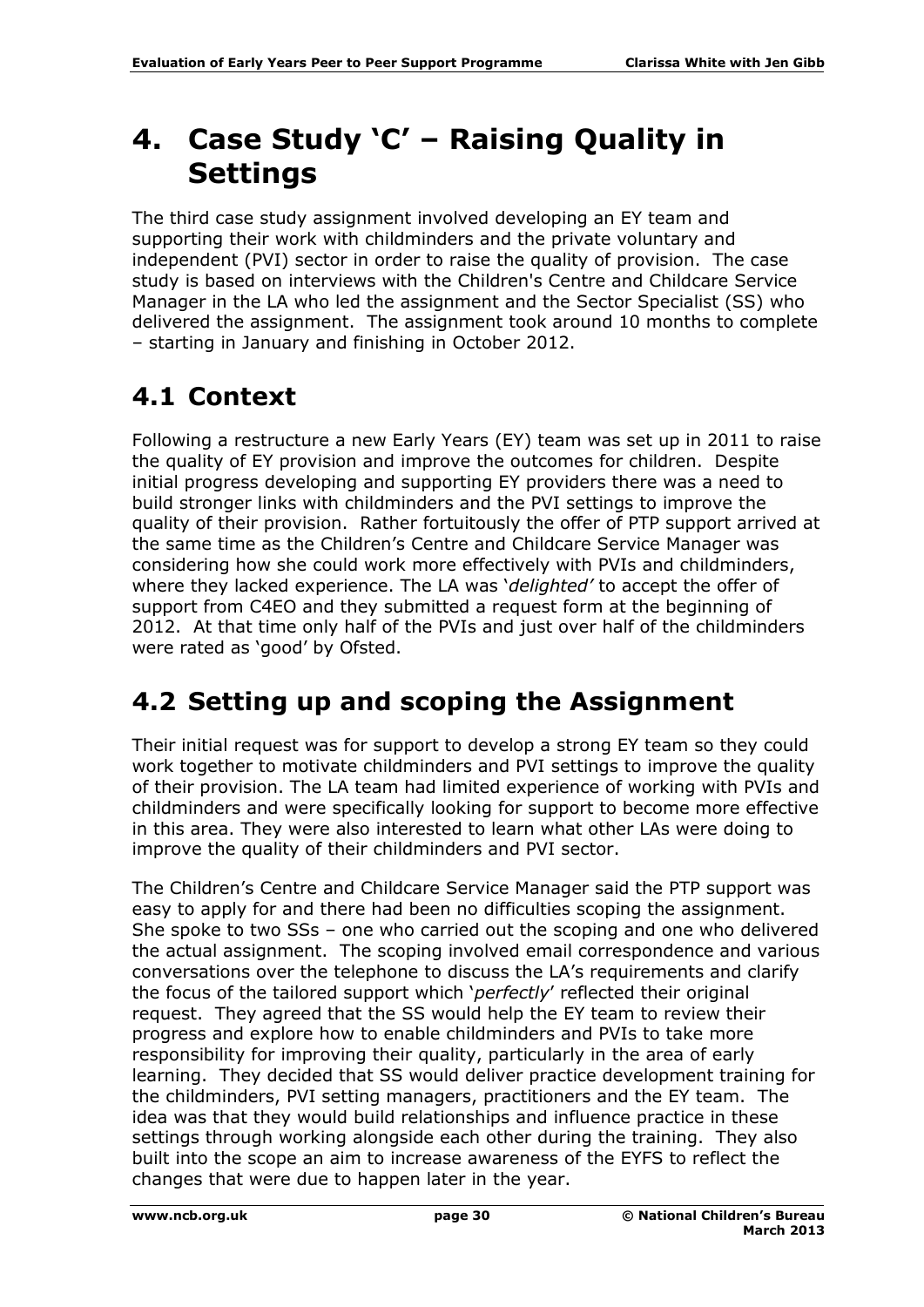The SS who carried out the scoping selected another SS to deliver the assignment. This SS had knowledge and experience of working with childminders and could also deliver the Parents Early Years and Learning (PEAL) training and Listening as a way of life – An introduction to listening to young children course. It took about a month to set up the assignment.

## <span id="page-30-0"></span>**4.3 The Assignment**

The assignment took around 10 months to complete – starting in January and finishing in October 2012. The initial agreement was for a five day assignment but this was extended to six and a half days in order to allow time to carry out further training. An additional day of training was also provided for the LA as part of the free one day training offer, also part of the PTP programme delivered by the Early Childhood Unit.

The assignment consisted of the following activities:

- **A Review day with the EY Team** to identify the barriers to improving the quality of provision from childminders and the PVI settings. During the day they explored how they were working as a team, the nature of their needs, their progress towards achieving their objectives and the challenges that were preventing them addressing these. The SS played back the issues they raised and challenged them in a supportive way. She also enabled them to compare the positive work they were doing with children's centres to how they were working with childminders and the PVIs.
- **Two PEAL training<sup>10</sup> days –** the first PEAL day was delivered to the EY  $\bullet$ team, childminders with an ofsted rating of 'good' and the sponsored childminders who work for the LA with vulnerable children. The LA wanted to target these childminders first as a way of motivating the rest of the childminders. The second PEAL day was open to all childminders and PVI settings. The SS sought additional funds in order to extend the training to a wider range of people as she felt this would help to raise the quality across all settings. Whilst this second day was not officially part of 'the scoped assignment' it was nevertheless addressing the original objectives.
- **Listening as a way of life – An introduction to listening to young children<sup>11</sup>** – this day built on the previous PEAL training and involved looking at the power of listening to young children as a way of improving

-

 $10$  The Parents, Early Years and Learning (PEAL) training programme aims to increase the involvement of parents and families in their young children's early learning and development - both at home and in settings. PEAL also offers support to meet the requirements of the Early Years Foundation Stage and Children's Centre Practice Guidance to work in partnership with parents. It was developed by a consortium of the National Children's Bureau, Coram Family and the London Borough of Camden funded by the DfE.

 $11$  Listening as a Way of Life – An introduction to listening to young children - The course aims to inspire and enable practitioners to listen to young children and involve them in decisions which affect their lives, through everyday practice. This course is part of the Young Children's Voices Network training and support available from the Early Childhood Unit at NCB.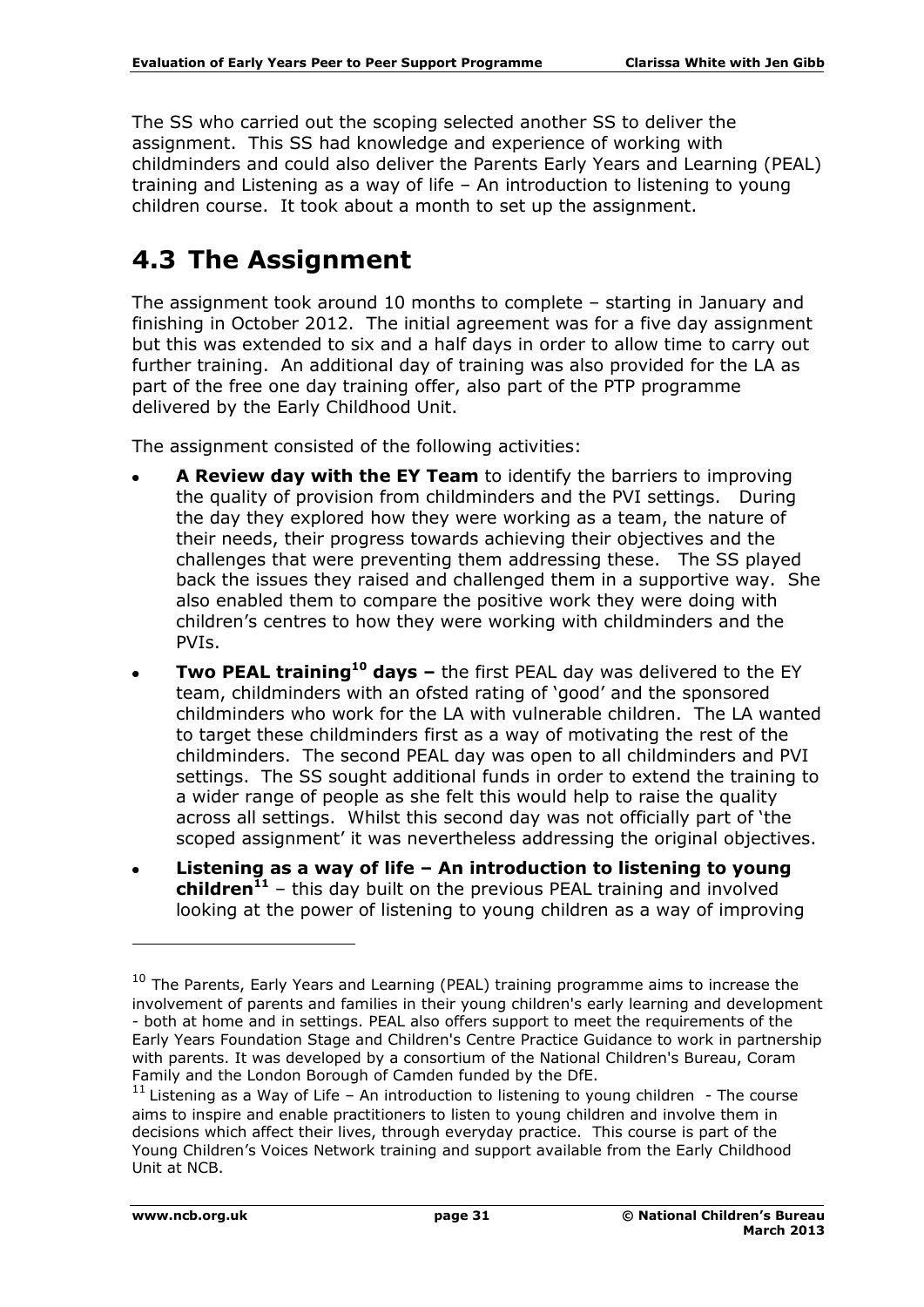quality. The training session was delivered to the same group of childminders alongside the EY team. The SS delivered this training day alongside another trainer with specific expertise and experience in listening to young children and enabling their participation in decisions that affect them.

- **Meeting the needs of Two Year Olds; Quality Provision for 2 Year olds Training** – As part of the discussions that took place during the initial assignment the EY team raised the challenges of supporting practitioners to ensure there is appropriate provision for two year olds in line with the introduction of the revised EYFS. They were concerned about the lack of interest amongst the PVI settings and childminders to take up the two year old offer of free places for disadvantaged two year olds. This training day provided the opportunity for children's centres, childminders, the PVI sector and the EY team to train alongside each other. The training aimed to support participants to raise the quality of provision in meeting the needs of two year old children and in particular, disadvantaged two year olds accessing a free place. It addressed the key issues contained within the revised EYFS such as the emphasis on helping parents to support their children's learning, listening to children and the progress check at age two.
- **Review workshop –** A final review day was held with the EY team facilitated by the SS. During the day they reflected on their progress and learning during the assignment. They revisited the aims and challenges they experienced before the start of the assignment in March 2012 which previously prevented them achieving these aims.

## <span id="page-31-0"></span>**4.4 Challenges delivering the Assignment**

Both the Children's Centre and Childcare Service Manager and the SS said the assignment went really well and they did not have any issues to specifically report. There were, however, some minor delays resulting from the organisation of the training such as the need to delay the training until after the summer holidays. There was also an issue with lower turnout at the second PEAL training. The SS also encouraged the LA to think about providing the training to all childminders in the longer term so as to help raise the quality overall as this would be key to achieving their target.

## <span id="page-31-1"></span>**4.5 Reflections**

*It was a really good service and it came just at the perfect time for [the] LA and they got the best person to do it with us*

LA lead

Both the Children's Centre and Childcare Service Manager and the SS were very effusive about the success of this assignment. The support was felt to be really useful for the EY team, the childminders and the PVIs. The Children's Centre and Childcare Service Manager said the skills of the SS matched their needs '100%'*. 'She was perfectly pitched for our needs'*. It was evident that they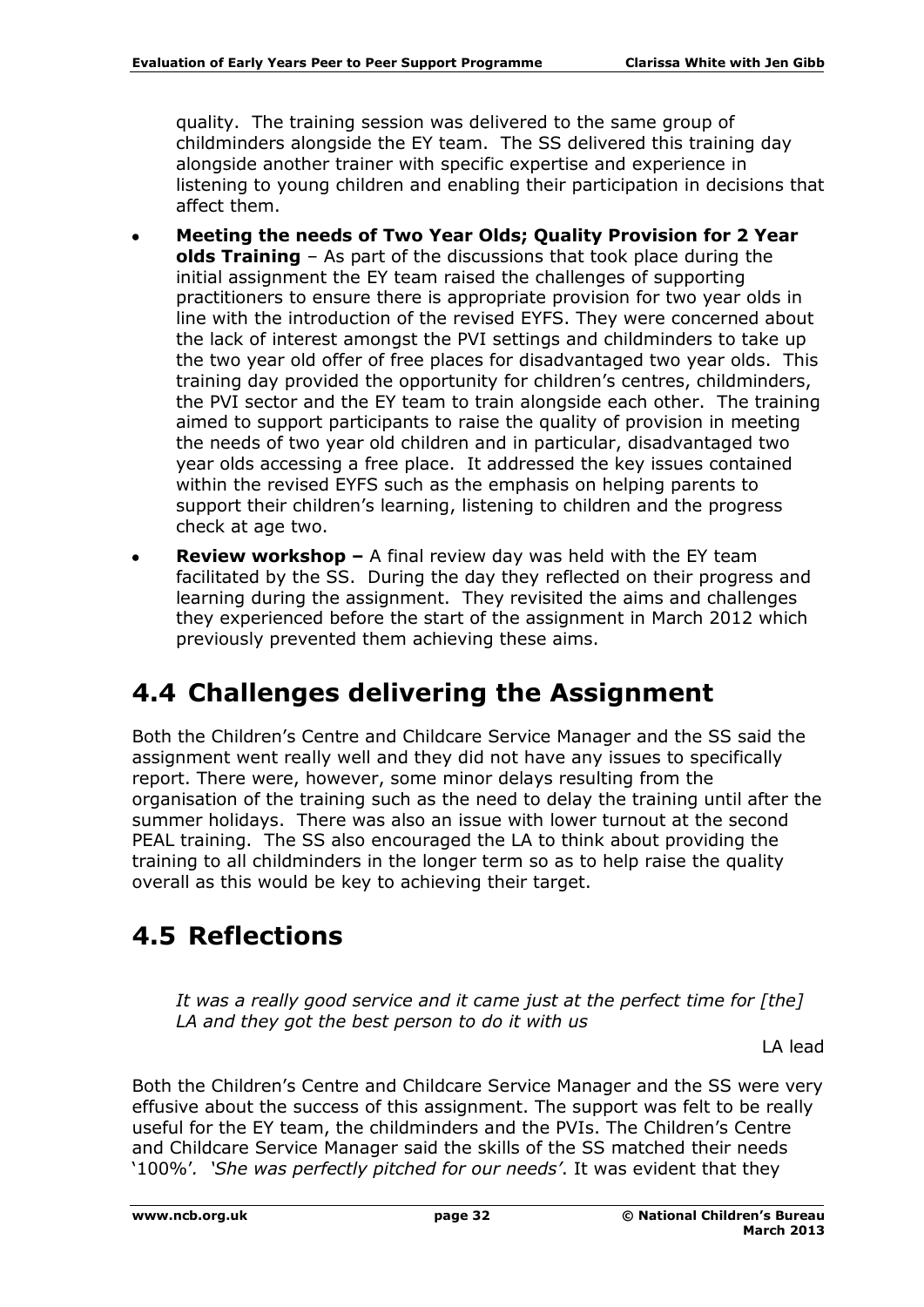worked very well together and mutually benefited from the partnership. Testament to its success was the on-going ad hoc contact that the SS continued to have with the EY Team – with the SS continuing to share additional information and useful links and the EY team reciprocating with further feedback about their progress. The Children's Centre and Childcare Service Manager said the '*SS is an excellent practitioner… she challenged our team…. very well. It empowered us really but then she worked with the childminders and the PVI workers in a very skilled manner as well'*.

The Children's Centre and Childcare Service Manager appreciated the SS's personable manner her *'perfect communication'* her knowledge, skills and ability to understand. She valued the way she constructively and supportively challenged them from the outset, kept them on track and ensured they continued to work towards the target of improving the quality of the workforce. Through the use of examples and illustration and reflective questioning they felt encouraged and enabled to find the tools and solutions to *'move on'* rather than being told what to do. '*She fed it back to us and boosted us and made us think that we… did know more than we thought*'. During the training the SS made everyone feel comfortable and specifically supported and encouraged the childminders and the PVI setting staff to work together with the EY team in both smaller and larger groups.

In terms of the added value of the PTP support the SS was felt to fill a resource gap because the EY team were all *'brand new'* and did not have the skills and knowledge around working with childminders and the PVI sector. The EY manager said it was great to have the free training but it was the SS's knowledge and tips for how to work with the childminders and PVI settings that was of most benefit. The SS felt it had been helpful for her to be a fresh pair of eyes – an outsider who could enable them to reflect on their practice in a nonthreatening way. The SS referred to the PTP support as partnership working as she encouraged the EY team to think about how they were working with each other and with the EY sector as a whole. She modelled an approach to working effectively in partnership, acknowledging that she took her lead from the SS who initially scoped the assignment.

### <span id="page-32-0"></span>**4.5 Impact**

The new EY team made progress in working with childminders and the PVI sector following the PTP assignment. The team developed their knowledge of how other LAs support childminders and the PVI settings and this enabled them to develop their partnership working with all providers. Through this they have increased their skills, experience and knowledge of the groups they are supporting. The PEAL and 'Listening as a way of life - An introduction to Listening' training facilitated childminders' understanding of the importance of early learning and working in partnership with parents to support positive outcomes for children. It also provided a platform for developing the quality of provision so as to motivate childminders to improve their practice.

Whilst there is no way of linking the assignment and Ofsted ratings the LA lead felt the PTP support had helped to improve their performance. She said that when they started the assignment (January 2012) their Ofsted ratings for 'good' childminders was 56% which put them amongst the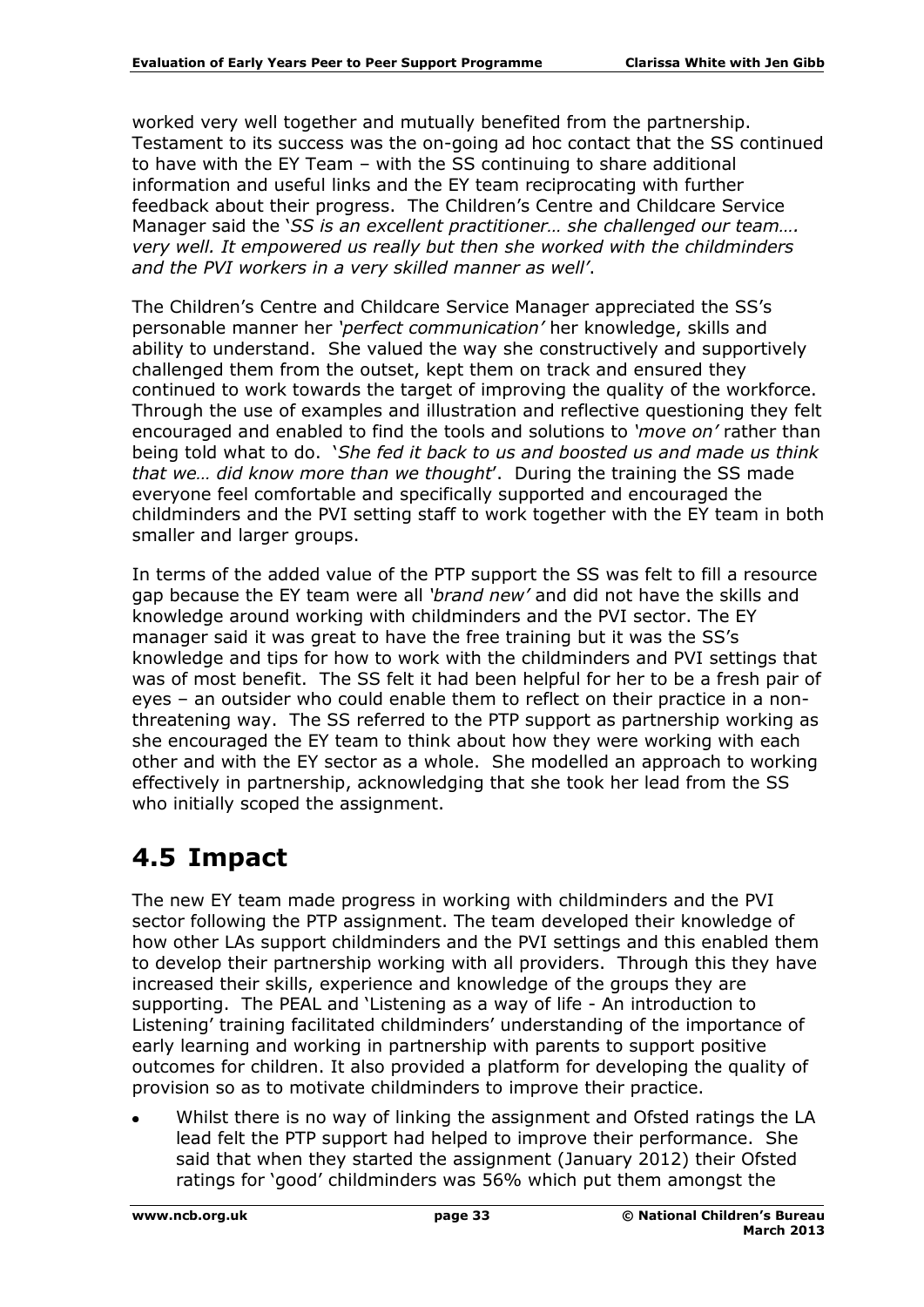bottom 10 LAs in the country for EY ratings. As of February 2013 their ratings of 'good' childminders had increased to 64% (the assignment finished in October 2012). During the same time frame the PVI sector ratings increased from 50% who were 'satisfactory' and 50% 'good' to 70% being 'good'.

- The LA team has increased their knowledge and confidence about what works to increase the motivation and quality of childminders and PVI settings. They have also increased their knowledge, understanding and confidence in encouraging quality improvement in all settings taking part in the two-year-old offer.
- Childminders and practitioners in PVI settings understand the importance of early learning to the achievement of all outcomes for young children. They have also increased their awareness of the specific needs of twoyear-olds for ensuring quality provision. The LA lead for the assignment said that when the two-year-old offer was first raised childminders were not interested in applying for it as they thought it would involve minding children with child protection issues. Following the training and their discussions with the EY team both the SS and the LA lead felt they had started to appreciate the importance of Early Learning and were taking an interest in the two-year-old offer.
- Both the LA lead and the SS highlighted that by changing the ethos and improving the quality of the PVI sector they will eventually improve outcomes for children. This will be evidenced by the EYSFP results in the longer term.

### <span id="page-33-0"></span>**4.6 Evidencing the outcomes**

The Children's Centre and Childcare Service Manager and the SS provided the following evidence for the outcomes resulting from the PTP support:

- The EY team have gelled as a team. At the end of assignment review the EY team identified for themselves how much their confidence and communication skills to support their work with the childminders and PVI settings had improved. There was no longer an 'us and them' situation and they also recounted that PVI settings reported feeling supported. '*She gave us the confidence to develop the service'*. Previously they '*felt they had to do it*' whereas now '*they [are] enjoy doing it'* and they have built really good relationships with the childminders and the PVI settings. They now appreciate and understand the childminders and the PVI sector much more. The SS was identified as the catalyst to building these relationships.
- There is now a childminder network with meetings taking place with the LA  $\bullet$ every term. The childminders network developed as they built the relationships through the training and as they all started to realise the importance of meeting with each other and building an equal partnership approach. There is a good turnout at the network meetings and speakers actively volunteer to come and talk to the childminders about, for example, diet and building quality practice to meet the EYFS.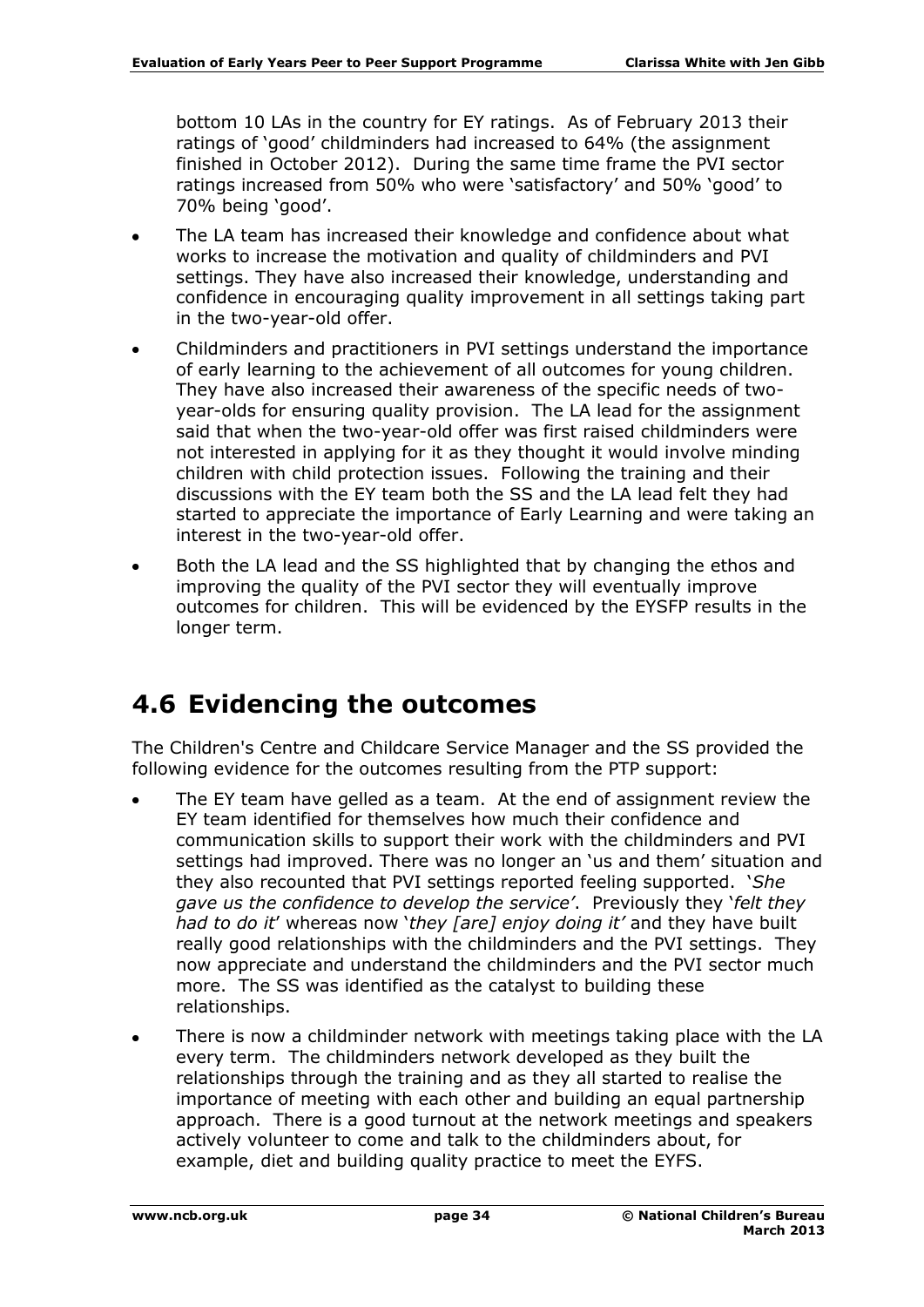- The EY team has developed and improved a range of processes to ensure  $\bullet$ the smooth running of their sponsored childminders' scheme (provides support and funding to childminders who work with children with SEN).
- The links between the EY team and the PVI sector have developed resulting in much more regular contact and improved relationships with nurseries. The PVI sector meetings have developed more of a focus on continuous quality improvement of the service where as - previously they were concerned with money and funding.
- Some of the childminders have made the transition from just 'minding the kids' to being 'professional'. During the training they became more reflective in their practice and started to appreciate the circumstances and challenges for the 'working parents' they provide a service for. They now appreciate the importance of quality and are taking an interest in the EYFS. This was evidenced by their requests for support from the EY team to develop their practice; to prepare for the two-year-old offer, also to support the further development of their action plans which will enable them to listen to and observe young children in their care and to plan for their needs. They are now attending the childminder networks and taking an active part in the discussions around improving the quality of their practice.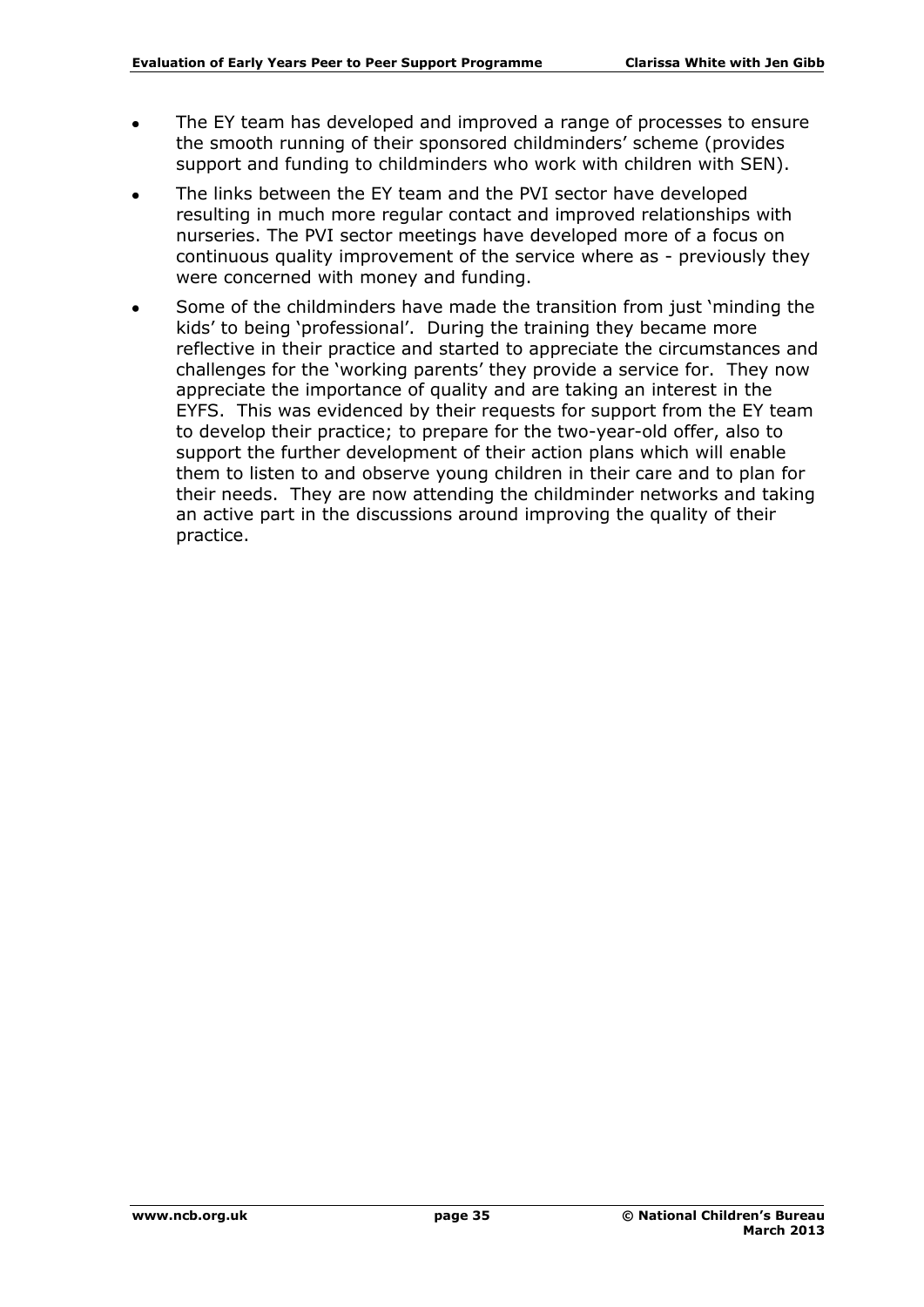# <span id="page-35-0"></span>**5. Case Study 'D' – Parental Engagement**

The fourth case study assignment sought to help encourage setting staff to engage parents in their children's early learning as part of the drive to improve quality in the private, voluntary and independent (PVI) sector. The case study is based on interviews with the Early Years (EY) Quality and Improvement Manager who led the assignment within the local authority (LA), the Sector Specialist (SS) who delivered the assignment and an Area Manager for a Nursery who took part in the training which was provided as part of the assignment. The assignment took around five months to complete – starting in February and finishing in June 2012.

## <span id="page-35-1"></span>**5.1 Context**

As part of the drive to improve quality in the PVI sector this LA sought Peer to Peer (PTP) Support to help encourage setting staff to engage parents in their children's early learning. They wanted to embed the practice of engaging with parents so as to develop more of a nursery 'community' with families in their LA. Underpinning this agenda was the extensive evidence demonstrating the importance of parental involvement in children's learning.

The LA previously bought in a series of PEAL training sessions to help build these skills with setting staff but had been disappointed with the impact that resulted. Whilst they saw some changes in settings where practitioners engaged with the training, there were other settings where it appeared to make no difference to the way they were communicating with parents. Compounding the situation was the high turnover of staff in the PVI sector as well as the tendency for setting staff to be rather young, inexperienced and lacking in confidence about engaging with parents.

## <span id="page-35-2"></span>**5.2 Setting up and scoping the assignment**

On hearing of the free offer from C4EO in early 2012 the EY Quality and Improvement Manager readily applied for the PTP support. She found the process of applying and setting up the support very straightforward. She submitted her request form and was then put in touch with a SS who initially contacted her by telephone. A scoping meeting between the LA lead, her colleagues and the SS was set up soon after (February 2012) to discuss their requirements. The LA was looking for training and follow up support to mentor settings in engaging with hard to reach families to enable them to support their children's learning. They particularly wanted to build the confidence of junior staff working with parents. They also wanted to specifically embed the practice of working with parents in five settings that they had not been able to engage in the past.

During the scoping session they discussed the options for achieving their goals. The LA appeared to be looking for the outcomes that PEAL could offer but due to their previous experience wanted to explore alternative training packages. Despite their reservations the SS believed that PEAL was the best option if offered flexibly to meet the needs of the LA with follow on support. In order to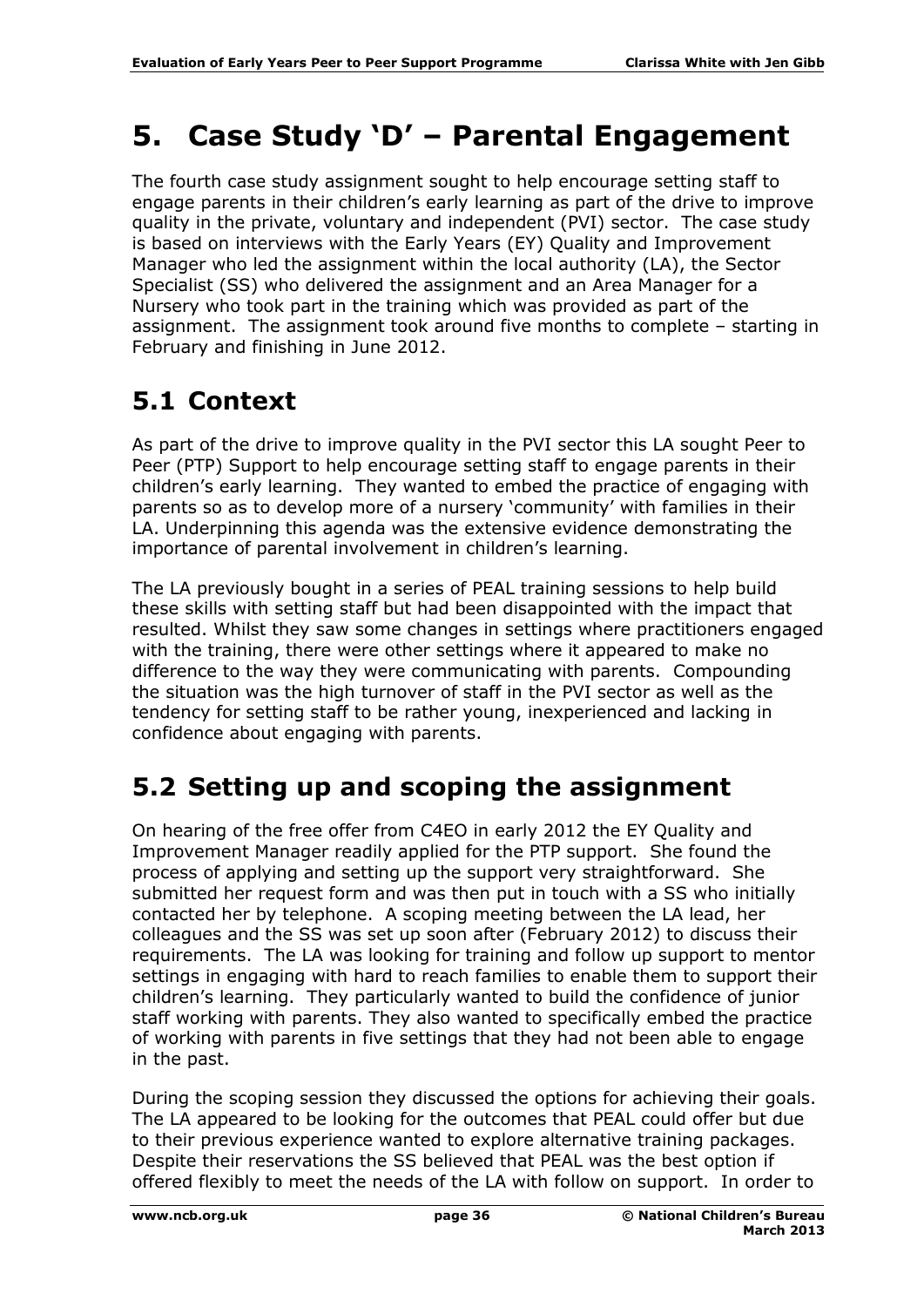avoid replicating their previous experience he proposed to tailor PEAL to the socio-demographic profile of parents in the LA. They also agreed to have an Action Learning Event to follow up the PEAL training which would help to embed the learning and practice within the settings.

The aims of the assignment were to increase confidence, skills, knowledge and capacity of a selection of EY settings to build relationships and work effectively with parents. The PEAL model was also to be used to enable settings to apply the learning to projects which engage parents and build relationships.

### <span id="page-36-0"></span>**5.3 The Assignment**

The assignment lasted 5 days in total and took around 5 months to complete – starting in February and finishing in June 2012. The timing of the PEAL workshops needed to fit into an existing programme of work with the settings and therefore needed to happen after April. C4EO agreed to carry the assignment over to the next financial year.

The assignment consisted of the following activities:

- **Setting up the assignment** This involved conversations on the phone and email correspondence between the EY Quality and Improvement Manager and the SS to finalise the scope of the assignment and discuss the arrangements for the workshops. They also planned the coverage of the sessions and briefing material for participants coming on the training. The SS also tailored the PEAL training materials to ensure it was primarily focused on PVI settings. He tailored the training to more accurately reflect the profile of setting staff who would be attending. The PEAL training programme was divided between the main workshop and the Action Learning event.
- **Three separate PEAL training workshops**  Each workshop was  $\bullet$ delivered to different setting staff, their managers and the EY team. The training was mainly delivered through the PEAL materials with some adjustment to the scenarios used for the role play. The training was targeted at settings who proved difficult to engage in the past. At the end of the workshop they set an action plan which was then taken back to the setting to be discussed and implemented.
- **Action Learning Event** The PEAL training was followed up with an Action Learning Event at the end of June where all the participants from the previous PEAL training sessions were invited back to discuss their progress. This was intended to operate as a networking session for PEAL participants to share the activities and projects they set up as part of their action plan following the initial PEAL training.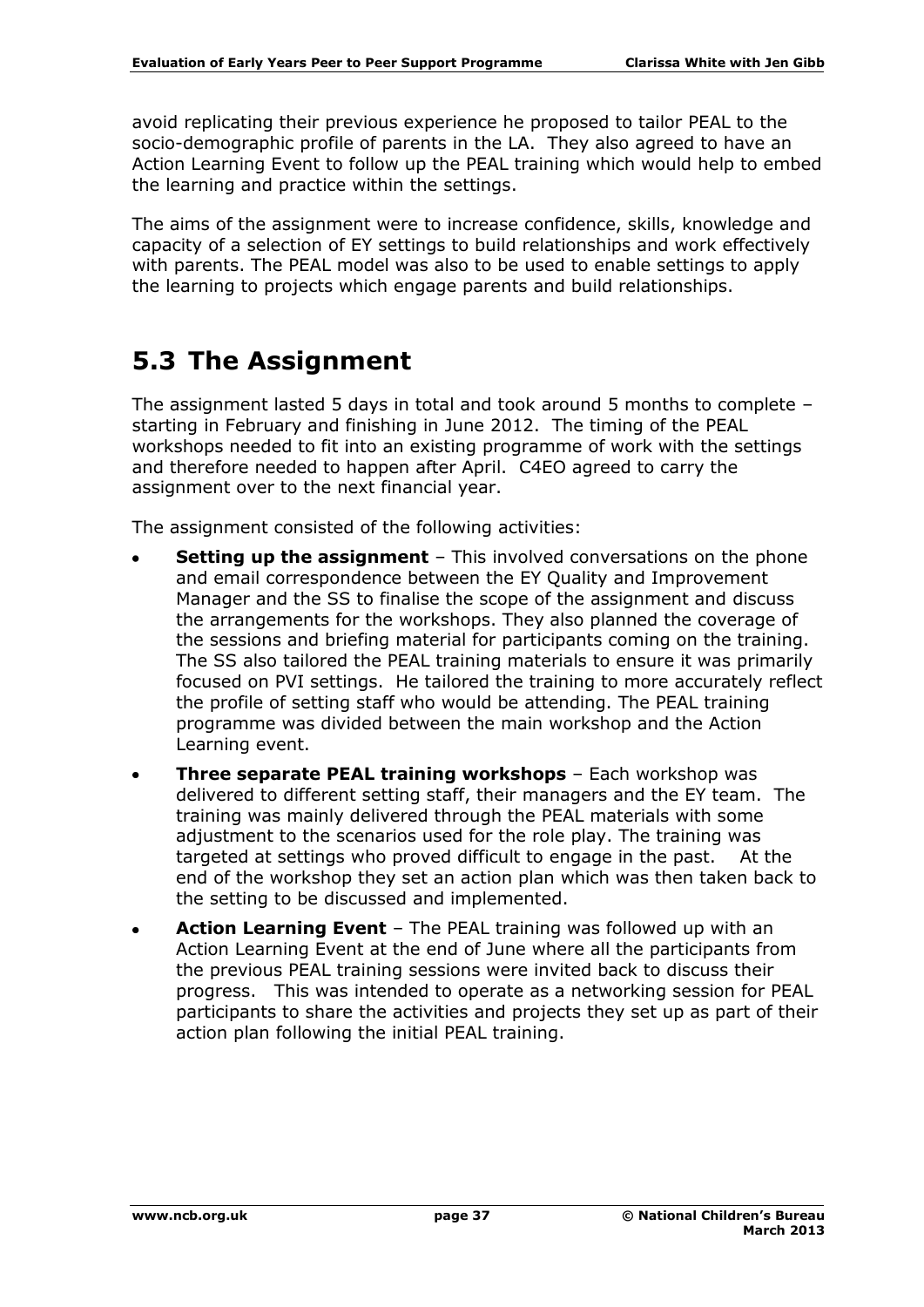### <span id="page-37-0"></span>**5.4 Challenges delivering the assignment**

Despite the combined efforts of the EY team and the SS to consider how best to ensure good attendance at each of the workshops, the turnout was not as good as they hoped. They were expecting 15 or 16 participants at each of the PEAL sessions of which about ten turned up to the first session and about eight to the second and third sessions. All participants who attended a PEAL session were also invited to the final Action Learning Event but only about seven people turned up. The EY Quality and Improvement Manager made every effort to ensure the workshops would be easily accessible – they held the training on a Saturday (which private settings seem to prefer), used different venues around the LA, offered lunch and refreshments and also considered access and parking issues. The EY Quality and Improvement Manager also contacted people the day before the workshop to remind them about the training.

## <span id="page-37-1"></span>**5.5 Reflections**

The EY Quality and Improvement Manager viewed the assignment as both worthwhile and interesting. She appeared to have a very good working relationship with the SS and valued his commitment to the project and straightforward approach. She described him as 'professional', easy to get on with, knowledgeable, enthusiastic and passionate about his work. She found him willing to listen, both flexible and open to their ideas as well as helpfully enabling them to think through what they wanted. Although she had a very clear idea of what she wanted she appreciated having someone constructively challenge her thinking and being *'open to challenge'*. She praised his training skills – highlighting his communication, listening and interpersonal skills - and his ability to engage practitioners by pitching the course appropriately. His delivery style was '*great'* – *'very relaxed'* but at the same time he remained very focused and ensured they stayed on track during the day. Practitioners *'really seemed to enjoy it'*. The training provided practitioners with *'ways in'* to building relationships with parents through the use of role playing different scenarios. This enabled practitioners to really reflect on how they were engaging with parents and see things from their perspective.

An Area Manager of a large nursery was extremely positive about the PEAL training. She and four of her staff attended the PEAL workshop and the Action Learning Event. Although she was not sure what to expect she jumped at the chance because they found it difficult to encourage parents to take part in activities in their setting. She hoped they would get some ideas for how to engage parents and also to encourage their involvement in their children's home learning. Despite the fact that they often hold training sessions on a Saturday she said it took some work to cajole her staff to give up their Saturday at short notice - promising them a nice lunch and some time off to compensate.

She reflected that the training '*blew her mind'* – praising the way the SS engaged all the practitioners in the discussion and the role playing which '*actually made us really understand sometimes what the barriers were'* for parents. She said the SS was '*very good' 'a great communicator'* and because he allowed a lot of interaction they were able to talk about what they were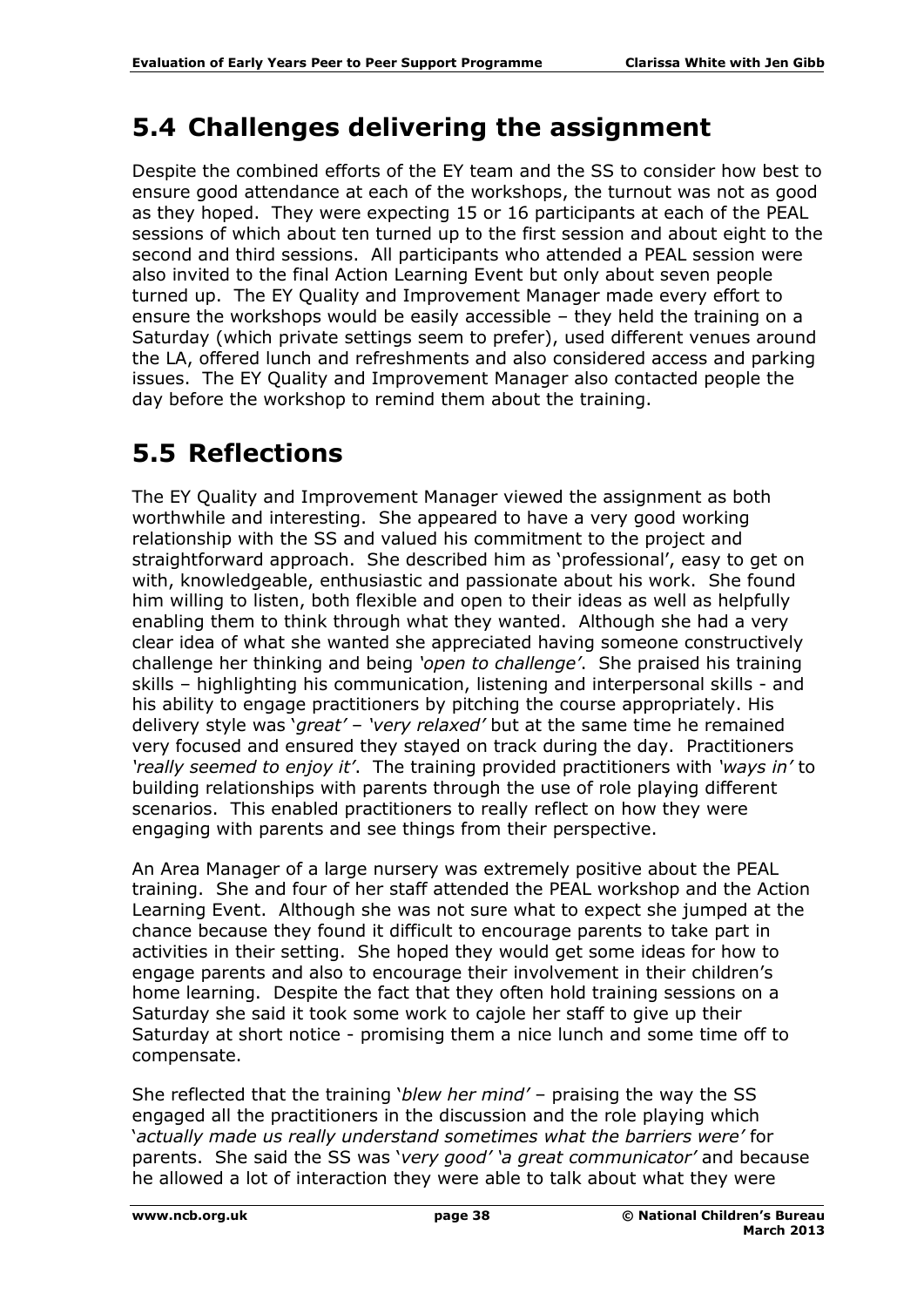doing and consider different scenarios where they *'had to put themselves in the shoes of the parents'*. This enabled her to appreciate that what they sometimes do as practitioners can have the effect of putting off parents from engaging. She also found it helpful to look at the cultural issues and barriers as her nursery catered for a very diverse community. At the end of the training they prepared an action plan which she took back to discuss with other staff at her nursery. The Action Learning Event had helpfully provided an opportunity for her to meet and to hear what other nurseries and practitioners were doing to engage parents. She also said that her colleague's initial reservations about giving up their Saturday to go on the training were dispelled and they were really pleased she had convinced them to attend.

Despite the success of the training the EY Quality and Improvement Manager was concerned that the workshops still felt rather too close to PEAL and therefore more of a generic type of training. She was hoping it would be more bespoke in nature and tailored to the practitioners who would be attending, so they could really explore the nature of their concerns and anxieties about building professional relationships with parents, and do more to work on building their confidence. She felt that with them being young practitioners this could sometimes make it difficult for them to create a professional relationship with parents because they might not have sufficient life skills or confidence to achieve this.

In view of this concern, she felt, with hindsight, that if they had been able to spread the assignment over a longer period of time then she and the SS could have reviewed the training after the first session. Having more time for reflection would have enabled them to adapt the course accordingly. She also felt that being able to spread the days over a longer period of time would have permitted a longer gap – as much as six months - between the PEAL sessions and the Action Learning Event. Her understanding was that C4EO needed to complete the assignment within a specified time limit which felt a bit rushed for her.

The SS reflected that having fewer participants was not in itself an issue as smaller groups provided more opportunity for individual discussion, personal involvement, reflection and role play. However, at the Action Learning Event, it limited the opportunity for sharing the projects that settings were engaged in following the PEAL training. On reflection, he thought it might have been helpful to run the first PEAL session with managers so as to ensure they appreciated the value of the training and the need to encourage their staff to attend.

## <span id="page-38-0"></span>**5.6 Impact**

The EY Quality and Improvement Manager said the training had an instant impact as it required practitioners to set up practical projects which helped them to embed the learning in their setting by, for example, inviting parents in and doing home visits. As a consequence setting staff were having more *'peripheral conversations with parents'*. Whilst she hoped that these would eventually help prepare the way for any difficult conversations they might need to have, such as when a child appears to have a developmental or a behaviour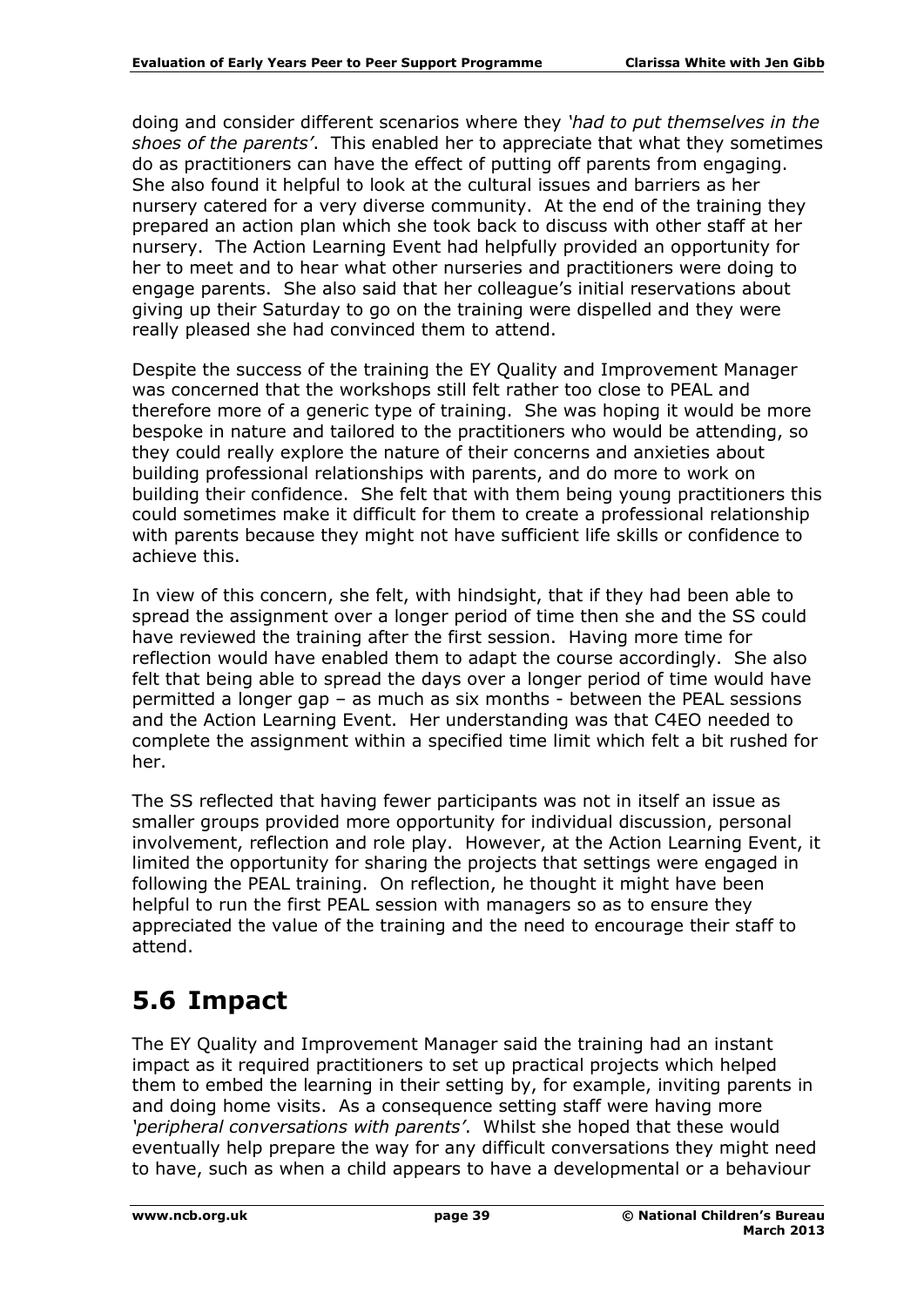issue, there was not any evidence to suggest this was happening. In circumstances where practitioners needed to broach these more difficult subjects with parents they were still relying on the LA Inclusion Team to help them discuss these issues.

In terms of fulfilling the specific objectives set for the assignment the EY Quality and Improvement Manager said there is a greater understanding around the need to involve parents and appreciation about how to do this. For those who attended the PEAL training and are still working in their setting (as they have a high turnover of staff) she thought the vast majority are now more confident about engaging parents. She said that in some of the settings practitioners have built such a good relationship with parents that they will now share things about family life that have nothing to do with the childcare, which suggests a really open relationship with the parent. She, however, acknowledged that this may be as much to do with settings engaging more with children's centres and being influenced by their agenda as it is due to the effect of the PEAL training. The practitioners from different settings who attended the Action Learning Event helpfully started to share learning and build relationships and the EY Quality and Improvement Manager thought that at least two of the settings were still in contact. Beyond this she said it was difficult to measure any longer term outcomes as they have no means of measuring how parents have benefited as a result of the increased engagement with the setting.

She concluded that the added value of the PTP support was the outside perspective that the SS brought. '*I think it is good for practitioners to hear the same messages from other people because they are always banging on about what they think is good practice but it is good for them to hear from someone outside'* – it reinforces the message and can turn the *'magic key'*. '*It is not just the LA message it is the national [message] and it is [the] important to children message'*.

The Area Manager of the nursery said that as a result of the PEAL training they now try to engage parents in all their activities in the nursery. Specifically the training provided ideas for how to engage parents and get them more involved in their children's learning and day to day activities. Previously she said it was very difficult to encourage parents to help with their child's learning in the home because the only time they had a conversation with parents was when they were concerned about the child's development. The training helped them to see how to break down any barriers or reservations parents may have about helping their children. They managed to work through the barriers by building the every-day conversations with parents alongside organising social and other activities for parents.

#### <span id="page-39-0"></span>**5.7 Evidencing the outcomes**

The EY Quality and Improvement Manager provided the following evidence for the outcomes resulting from the PTP support:

Settings have established a communication wall or notice board – where both parents and staff communicate either in words, pictures or photos about a child's achievements. This helped one setting to realise that a particular child who never spoke English at the nursery was actually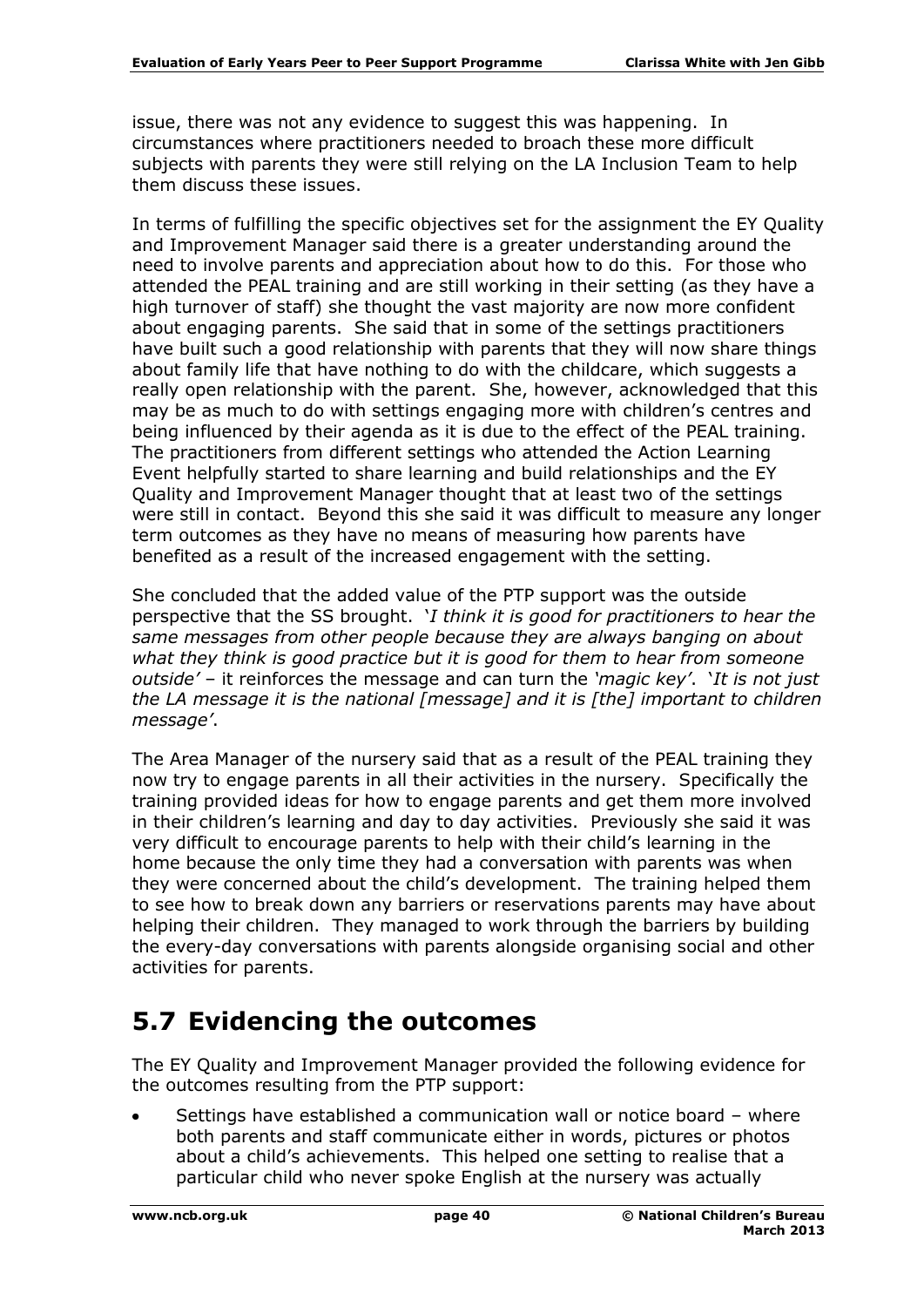learning the language as she was starting to speak the odd English word at home.

Settings organising coffee type sessions with parents to build relationships.

The Area Manager for a Nursery EY Quality and Improvement Manager provided the following evidence for the outcomes resulting from the PTP support:

- Her nursery organised a pizza night for parents where they encouraged parents to engage in activities with each other in small groups. They also showed them video clips and offered practical tips of how to engage their children in learning at home, such as counting with their child when shopping. The pizza night also seemed to have helped the nursery increase their popularity and was attracting new parents who heard about the setting from other parents' recommendations.
- They were passing on the learning to parents from any training courses staff went on. So, for example, following a sign language training session setting staff shared the learning with parents via their monthly newsletter where they added the *'sign' o*f the month for parents to practice with their child at home.
- Parents now want to know more about how their children are doing and how they can be more involved in their children's learning.
- It helped the staff see that there could be different reasons and barriers as to why parents do not seem to be interested in helping with their children's learning. *'For staff it has given them confidence about the different things they can do'* and *'knowing that these are the things that they could do has given them more confidence they can achieve it…And it has built their relationships with the parent'.*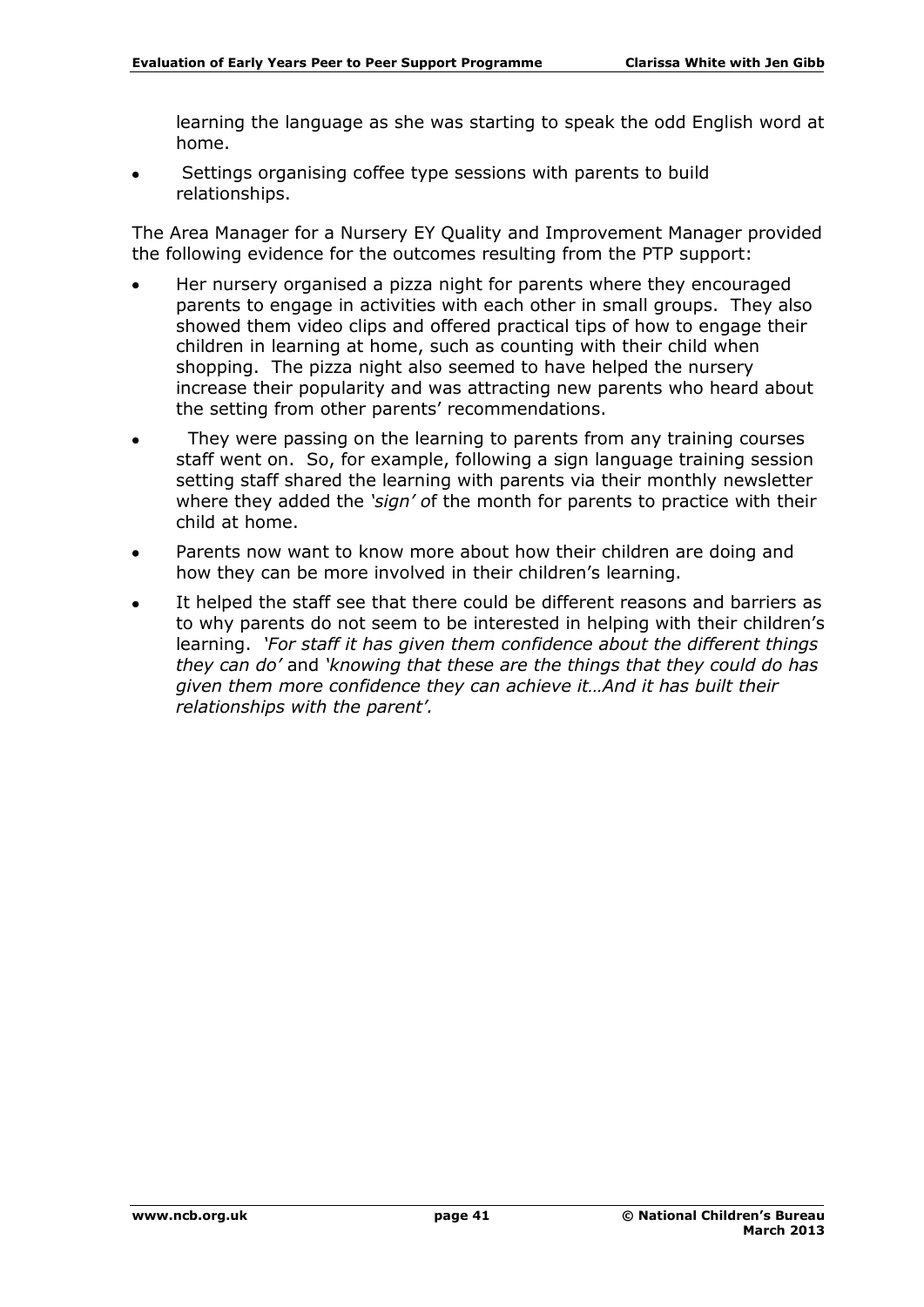# <span id="page-41-0"></span>**6. Case Study 'E' – Improving a Quality Assurance Scheme**

The final case study assignment involved further developing a Quality Assurance Scheme and the networks and forums that would help to engage the sector with this across a local authority (LA). The case study is based on interviews with the Lead Officer who led the assignment within the LA, the Sector Specialist (SS) who delivered the assignment and a Manager (and owner) of a private nursery who took part in the training and subsequently mentored another setting manager. The assignment took just over 12 months to complete – starting in July 2011 and finishing in August 2012.

## <span id="page-41-1"></span>**6.1 Context**

As part of the drive to increase the quality in the private, voluntary and independent childcare sector (PVI) an improvement plan was set up in the LA. It involved restructuring their Children and Young Peoples Service, introducing a RAG rating system, rolling out their Quality Assurance (QA) scheme and the development of networks across the sector. They wanted to ensure that provision is judged as 'good' or to show an improvement at their Ofsted inspection. The impetus for the improvement work arose from the Children and Young People's Plan with the ultimate goal of improving outcomes for children.

The LA welcomed the offer of Peer to Peer Support (PTP) which they learnt about through a newsletter. The Lead Officer particularly valued external support for providing an objective focus for their small unitary LA where everyone knew each other. They initially approached C4EO to help support their work with Early Years Professionals (EYP) and childminders. They were keen to use the resource to build on their work boosting the confidence of their EYPs so as to enable them to embed their role more effectively within the sector.

## <span id="page-41-2"></span>**6.2 Setting up and Scoping the Assignment**

After completing the request form a meeting was set up with their SS who spent half a day talking through all the issues and scoping the assignment in the autumn of 2011. The Lead Officer found the process of applying very easy and straightforward.

The LA initially requested support for further developing their QA scheme and the networks and forums that would help to embed this practice across settings. After an initial scoping discussion with their SS it was agreed that the assignment would be divided into two distinct strands. The first strand involved developing the support network associated with their QA scheme and help with:

- Training mentors and assessors
- Developing staff skills in support areas  $\bullet$
- Strengthening and wider roll out of their QA scheme
- Measuring the impact of the QA training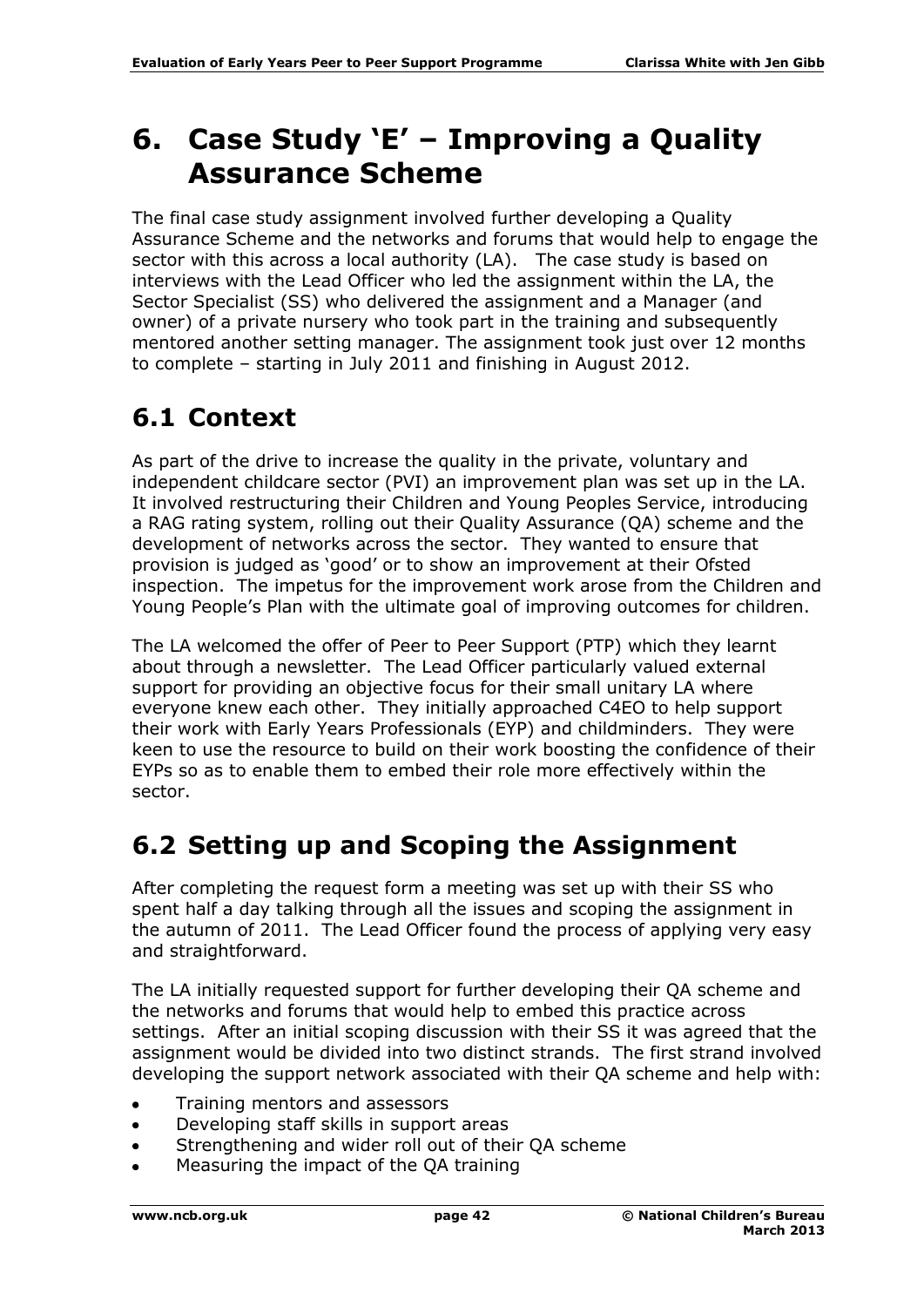Supporting the EY team following their recent restructure

The second strand was focused specifically on developing and supporting childminders' engagement with the QA scheme and networks. The intention was to draw on the EYP network to develop a pilot '*buddy scheme'* which would support childminders in each of the five localities in the LA. They were keen to encourage childminders to work more collaboratively and to appreciate the benefits of operating in a network so they could provide the best options for children. Inevitably there were some tensions between childminders who were effectively in competition for business.

The primary aim of the assignment was to:

- Improve the Ofsted outcomes across all settings
- Achieve better quality of provision for children
- Improve the levels of confidence amongst staff and empower them to  $\bullet$ implement the QA scheme and embed it into their practice
- Ensure continuity and consistency of practice across the EY sector by providing an integrated service.

During the scoping meeting they discussed the QA scheme – both the tools and the way they are used to measure quality of provision. They discussed the idea of mentoring and assessor training as they believed this would build confidence and skills that could be transferred to other situations where for example a practitioner might be challenging their practice, or to provide support and encouragement for others.

## <span id="page-42-0"></span>**6.3 The Assignment**

The assignment took just over 12 months to complete – starting in July 2011 and finishing in August 2012. The initial agreement was for a five day assignment but this was extended to 10 days when the assignment was divided into two strands.

The assignment consisted of the following activities:

- **An initial meeting** to prepare for and plan the support
- **An Action Learning Workshop** At the start of the assignment the LA  $\bullet$ brought together the EY sector (but specifically targeting the EY team, EYPs and childminders) to explore their reactions to plans for further developing and wider roll out of the QA scheme and to consult with them about getting involved. They used their termly PVI sector update meeting for this purpose. During the workshop the SS talked about quality assurance in general and how mentoring and assessor training could support engagement with the QA scheme.
- **Attendance at two EYP Network meetings** the EY team and the SS also consulted EYPs during their network meetings. The purpose of doing this was to assess their reaction to the proposed idea of asking EYPs to help roll out and embed the QA scheme. They also explored their views about the type of support they felt was needed to help achieve this – and specifically canvassed interest in attending the mentoring and assessor training. As the role of mentor and assessor was previously funded and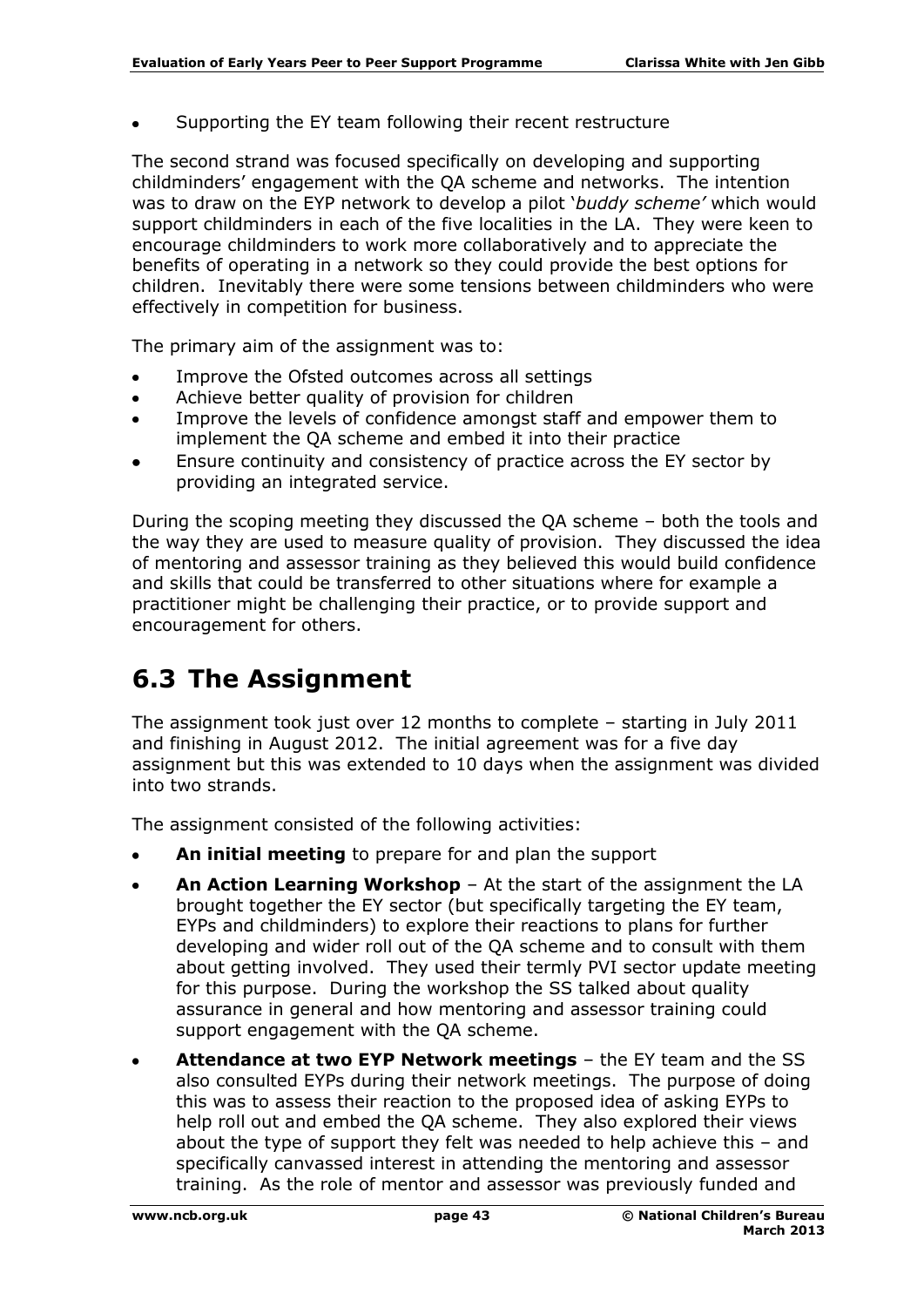provided by the LA they promoted the initiative as personal development training which could provide potential career opportunities in the future. They were looking for five out of the 30 EYPs in the LA to sign up as a mentor and give up their time to support childminders in the area. The childminders who expressed an interest in the QA programme were also invited along to the meeting. Following both meetings the EY manager paired the five EYPs with a childminder.

- **Mentoring training workshop** March 2012 This was open to the EY  $\bullet$ team and EY settings. The training and support challenged people to consider their practice, explore what works and what needs to change to improve the quality of their practice.
- **Assessor training workshop** March 2012 The Mentoring workshop was swiftly followed by a training workshop for assessors, which was also open to the EY team and EY settings.
- **Action Learning Workshop –** At the end of the training they invited participants back to explore their reflections about the process and how well the mentoring scheme was working.
- **A PTP Buddying scheme for EYPs** the remaining 5 days was used to set up an EYP buddying scheme. The idea was to provide a buddying service for provision that did not have an EYP or for childminders who were developing their own QA plan. Further mentoring workshops were delivered to support the buddies and the SS was also available to provide one to one support for the EYPs and the childminders.

## <span id="page-43-0"></span>**6.4 Challenges delivering the assignment**

Apart from it taking some time to book dates far enough ahead to give people sufficient notice of the training there appeared to be no issues with the assignment. The assignment completed on time and was felt to have gone well. The Lead Office and SS communicated easily, sharing regular email and telephone contacts and were both available when needed.

## <span id="page-43-1"></span>**6.5 Reflections**

The assignment was very well received by the LA and the EYP who took part in the training. The Lead Officer said it was very successful and useful as it enabled them to reflect on their practices and explore their motivations for this approach. The assignment kick started relationships across settings and enabled people to realise what could be achieved if they all worked together. The Lead Officer found the SS very easy to work with – being very personable and straightforward. She said she had complete confidence in the SS '*knowing that what she was delivering was going to have an impact'* as she could see this by the level of engagement of the practitioners.

The Lead Officer was impressed with the quality of the training highlighting that the SS was '*very effective'* and *'very thought provoking'*. She opened up some profound issues for people around being a good mentor and assessor and handled any issues really '*proactively and effectively'*. In doing this she enabled staff to reflect on their own practices and broadened their perspectives so they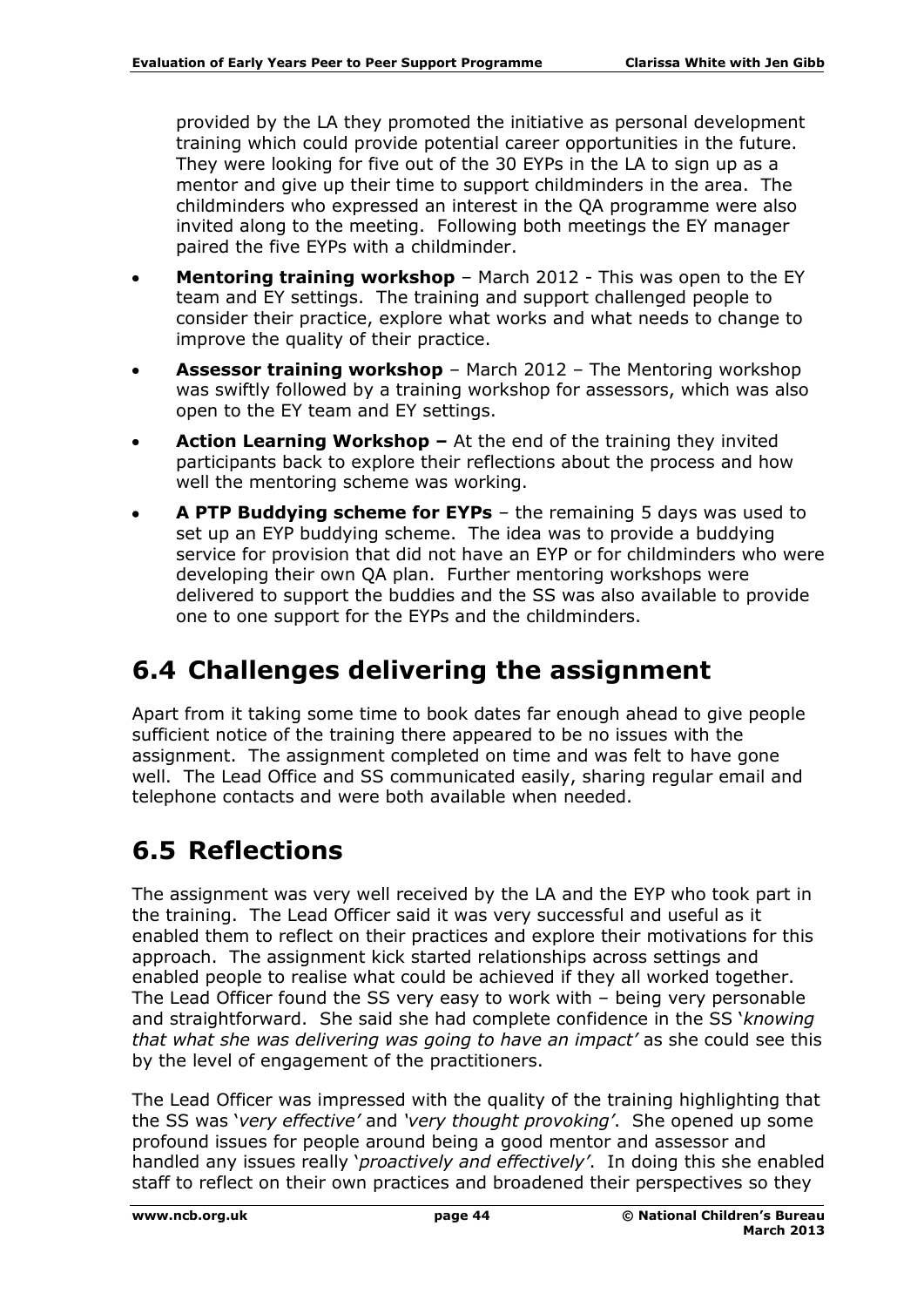could see the bigger picture. *'It gave confidence to people who really didn't have that confidence before they started the project'*. '*She answered questions comprehensively'* and was '*obviously an expert in that field'* and was '*very competent in what she was doing'*. The SS was also praised for her friendly but professional approach and her strong interpersonal skills which helped to engage people effectively. She could see when someone was having difficulty understanding something and she would reemphasise a point or provide an opportunity for people to speak to her at the end of the training session. The Lead Officer felt that, on a few occasions, the SS was slightly too informal in her delivery but she put that down to regional variation and differences.

An owner manager of a private nursery found out about the PTP assignment through her EYP Network where she is an active member. She volunteered as she liked the idea of becoming a mentor and thought it would also be helpful for her own professional development. Whilst she strives for quality in her nursery she was aware that there are other settings that might benefit from support to improve the quality of their provision.

She said the SS was an '*excellent trainer'* being very animated and friendly in her delivery. She effectively maintained participants' engagement and attention and catered for their different learning styles. The content was '*spot on'* – as it was pitched at the right level for the audience. Also, she said the SS was very easy to work with, very approachable and a really good listener. It was very clear she knew what she was talking about as she very easily answered any questions and explained things really well. Testament to her skills in delivery was the way the learning was imprinted in the nursery manager's mind when she subsequently engaged with her mentee.

### <span id="page-44-0"></span>**6.6 Impact**

It was a really positive experience from the LA perspective. I think the *sector engaged really well. I think it helped us to develop the relationship with the sector we are involved with. It has empowered our childminders to form really positive and sound networks. It has empowered our EYPs to take on the running and facilitation and organisation of their own network. And I'm looking forward to a really positive future with the sector in whatever capacity the LA ends up working.* 

Lead Officer

At the end of the assignment the Lead Officer reflected on the way it helped them focus on and develop partnerships across the sector. She said the EYPs have been empowered to be more proactive (e.g. in asking to run their network themselves) and they have continued to offer PTP support particularly for leaders and managers of settings. In addition there is now a deeper cross sector understanding between practitioners about their work. The SS said the QA scheme was being used at all levels to support the development of quality practice. It is influencing the processes used by LA staff and settings and therefore influencing front line delivery and outcomes for families. She felt the assignment also developed staff skills and confidence which will support the continuation of these improvements.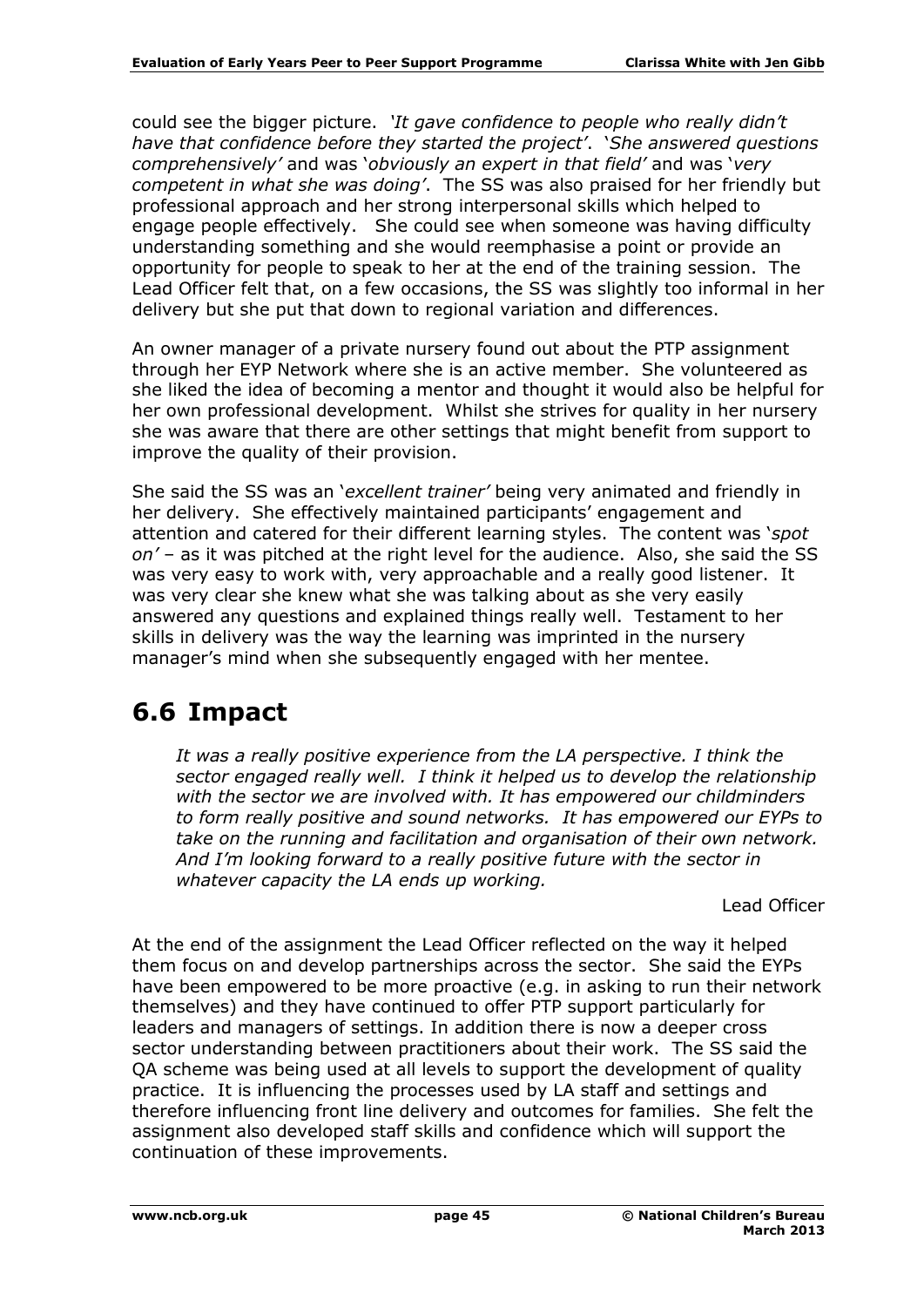At the time of the interview (about six months after the assignment ended) the Lead Officer reflected that the positive impacts on the sector were continuing. Through building trust, engagement and changing attitudes the assignment helped to build positive relationships across settings and with the EY team. As a consequence they were developing stronger networks and forums between the LA teams, childminders, EYPs and Children's Centres.

The assignment gave practitioners an understanding of how to explore and reflect on quality and '*gave them avenues for the discussion'* sorting out the practice issues *it 'developed the ethos of sharing'* information. The Lead Officer said they now have some very strong childminders who are very confident in what they are doing and prepared for inspection. They have *'confidence'* and *'professional pride'* that what they do is valuable and valued and they are making a significant contribution to the lives of the children they are looking after.

The Lead Officer reported that the childminder outcomes at both the first and repeat Ofsted inspection improved by 8%. Whilst she said that it is impossible to isolate the effect of the PTP support from other initiatives it will inevitably have contributed to this positive result. By helping to secure and embed practice it will have improved the outcomes for children and given practitioners the confidence and skills to identify and work to improve the quality across the sector and ultimately improve outcomes.

### <span id="page-45-0"></span>**6.7 Evidenced outcomes**

The Lead Officer and the manager of a private nursery in the LA provided the following evidence for the outcomes resulting from the PTP support:

- It laid the foundations for building relationships and developing networks to help support quality practice across the sector.
- It enabled EYPs to appreciate the professional way in which childminders operate in the LA.
- It empowered the EYPs to be more proactive and to rely less on the EY  $\bullet$ team to drive their agenda. In January 2013 the EYPs asked to run their network themselves.
- There has been a wider take up of the QA scheme because staff feel more confident about promoting it.
- Practitioners felt more confident about mentoring and assessing others.  $\bullet$
- It encouraged childminders to use local children's centres.  $\bullet$
- In recognition of the value placed on the initiative EYPs were continuing to  $\bullet$ provide their buddying support.
- The LA is now employing childminders in each locality to offer peer support. They have six childminders rated 'good' or 'outstanding' by Ofsted who facilitate sessions in a children's centre for all childminders in that locality.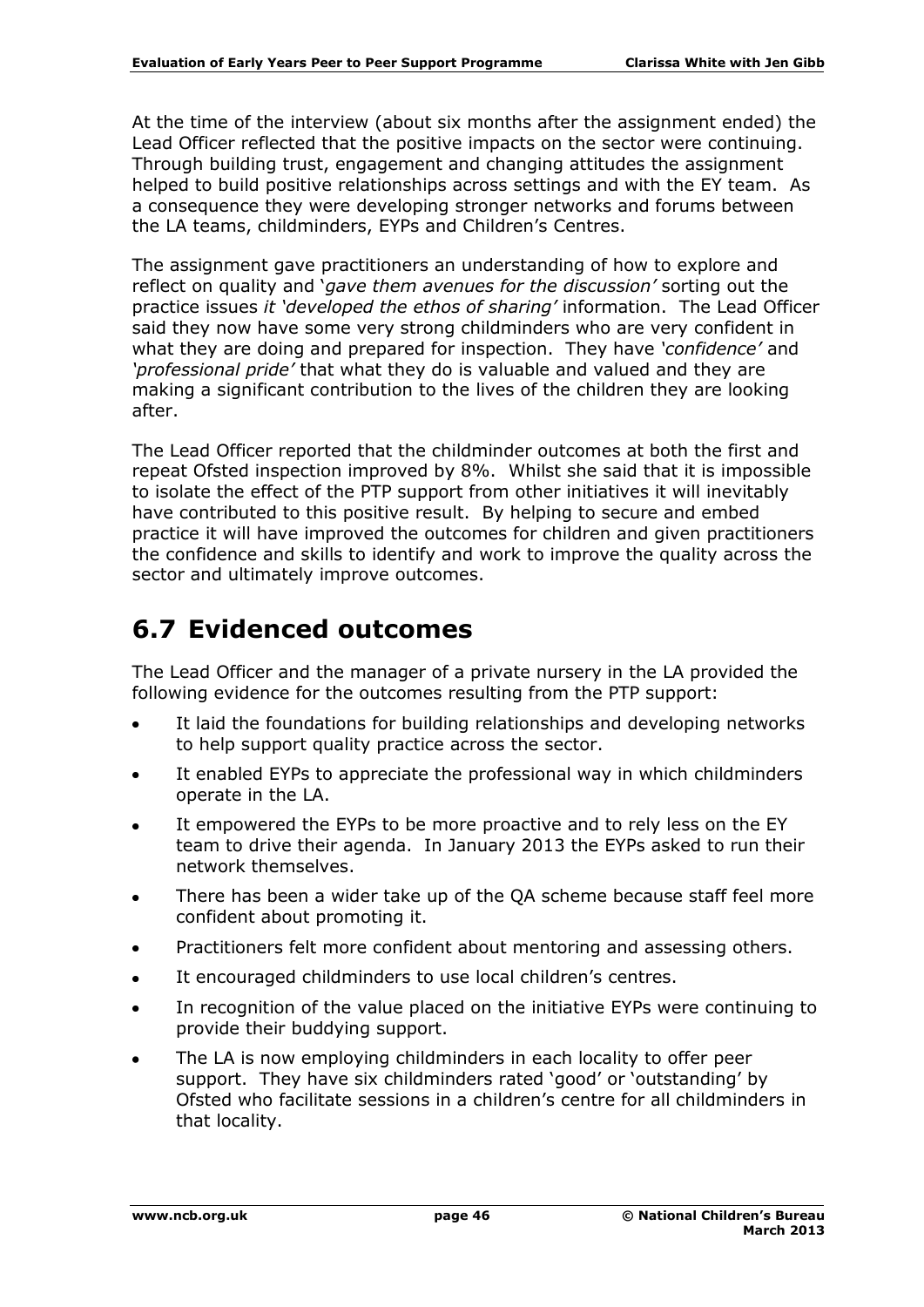- Childminders are now proactively contacting EY officers for support with  $\bullet$ their practice and they are more open to them visiting them in their homes than previously.
- The manager of the setting used the training to help her mentee with leadership and staff management skills and encouraged her to build a relationship with the EY team in the LA. She said that the training enabled her to operate more effectively with her staff and her family – being more understanding, taking a more reflective and considered approach and managing situations to produce the desired outcome. This for example has helped in the way she supervises her staff, and in supporting her children at home.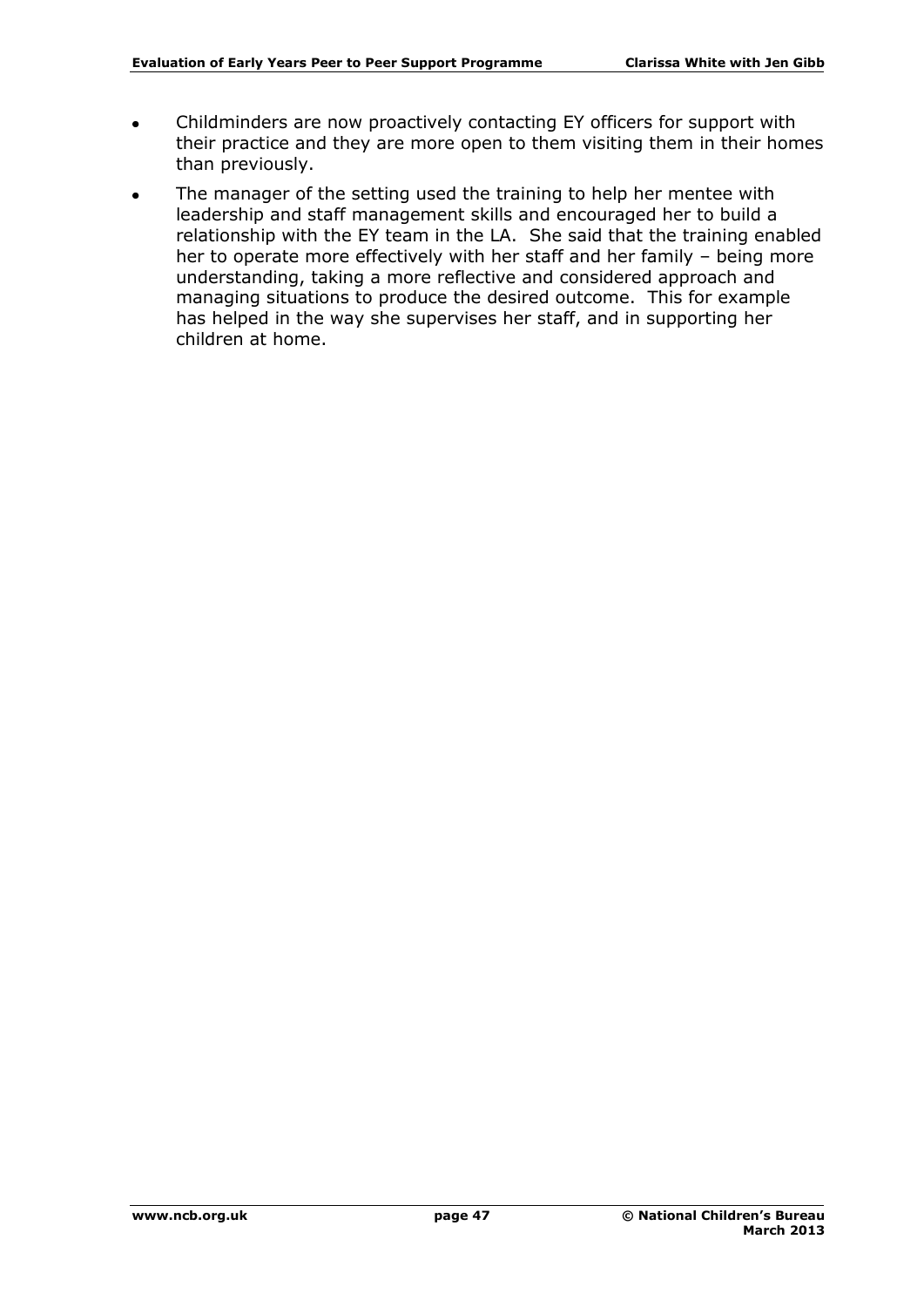# <span id="page-47-0"></span>**7. Role and value of PTP Support**

The Early Years Peer to Peer (PTP) Support Programme, funded by the DfE, was launched in April 2011 to provide a package of tailored support to address issues of quality in the early years (EY) sector. It was set up for two years by the Early Childhood Unit (ECU) at NCB in partnership with the Centre for Excellence and Outcomes (C4EO) and was designed to improve outcomes for young children and their families. The package of support was delivered by a team of early years sector specialists (SS) to local authorities (LAs). Since the programme was launched a total of 80 assignments have been undertaken.

This report has documented five case studies showing how LAs used the PTP support and any impacts it was perceived to have. In this final chapter we draw together some of the key messages across these five examples and reflect on the value and role of PTP Support (Section 7.2). Based on this evidence we have identified what appear to be the key elements that are critical to ensuring a successful assignment (Section 7.3). We end by reflecting on how to maximise the impact of the PTP programme drawing on the advice and suggestions proposed by participants for changing and improving it (Section 7.4).

In order to set the broader context for the chapter we begin (Section 7.1) by reporting on assessments about the efficacy of assignments. This draws on quantitative data from feedback forms, distributed by C4EO immediately after the end of each assignment, and further feedback from an online survey, circulated approximately one month later.

## <span id="page-47-1"></span>**7.1 Effectiveness of the assignments**

In the feedback form respondents were asked to rate the effectiveness of their assignments, in relation to the criteria listed in Table 1. Average ratings were high; on the 1-5 scale, where 5 indicated complete effectiveness, all but one was above 4.5. The lowest rating, which was still high at 4.3, concerned whether the support was delivered as planned at the start of the contract.

|                                                           | Mean | Min | <b>Max</b> | N   |
|-----------------------------------------------------------|------|-----|------------|-----|
| How far the support was delivered as planned at the start | 4.3  |     |            | 27  |
| How far the support achieved assignment outcomes          | 4.6  |     |            | 27  |
| How far the tailored support was successful overall       | 4.7  | 3   | 5          | 27  |
| How effectively the Sector Specialist worked with the LA  | 4.8  |     |            | 27  |
| How far the Sector Specialist met LA requirements         | 4.7  |     |            | 74. |

**Table 1. LA ratings of assignments (where 1 is 'not at all' and 5 'completely')**

#### **7.1.1 Impact on recipient organisations**

In the feedback form respondents were asked to rate four aspects of their own effectiveness in the area covered by their assignment, before and after they received support from the SS. Effectiveness was rated on a five-point scale,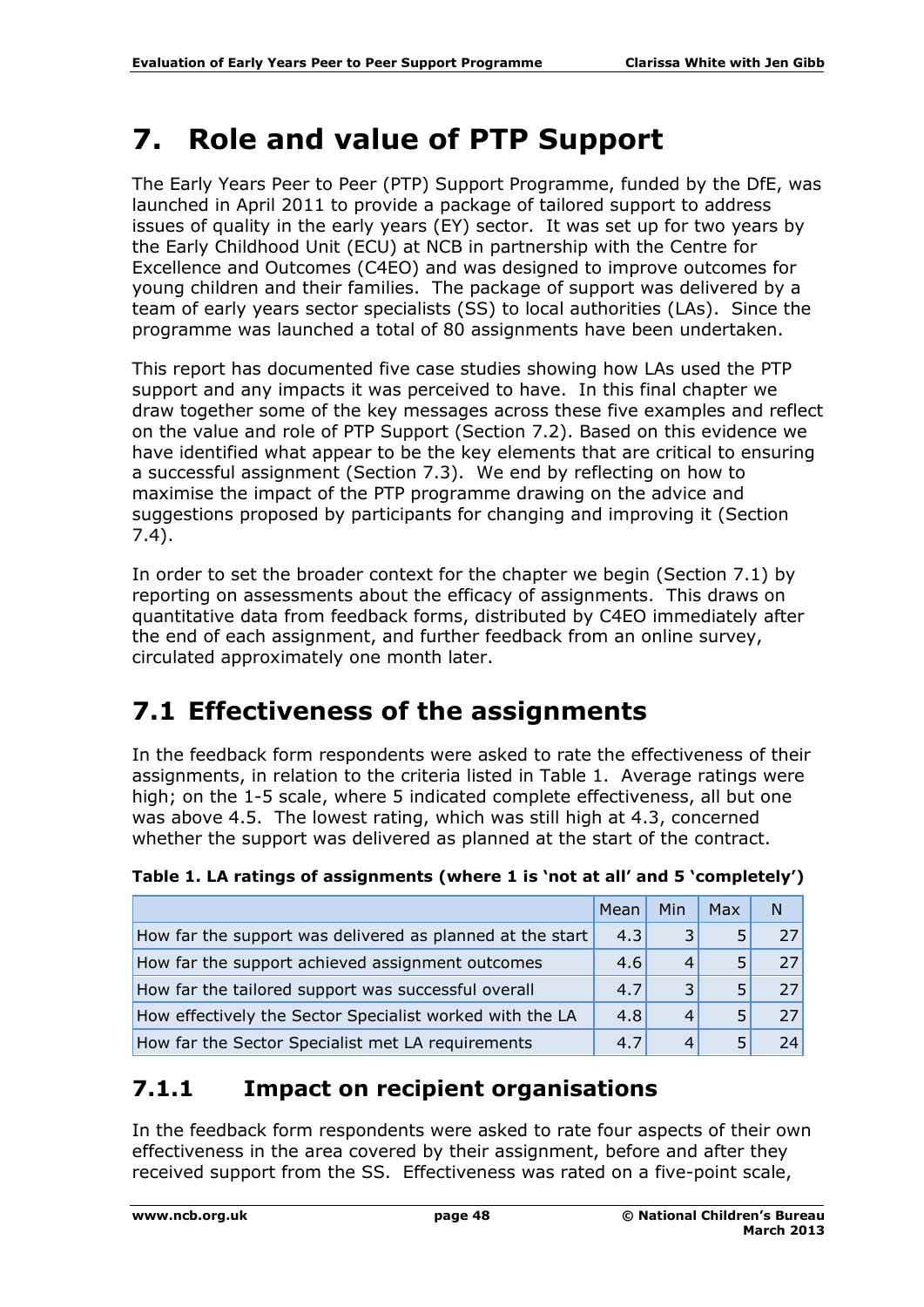where 1 was 'not effective' and 5 'very effective'. As shown in Table 2 below, in all four respects, respondents rated their effectiveness as significantly higher after delivery of the assignment.

| Table 2. Recipients' ratings of their effectiveness before and after assignments |  |  |  |  |
|----------------------------------------------------------------------------------|--|--|--|--|
|----------------------------------------------------------------------------------|--|--|--|--|

|                                                  | Before the<br>assignment | After the<br>assignment |    |
|--------------------------------------------------|--------------------------|-------------------------|----|
|                                                  | (Mean)                   | (Mean)                  | N  |
| Skills and expertise                             | 3.4                      | $4.4*$                  | 26 |
| Knowing 'what works' / evidence of good practice | 3.4                      | $4.4*$                  | 27 |
| Capacity to make improvements required           | 3.6                      | $4.5^*$                 | 26 |
| Confidence                                       | 3.3                      | $4.4*$                  | 27 |

*\*Means differed significantly at p<.001* 

Asked at the conclusion of their assignments whether the work undertaken would effect change or influence local practice, two thirds (18 respondents) said this was very likely, and the remaining third quite likely. Of 27 respondents, more than two-thirds anticipated effects in relation to strategy, processes, front-line delivery, partnership working and outcomes for children and young people. Slightly fewer expected the assignments to affect governance issues (10) or user involvement (14).

#### **7.1.2 Effectiveness of the support provided**

Reinforcing the positive picture painted by the end of the assignment feedback form data, all but one of the 15 respondents who took part in the on line survey said that their SS had met their requirements overall, and that their skills and expertise matched their needs. The majority - nine of 15 respondents – described the support they received as 'very useful'; while five found it 'quite useful'. Just one respondent had not found their assignment useful, explaining that, with regard to the area of interest, their own staff had as much expertise as the allocated specialist.

One other respondent – who was otherwise happy with their assignment – also indicated that a policy review had not been very successful. However, this was attributed to their own organisation having insufficient time and resources to devote to the task.

#### **7.1.3 Impact of the assignments**

With the exception of one person who was disappointed with their assignment, survey respondents stated that the PTP support had successfully contributed to their work, helping them to achieve one or more of the outcomes listed below. Each was mentioned by at least six people.

- Improved leadership for the service
- Better delivery of front line services
- Improved knowledge of specific areas of practice
- Better understanding of research/policy on 'what works'
- Better strategies/policies/procedures for the service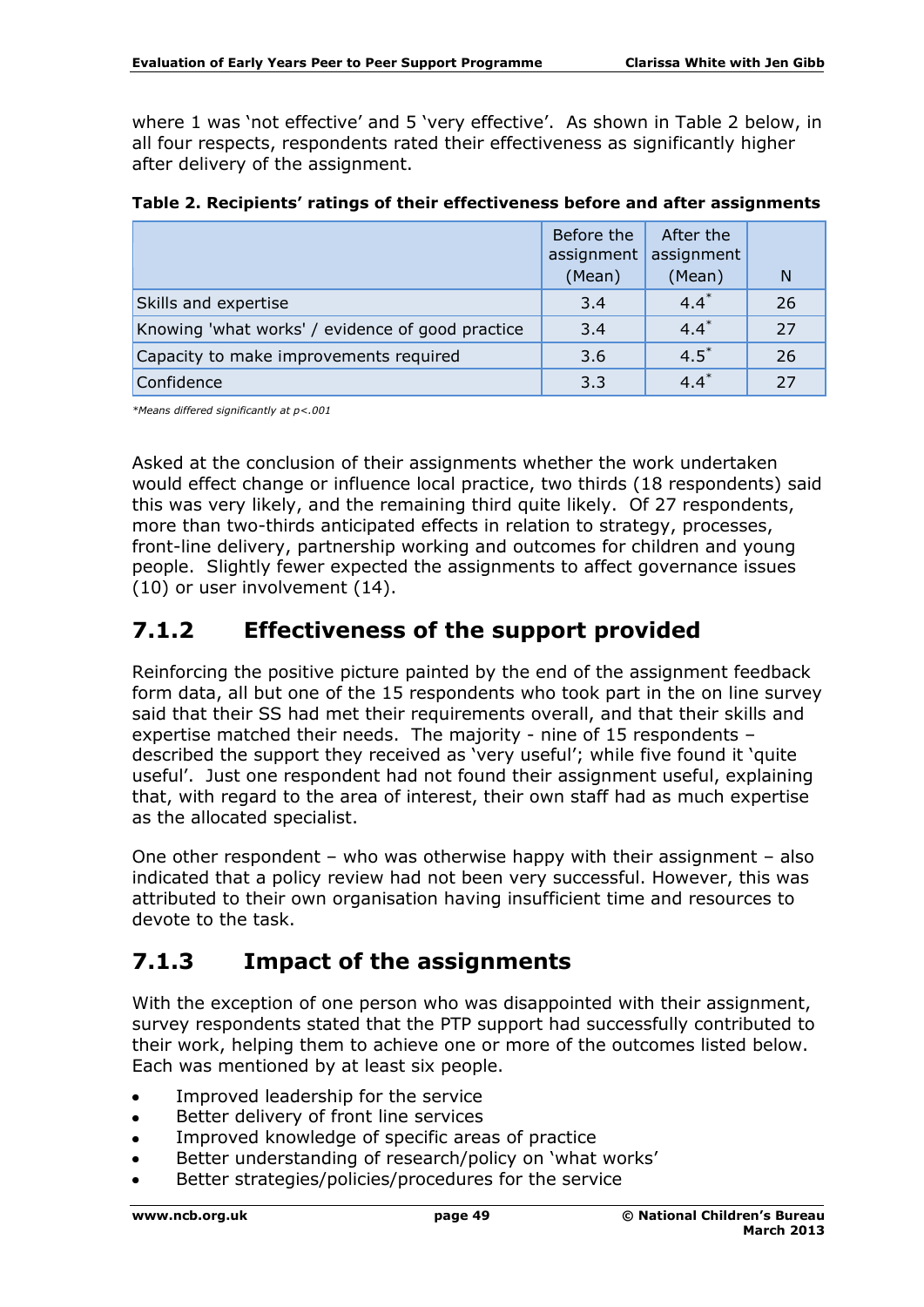- $\bullet$ Better measurement of the impact of practice
- Better understanding of the revised Early Years Foundation Stage (EYFS)
- More effective engagement of parents in their children's early learning
- Identification of areas of emerging or excellent practice  $\bullet$
- Identification of areas to be addressed to improve quality of provision/ outcomes for children.

Given the opportunity to make additional comments about their experiences, a small number of respondents did so. Typically, these reinforced previous positive ratings of the support provided:

*I found the support from the Early Years PTP Support Programme extremely helpful and found the sector support specialist very supportive.*

*It was very useful that the PTP support we received was from someone with an extremely wide knowledge across many areas of EY practice. She was able to understand immediately the thinking behind the project and recognise the commitment of the team to continually updating and developing the programme in line with new initiatives and developments in EY and the commitment to addressing local needs, and LA priorities.*

*We found the programme very useful in assisting us to progress, support and develop services on our quality improvement journey. It helped us to identify, focus and direct services in the areas of most need.*

#### <span id="page-49-0"></span>**7.2 Views about the value and role of PTP Support**

Rather unsurprisingly, LAs who took part in the case studies were effusive about the offer of 'free' specialist support and particularly welcomed the resource in the current financial climate. As the case studies have evidenced the PTP support was valued for enabling LAs to:

- Build an early years strategy  $\bullet$
- Improve the quality and practice of their PVI sector
- Support stronger networking and multi-agency partnerships
- To work in an a more evidence based way
- To encourage parents' involvement in their child's learning
- To improve a QA scheme and develop the networks and support required to embed this across the sector.

The added value of PTP support was described as the provision of a dedicated expert resource, with an 'outside' perspective, who is able to share their experience and knowledge of working in other LAs, and to be a catalyst for change or to facilitate the delivery of a project.

*If you genuinely want to change what you do and the way you work you couldn't have anything better because you have got a sounding board you have got somebody who can bring a huge amount of expertise and help you think through those issues that you really can bring about change.* 

EY Manager, LA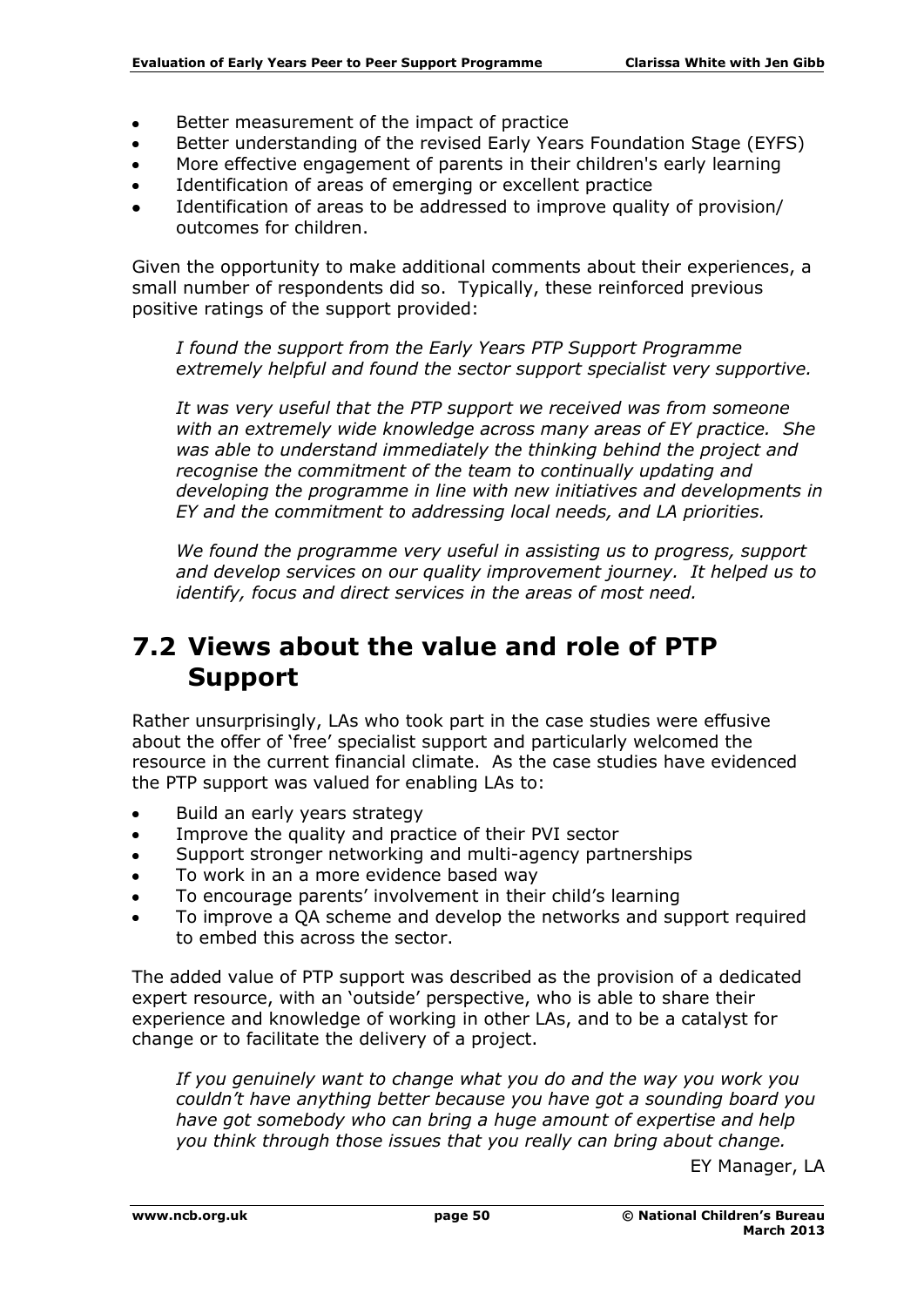LAs believed that without the PTP support they might not have achieved their desired goal or outcome at all, in the case of being trained, or they would not have achieved it so quickly, or so effectively. 'W*e almost certainly wouldn't have a strategy with all the people involved*'. In these circumstances the support helped to speed up processes enabling them to save time and remain focused. The NCB/C4EO brand was also felt to have given their project or assignment credibility and respect which served to attract the participation of stakeholders and a willingness to engage and work together. Where the SS was delivering a training programme then they were viewed as contributing a specific expertise and skill that the LA could not have met.

The degree to which LAs would have managed without the support depended on their context and infrastructure. Understandably a completely new EY team setting up following a recent restructure viewed the resource rather differently to an established and very experienced EY team. That said, even those operating in an established team appreciated the outside perspective and the dedicated specialist resource. Beyond estimating the cost of buying in the SS time they found it hard to put a price on the value of the support and the amount saved as a result.

## <span id="page-50-0"></span>**7.3 The critical elements**

Despite the variation in the nature of the case study assignments, it was clear from the interviews that there are a number of elements that are critical to the successful delivery of PTP support, these are discussed below.

#### **7.3.1 Laying the foundations**

It was clear from the case studies that the success of an assignment crucially depends on the degree to which there is a clear rationale and focus for the project and the level of commitment of all involved. For this reason, it seems important to invest time to lay the groundwork and build the relationships so that the assignment can grow from firm and strong foundations. This is particularly important in situations where LAs may be lacking in focus and direction. Key to this initial phase is the need for:

- **Clarity of aims, focus, direction and outcome**  Not surprisingly the importance of having a clear brief and focus was highlighted as being critical for navigating the assignment and delivering on its objectives. A clear focus prevented assignments becoming derailed or losing direction. It also ensured the potential for a more successful outcome. It is inevitable that some LAs may be inclined to reach out for a free resource without having first identified a clear aim and focus. In these circumstances it is incumbent upon the SS to help them clarify and refine the brief so that it is clear to all involved.
- **An LA champion** (as the case studies were all based in a LA) this is the person who will lead and drive the assignment working closely with the SS from the beginning to end. Having someone who can coordinate and oversee the assignment is absolutely crucial to it achieving success. Ideally they will be operating at a sufficiently senior strategic position to ensure they can secure the participation and commitment at both the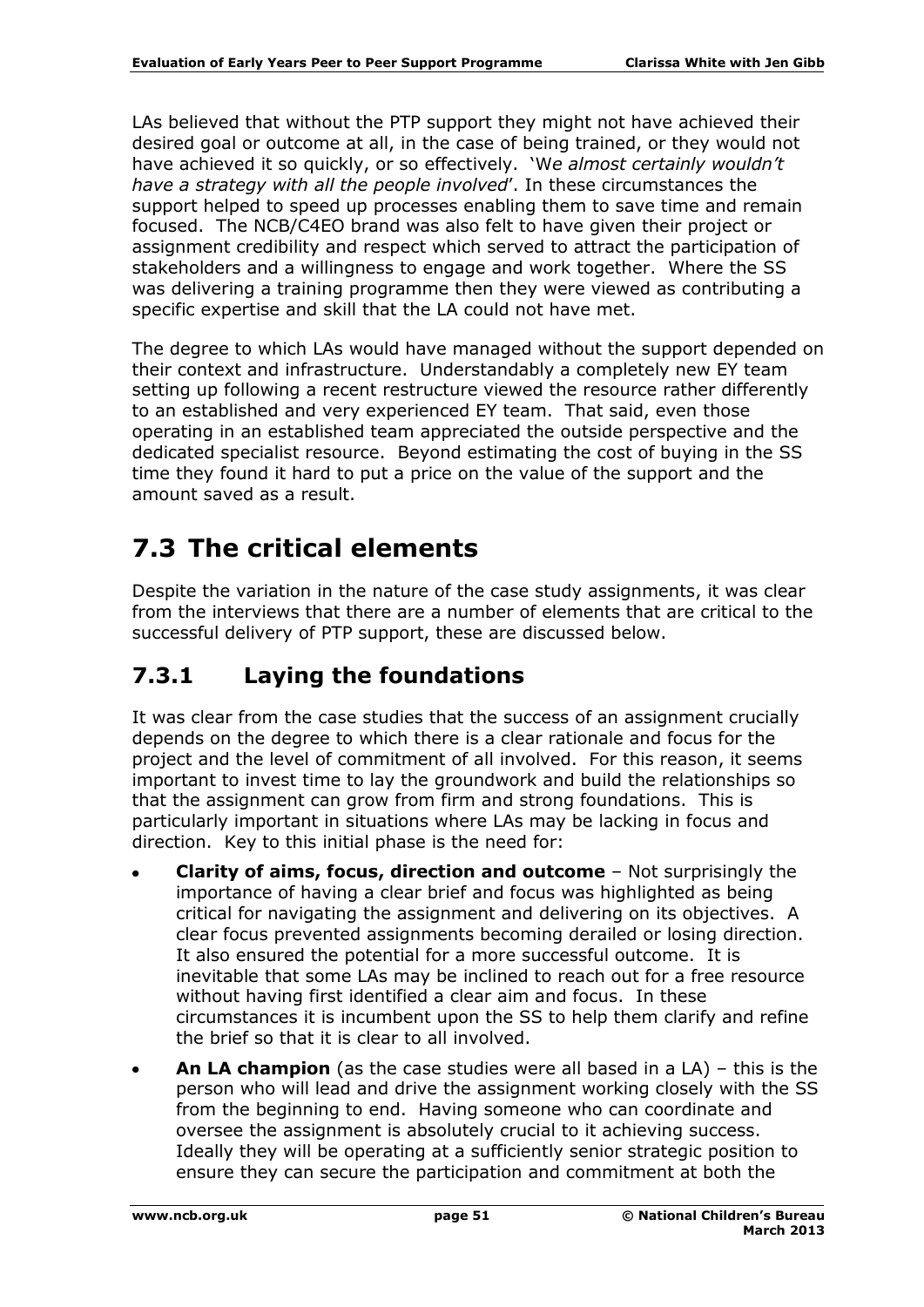strategic and operational levels. It was evident that the assignments that were led by a particularly committed, charismatic or a respected individual resulted in greater engagement and lasting buy in from across the sector.

- **The importance of carrying out a thorough scoping session**  is crucial to the success of the assignment and really helps both sides to focus on what they are trying to achieve. It helps to develop a real understanding of what is driving the assignment and what the organisation or LA wants to achieve. It also provides an opportunity to assess the level of buy in from the team and their management peers and how any internal conflicts may play out during the assignment. SSs highlighted the importance of carrying out scoping meetings in person as this provides the opportunity to meet all the key individuals and observe the way they work together. This enabled them to understand the context and dynamics between the different parties and to investigate whether there are any competing priorities and interests that might affect the assignment. Where the LA lacks direction in focus and leadership there is a need to allow sufficient time to ensure an assignment is thoroughly scoped. It may also require the SS to adopt a slightly more proactive approach to the conversation and even to constructively challenge the LA in order to help them develop a realistic brief.
- **Setting a clear and realistic plan** Building on the scoping session and  $\bullet$ the development of the brief is the need to set a concrete plan of action which will be feasible to deliver and result in the agreed outcomes.
- **A shared commitment and ethos**  Underpinning the ease with which the SS was able to work with the EY team and the sector was both their desire for help and support, and a willingness to be open to change. The need to build this commitment to the project from the outset is essential as assignments could be undermined by an unwillingness to engage by any of the professionals involved.
- **The need to ensure joint ownership between the LA and the settings involved** – related to the shared commitment is the sense of joint ownership of the assignment or a shared endeavour. This will also be critical to ensuring that the project will have a lasting legacy and that the resulting practice or learning can be embedded. Taking the time to consult and involve settings in decisions about the shape of an assignment such as through a workshop or event clearly paid dividends in building the shared endeavour necessary for success.

#### **7.3.2 Finding the right person for the job**

The success of case study assignments was also crucially dependent on finding the right SS for the job. The glowing praise that EY leads and managers showered on their SS illustrated how well this worked when they were 'perfectly suited' or matched to the assignment. All participants highlighted the importance of SS's personal qualities, their level of experience, their track record of working with LAs and effecting change, their ability to understand and empathise, their extensive knowledge of the sector and the evidence base. Alongside all of these aptitudes was the need for them to have excellent relationship management skills so they can build relationships very quickly.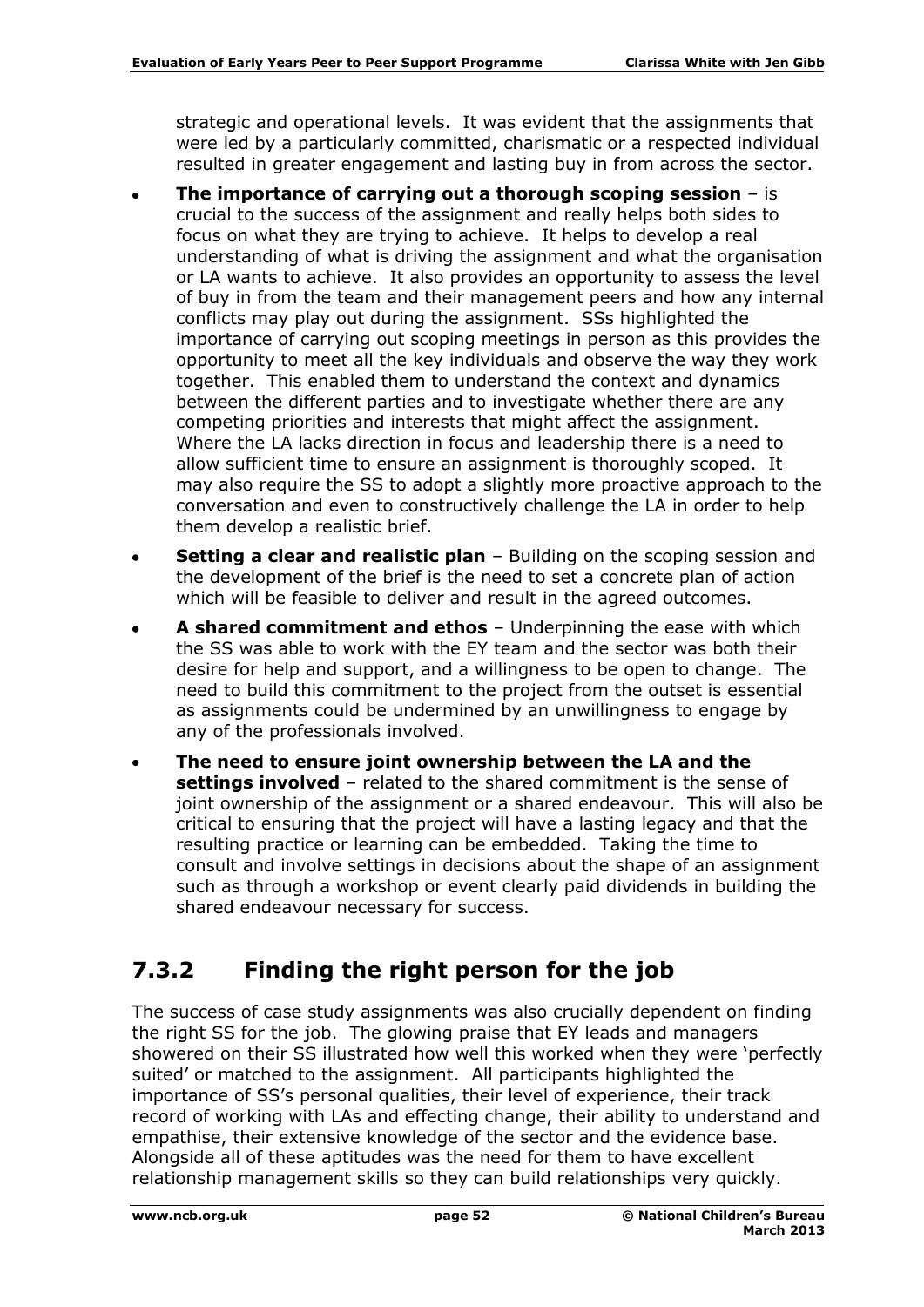This also helped them navigate their way around any politics and awkward situations that they may encounter.

*I think what's always critical to the success of any assignment is relationships. I see that as absolutely key. I think it's about building relationships with key partners and then rolling out whatever the assignment is to a high quality standard.* 

Sector Specialist

The combined effect of these different qualities was felt to contribute to the credibility, confidence and trust that they need to be able to deliver the assignment and mobilise stakeholders.

#### **7.3.3 Delivering the assignment**

The success in delivering the case study assignments appeared to revolve around the following elements:

- **The importance of maintaining a good working relationship** between the lead in the LA and the SS was reported in all the case studies. Whilst both sides were required to manage the assignment from their own perspective the onus is primarily on the SS to ensure an assignment stays on track. As the LA leads typically have to juggle the assignment alongside a very large and pressurised workload it is likely that the SS may need to actively encourage and nudge the LA or organisation to maintain progress. Cautionary advice was also offered by a LA about the need for a SS to respect the brief and operate within the remit specified by the LA and not deviate into other areas that they may be familiar with. This may be harder for SSs who have previously worked with the LA or organisation and may know the individuals involved.
- **Maintaining the engagement and buy in of the key stakeholders** was also critical to the successful delivery of the assignments. This was principally dependent on the LA champion's ability to bring different professional groups together and maintain their interest. Assignments could quite easily be undermined by a poor turnout to an event. Where simple practical steps were taken to think about how best to maximise participation then this really helped to encourage the level of engagement.
- **The quality of the SS's facilitation skills** was also highlighted as being  $\bullet$ critical to the success of the assignments. This is clearly needed throughout the process but particularly for the delivery of training sessions and workshops where a range of professional groups are being brought together each having their own aims and agenda.
- **A flexible approach** to delivering the assignment The importance of  $\bullet$ being able to design and tailor assignments to their specific focus (rather than sticking with a set number of days per assignment) was a key element highlighted by SSs. It was also felt that the number of days and the nature and duration of the PTP support should be open to review as the assignment progresses.
- A final and lasting way to ensure success is by **building a stage in the process which enables the LA to embed the learning**. This was often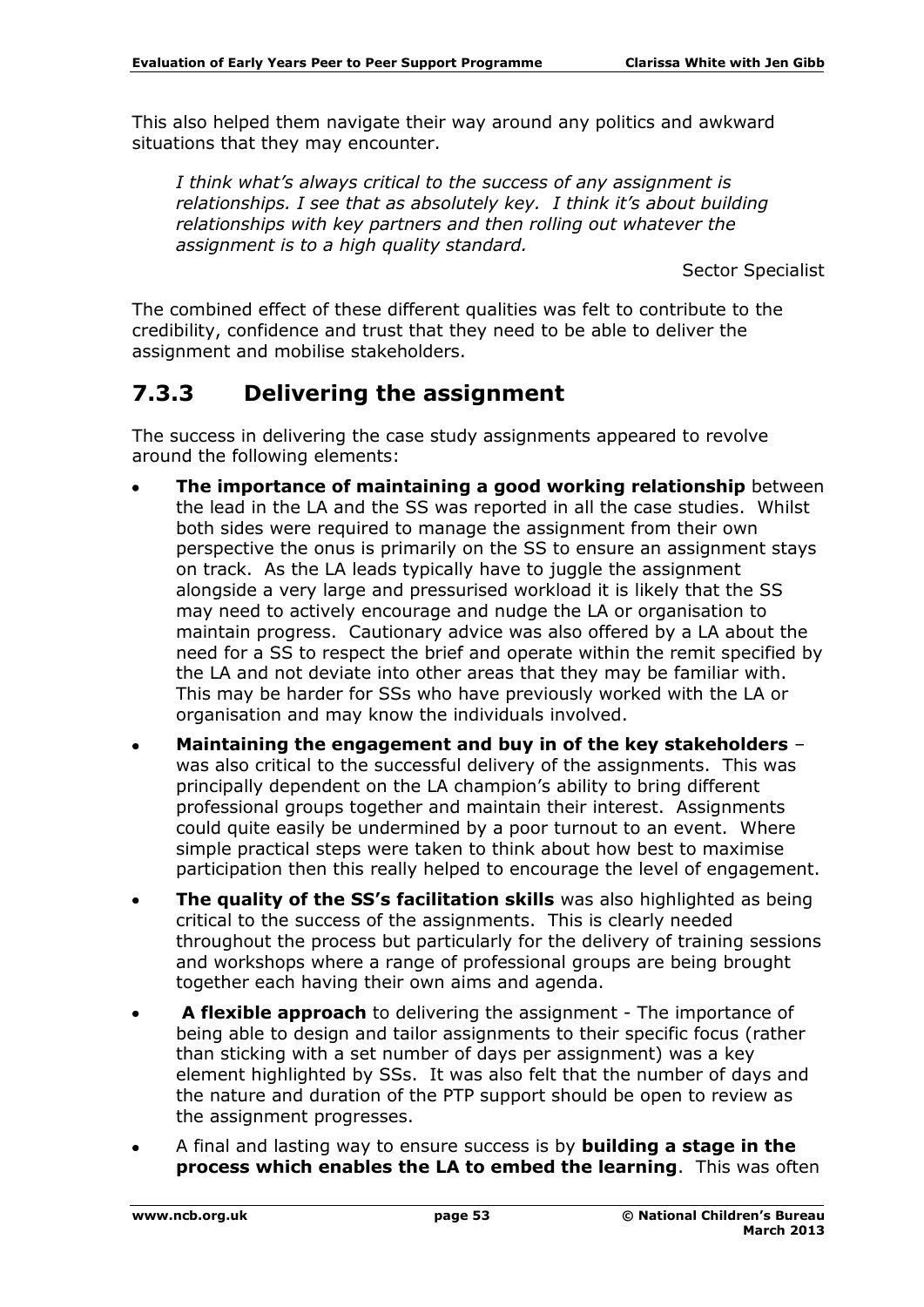achieved through some kind of Action learning event or workshop which provided the opportunity for reflection about how the outcome of the assignment can be sustained in the longer term or learning or practice applied to other settings.

## <span id="page-53-0"></span>**7.4 Maximising Impact**

We end the report by reflecting on how to maximise the impact of the PTP programme drawing on the advice and suggestions proposed by participants for changing and improving it. These build upon their comments and reflections about the PTP model and the elements that they felt were critical to its success. As these reflections are based on the specific experience of a limited number of assignments, we have contextualised some of these comments where the ECU have subsequently developed or changed their practice. These were broadly concerned with the need to do more to support the infrastructure around the delivery of the assignment and ways to modify or adapt the PTP model and its practical application:

#### **7.3.1 Feedback, support and evaluation**

A number of suggestions were made for how the ECU and C4EO could do more to support SSs delivering the assignment and ensure the support provided is fit for purpose. These included:

**The provision of more on-going support for SSs** who sometimes felt like they were operating in isolation. Various suggestions were raised for ECU/C4EO to help with this including the organisation of more development days for SS to meet and share practice and the possible creation of a 'buddy' system. One potential idea raised by a SS was for two people to work on an assignment - one who leads and delivers the assignment and the other who provides a sounding board for the lead SS. The ECU confirmed that this has happened on a number of assignments when appropriate and when the budget allows.

SSs also felt there might be scope for the ECU to be more involved in the management of assignments – so they could provide continuity after a SS has completed an assignment. This would help to ensure that it is not just the SS who is seen as the public face of PTP Support. To an extent this was felt to be starting to happen and SSs particularly valued the assignments where the ECU played an active role helping them to lay the ground work more effectively at the scoping stage.

Related to the discussion about support was the suggestion that it might be helpful to clarify and review the role of regional associates  $(RAs)^{12}$  and how they fit into the PTP Support programme.

-

 $12$  C4EO appointed three regional associates to support SSs, to quality assure the way assignments were scoped, assess progress as well as sharing information about activities taking place in other regions to further support the work.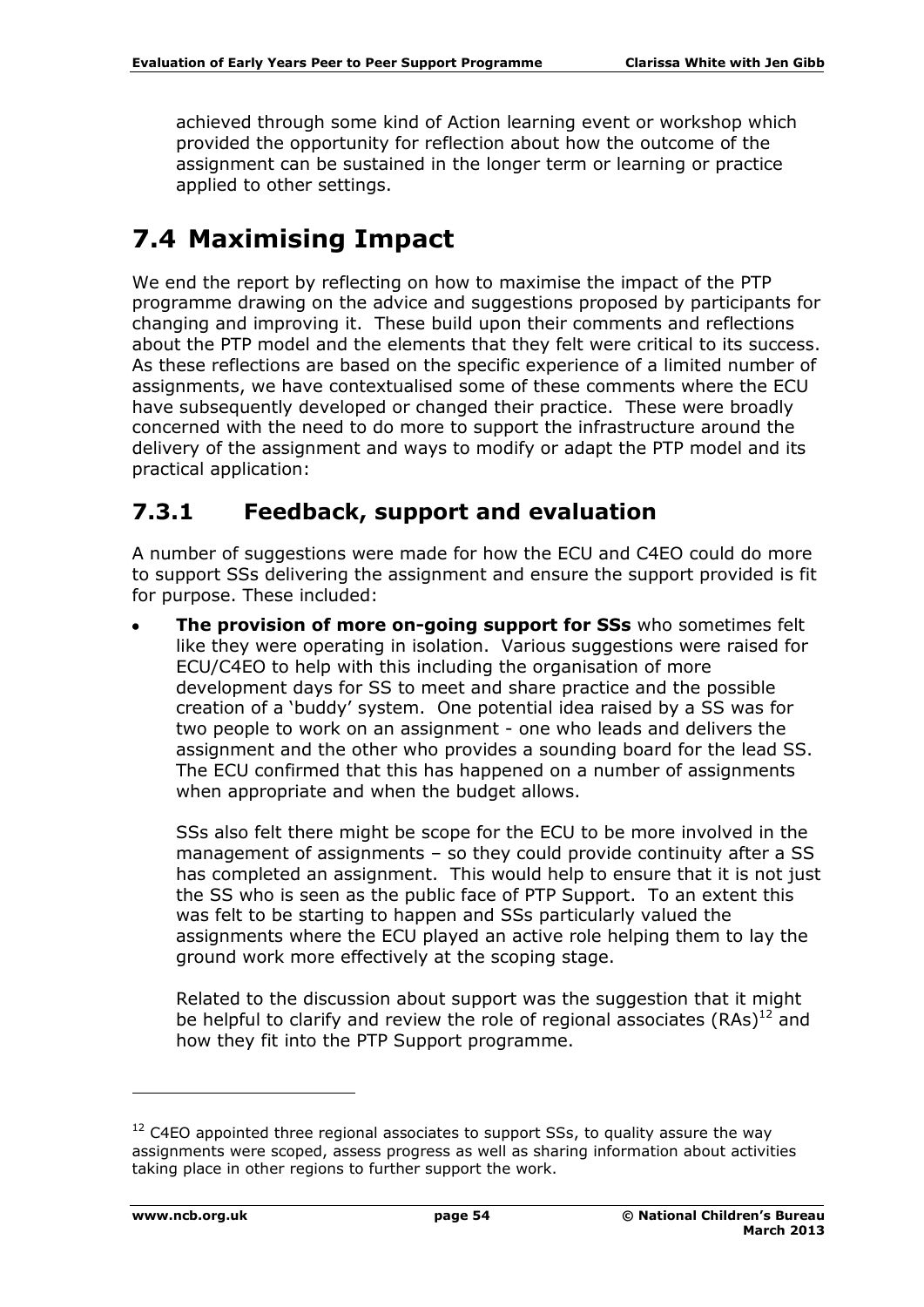- **Evaluating what works** SSs want to make sure that the bespoke packages of support they developed and delivered, and which built on evidence based practices (e.g. OBA, PEAL and TTC) are proven to work. At the time of writing the report the ECU were in the process of evaluating the adaptations of the packages of support.
- **Capturing and sharing the learning** SSs have now amassed a bank of tools, resources and materials from their assignments and it was suggested that it would be helpful for ECU and C4EO to capture and share this learning with SSs.
- **Embedding evaluation and feedback within assignments** to help SSs assess the impact they are making. It was suggested that additional time and resources could be provided to ensure that an evaluation plan was embedded in the assignment. This could result in a short summary outlining the nature of the assignment, the actions taken, how well it worked, reflect on the impact and learning and make suggestions for improvements. Whilst the review sessions carried out at the end of assignments are set up for this purpose, they may need to be tailored more to provide feedback to SSs.

A related suggestion concerned the feasibility of being able to identify longer term outcomes when completing the scoping form and the lack of any mechanism or follow up contact with a LA to track their progress. It was therefore suggested that if longer term outcomes are required then it might be more useful to set these outcomes part way through the assignment, or even at the end of an assignment as part of a Review Workshop or Action Learning Event.

#### **7.3.2 The design and delivery of the PTP Support Programme**

The final set of suggestions related to aspects of the design and delivery of the PTP support:

- **Review the marketing of PTP Support** and consider how it could be promoted more effectively. There were two linked issues of concern. The first was that the name of the PTP Support was felt to be confusing and potentially misleading for LAs as it was acknowledged that SSs were not always operating as a peer (i.e. another LA lead officer), but rather as a consultant drawn from ECU networks and from across the EY sector.
- The second suggestion concerned providing short pen portraits or 200  $\bullet$ word illustrations or testimonials showing how PTP support can help. This was suggested as a way of avoiding any confusion about the name and also to help LAs to develop a clear brief in their request form. The ECU provided summaries as part of the promotional material in Year 2 which suggests that they may need to consider other ways to raise awareness of this material. Going forward the case study evidence can be used to contribute to an evidence bank of possible options showing how PTP support works and what difference it can make.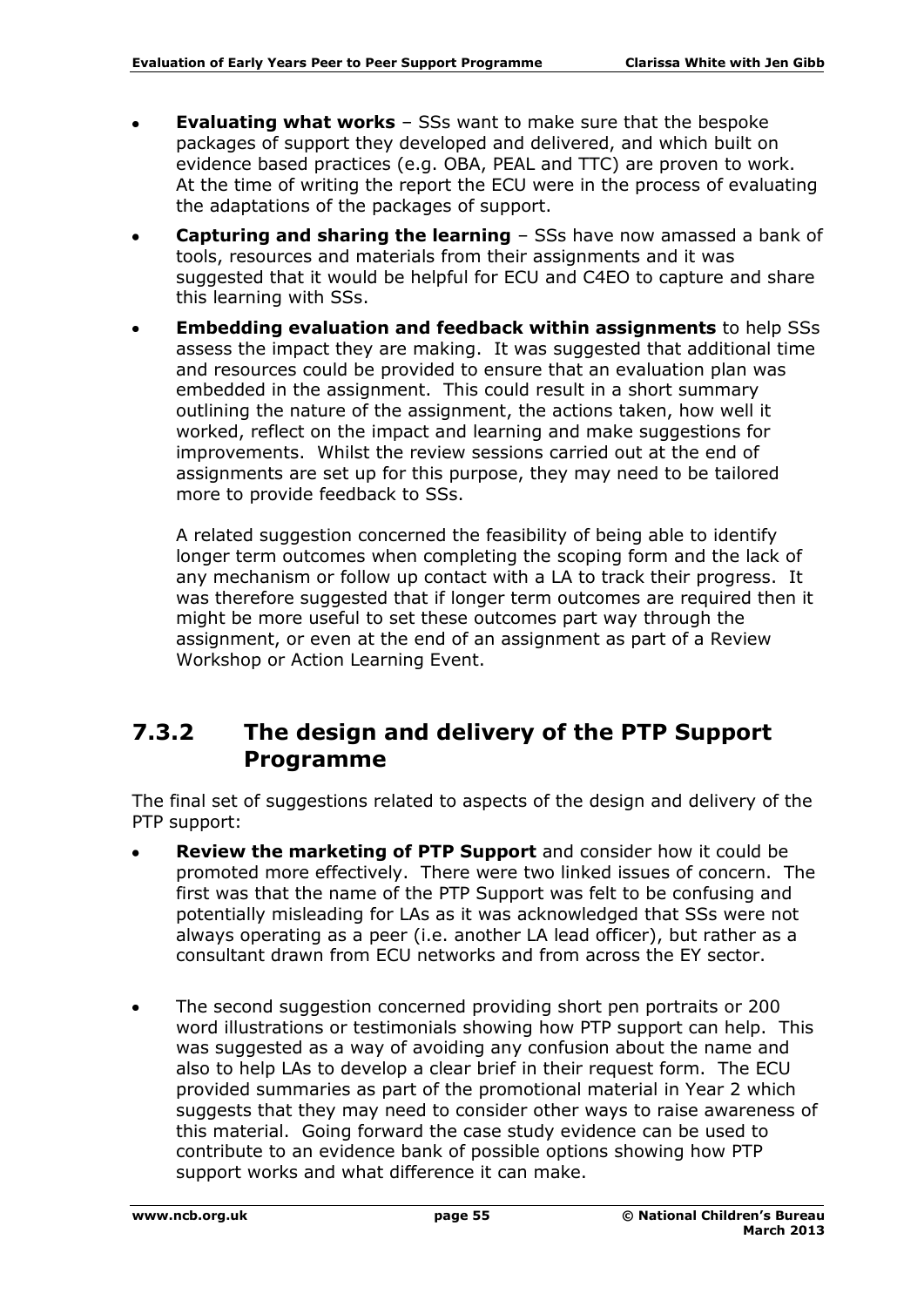- **Separate the time allocation for scoping and delivering the assignment.** This would ensure that any additional time spent scoping an assignment would not detract from the delivery time. In circumstances where the request is vague more time could then be devoted to supporting the LA to develop the focus and purpose of the assignment.
- **Build in more time for reflection and review between SS and LA during an assignment** – It was suggested by a LA lead that it would help to incorporate a dedicated reflection meeting after first stage of assignment and ensure there is always some kind of action learning event at the end of the assignment. As the PTP support is a tailored consultancy and therefore allows flexibility within the timescale this option may need to be offered as part of the scoping meeting so it is clear to the participating LA or other EY provider.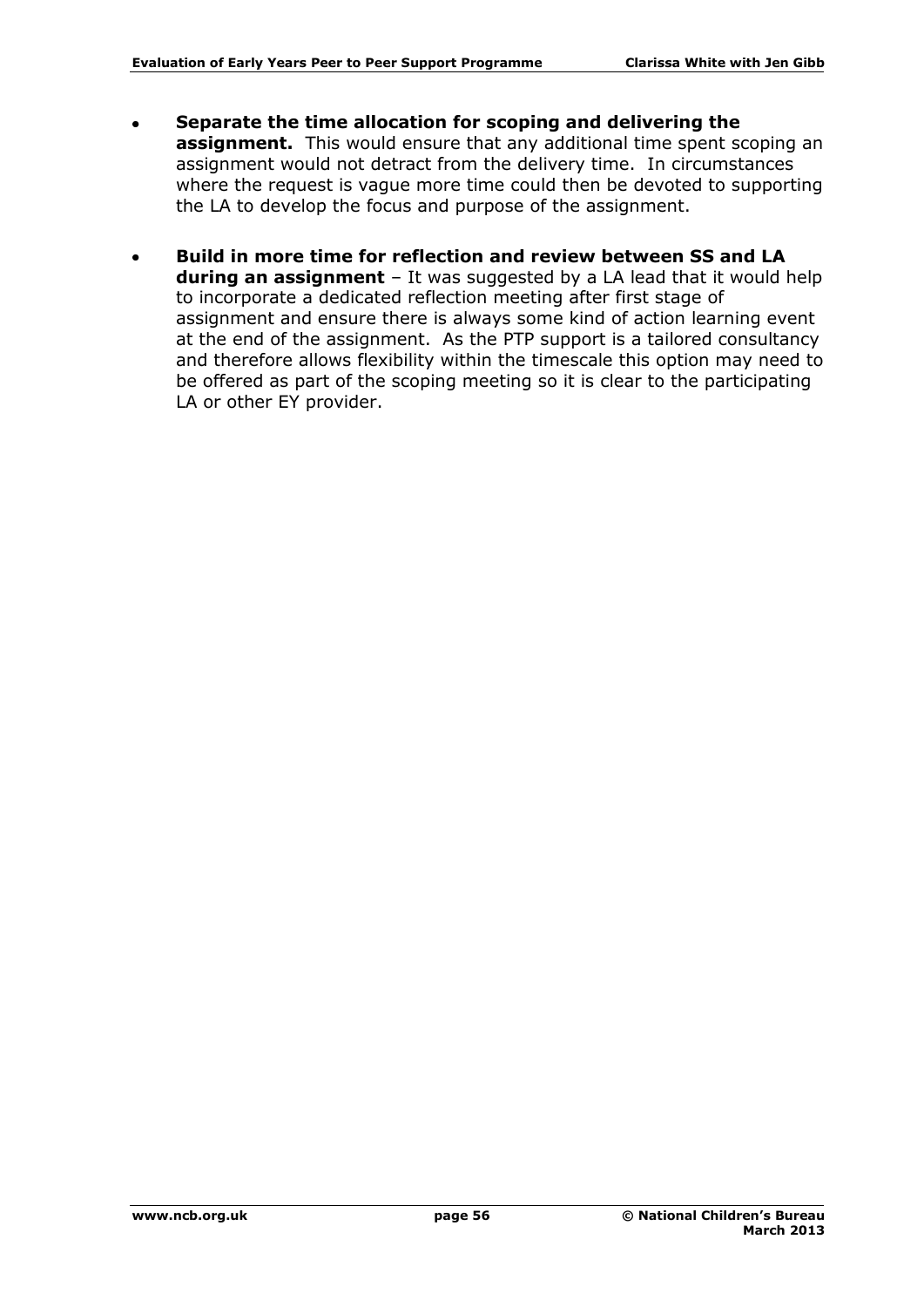# <span id="page-56-0"></span>**Appendix A – The Online Survey**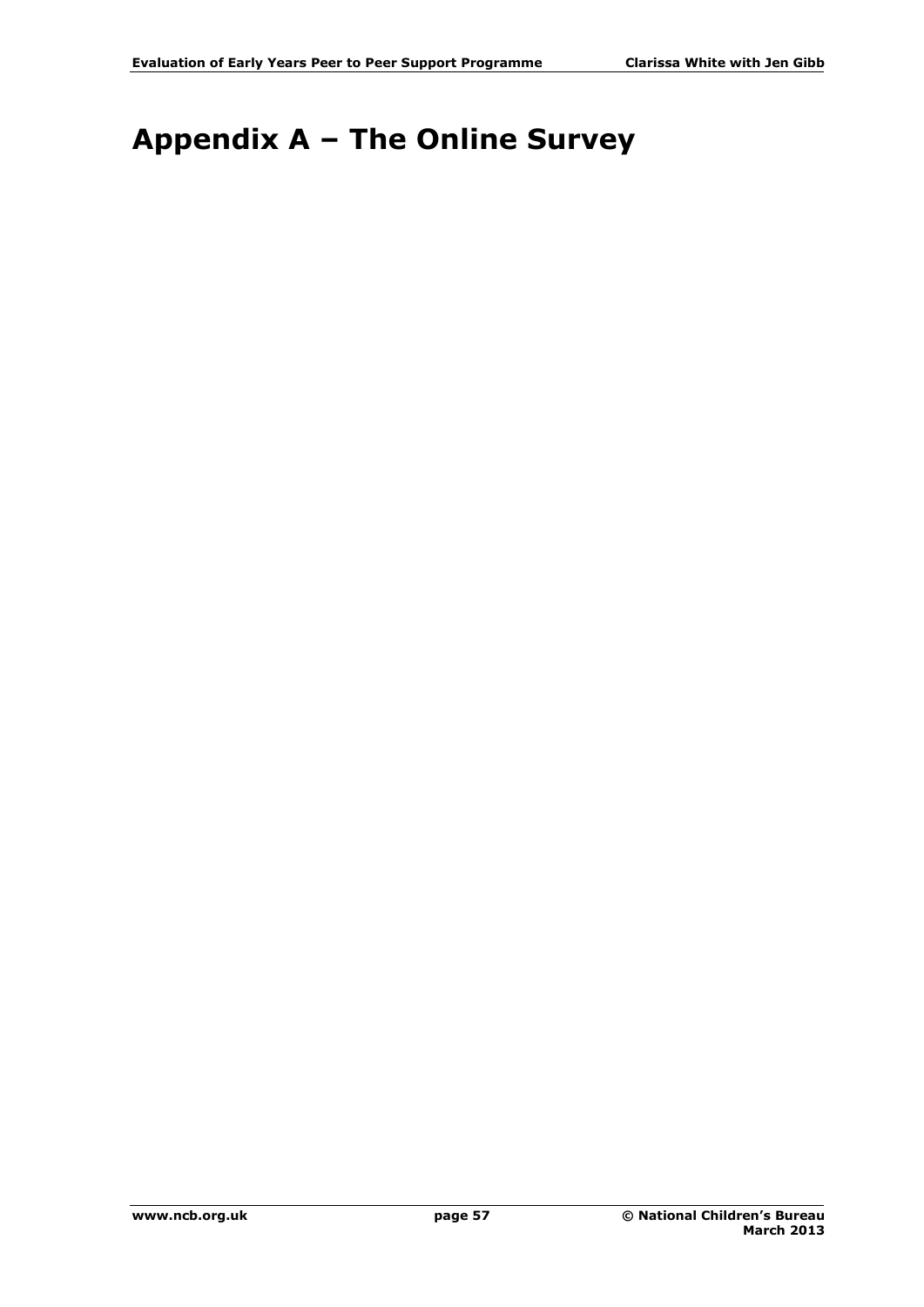# <span id="page-57-0"></span>**Appendix B – Topic Guides**

#### **Peer-to-peer support programme**

**Case Study telephone interview topic guide: Local Authority/ other Early Years providers**

#### **Cover sheet**

#### **At the start of the interview**

- Introduce yourself and NCB: the Early Childhood Unit and C4EO run the DfE funded peer-to-peer support programme. They have commissioned the NCB Research Centre to evaluate the delivery and impact of the programme.
- Thank them for agreeing to be interviewed
- Explain that purpose of interviews to explore their longer term reflections of the peer to peer support and impact it has made on them.
- Remind them their participation is voluntary do not have to answer questions they do not want to
- Permission to record interview, explain about confidentiality and anonymity, as applicable to this interview, including any limitations (when we publish our evaluation report, after the end of the programme in March 2013, we will not use people's names, or names of their organisations).
- $\bullet$  Restate how long the interview will take (approximately 45 minutes one hour max)
- Check if they have any questions before we start

Topic guide key:

'Organisation' (shorthand for 'other Early Years provider')

'LA' (local authority)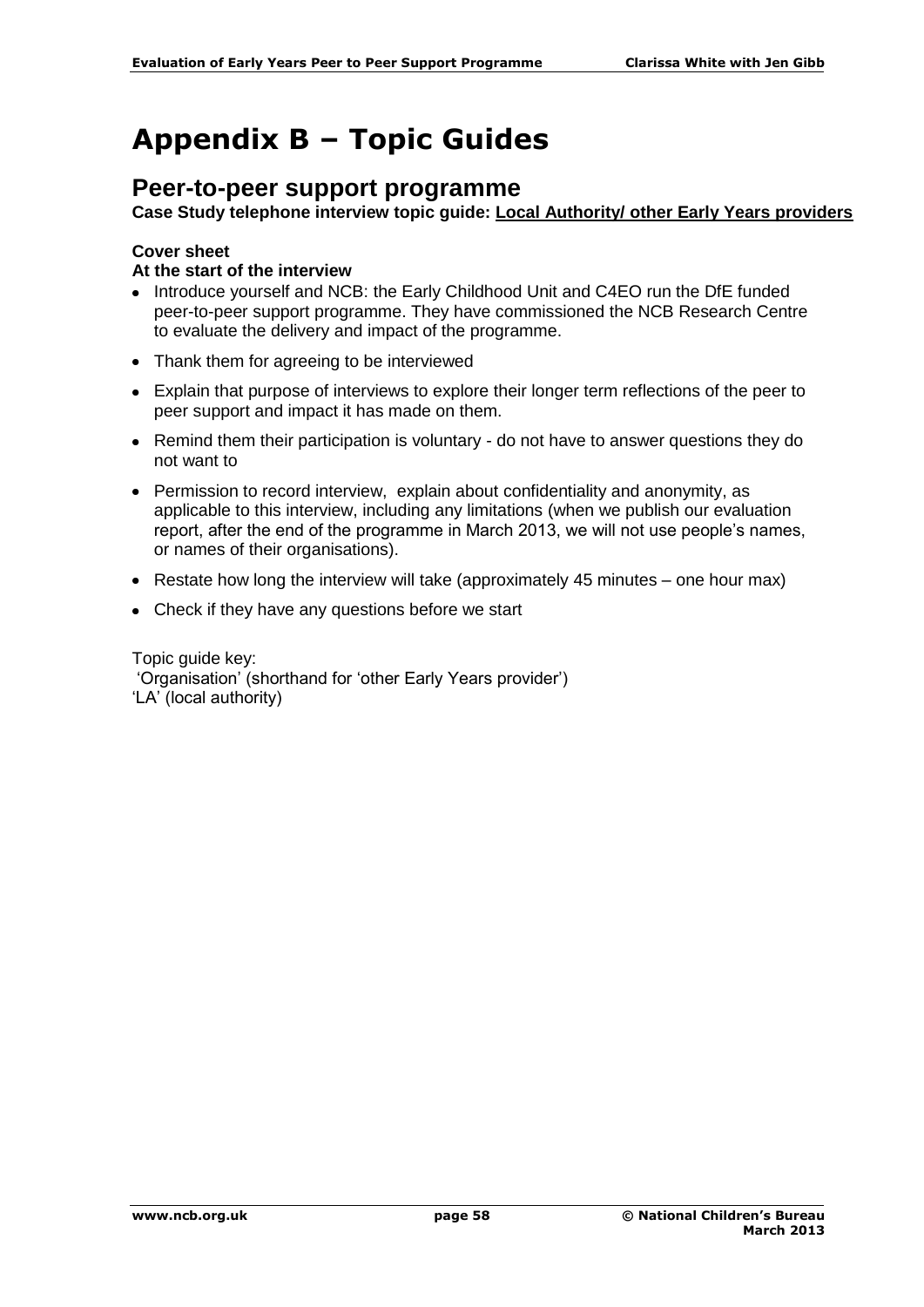#### **Background/ context (5 - 10 minutes)**

*Firstly we would like to find out more about you - and what your organisation was hoping to get out of involvement with the peer-to-peer support programme.*

- Can they briefly describe their role and the organisation they work for
- What was their specific role in relation to peer to peer support
- How their LA become involved in the peer-to-peer support programme, and why their organisation chose to do so
	- o When did they first hear about the peer-to-peer support programme
	- o How did they hear about the programme
	- $\circ$  Who were they first in touch with/applied to (e.g. Early Childhood Unit at NCB or C4EO)
	- o Had they any **other** experience of working with either ECU or C4EO, either before you received this particular peer-to-peer support, or afterwards?
		- **If yes, nature of previous contact/support received**
	- o What prompted their LA/organisation to become involved in the programme (e.g. had they already identified an area/need they wanted to address; were they attracted to the programme because it was free; other reasons)
	- o What were they looking for from the peer-to-peer support

#### **A. The peer-to-peer support programme experience (15- 20 minutes)**

*We would now like to hear more about your experience of the peer-to-peer support programme and the tailored support you received from a sector specialist.*

#### **Application and scoping stage**

- What kind of tailored support did the LA/organisation apply for initially
- How did this compare with what was actually scoped and agreed with the sector specialist; in what way did it change and reasons for any changes (e.g. not feasible within timeframes, discussion with sector specialist highlighted new priorities LA/ organisation wished to focus on etc.)
- How easy was it to apply for the peer to peer support; nature of any difficulties or  $\bullet$ issues with the process (e.g any delays)
- How were any issues overcome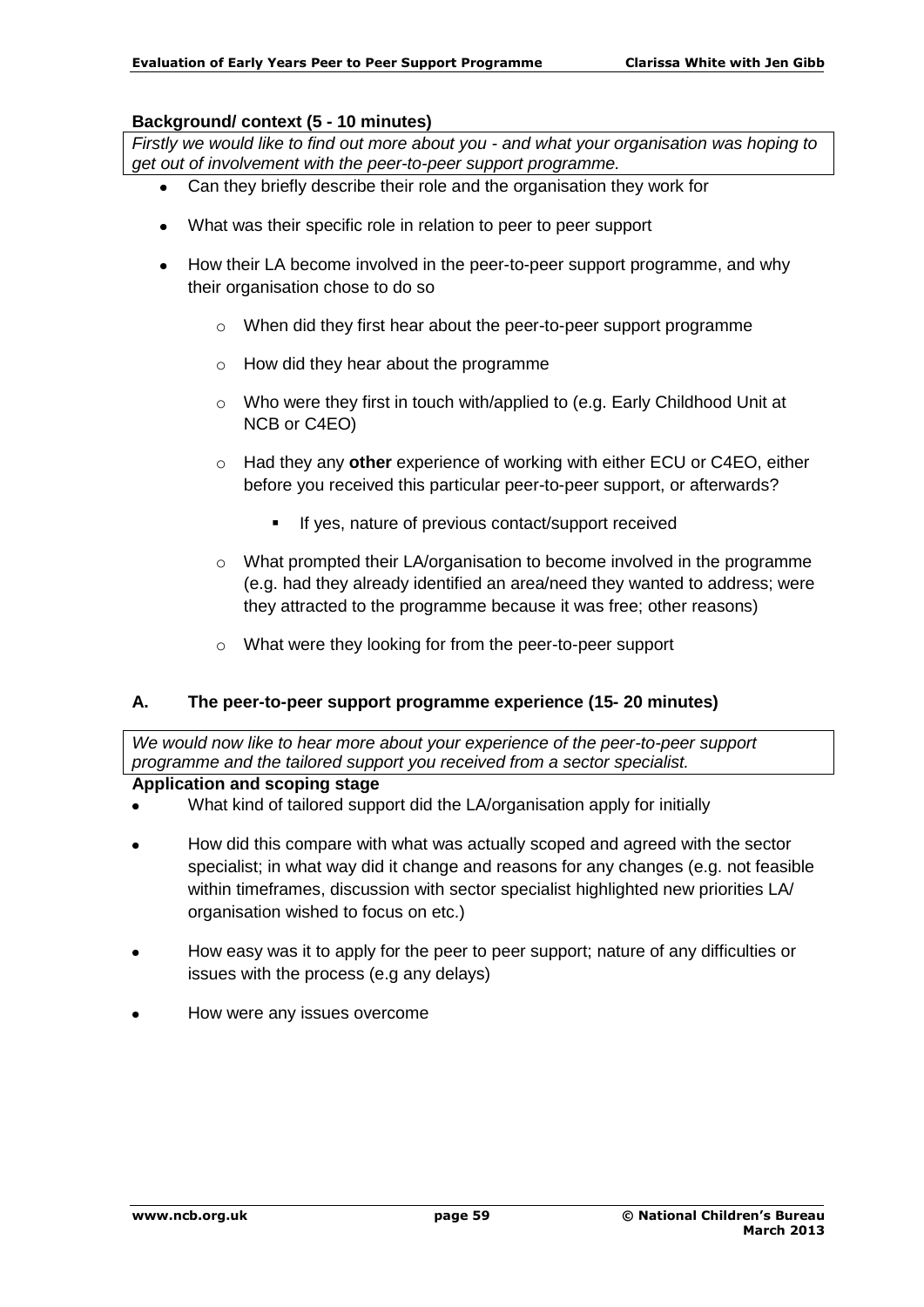#### **Overview of the tailored support scoped:**

- Clarify, briefly, and seek further details of specified elements of support:
- How was it delivered; number of days and what form did the support take; what did the support from the sector specialist consist of (e.g. telephone advice, running workshops, delivering training, attending meetings etc.)

#### **Views about the quality of the tailored support that was provided**

- How well was their assignment delivered; nature of any issues which arose during the assignment in terms of e.g.
	- o the actual delivery of support
	- o the content/nature of support received
	- o frequency of communication with sector specialist
	- $\circ$  any other issue(s)
- How were any issue(s) overcome  $\bullet$
- How easy was the sector specialist to work with any issues arising and how overcome
- How would they describe the quality of the support that was delivered; what was  $\bullet$ good/less good about this
- What specific qualities did the sector specialist bring to the assignment e.g. skills, knowledge of particular area etc.
- How well did the sector specialist's skills and expertise match their services needs
- $\bullet$ With hindsight, what did the sector support contribute to their LA; how far did they have these skills within their organisation (did the sector support fill a resource gap e.g. LA/organisation had the people with the right skills/expertise but did not have the time to inform the work or prepare in the way the sector specialists did)

#### **B. Reflections on the impact of the peer-to-peer support programme (15 - 20 minutes)**

*In the final part of the interview, we would like to find out the extent to which the support received met your expectations, the degree to which the support received has supported you to make progress towards improving quality/outcomes for children/families; and any suggestions you may have for improvements to the programme.*

*Thinking about your own/your organisations overall experience of the programme…*

- How useful did they find the support; in what way was it useful/not useful; can they give some examples
- $\bullet$ How well did the sector specialist meet their requirements; in what way did he or she meet/not meet their expectations
- What prevented the support from meeting their expectations; how could these issues have been resolved
- Did they or their colleagues review or **evaluate** the support in any way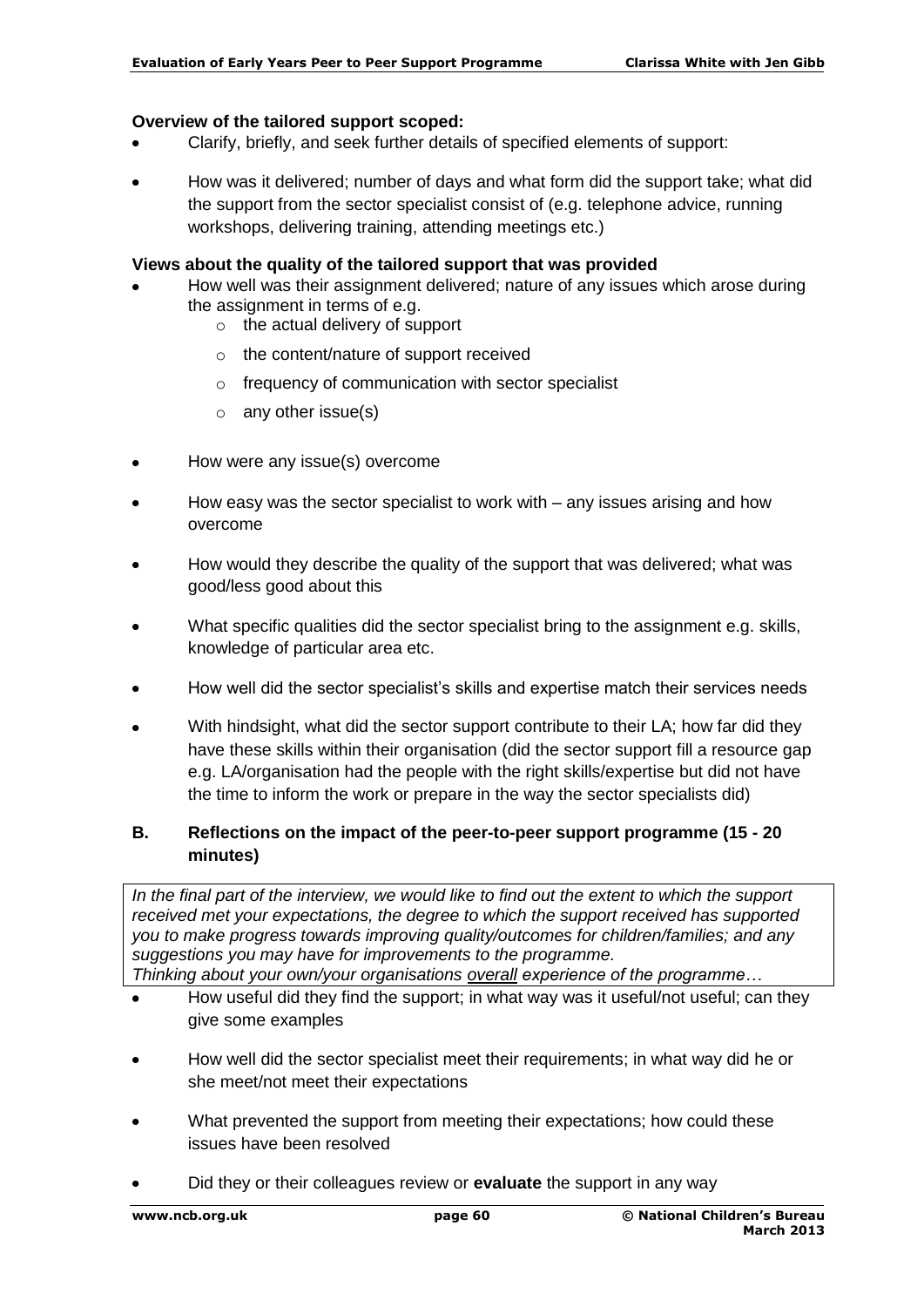- What has changed as a result of the assignment (or is planned to change in the  $\bullet$ coming months)?
- Can they provide any **examples** of how the LA/organisation was able to make progress towards improving their outcomes (relating to their targeted support and broader LA level outcomes); who benefitted, or is likely to (e.g. children and families; How)
	- o Probe for examples and reasons for successful progress to outcomes
	- $\circ$  Probe for examples and reasons for lack of progress towards outcomes.
- How far has the targeted support provided by the sector specialist responsible for these outcomes; what other factors contributed to the resulting outcomes
- What if anything limited the degree to which the targeted support made a difference to the outcomes
- What do they think would have happened without sector support e.g. do they think the LA/organisation would have made the same progress towards outcome(s) and why

#### **C. Reflections on the peer to peer model of working (10 minutes)**

- What do you see as being key to the success of the model of peer-to-peer support
	- o What has worked and why?
- What has not worked so well in terms of the delivery or content of the peer to peer support provided
	- o What were the issues (were they resolved at the time)?
	- o How could they have been resolved?
- What if any suggestions do you have for how the peer-to-peer support programme  $\bullet$ could be improved
- If you were starting again now what if any differences would you make to how you planned, designed and delivered the peer to peer support programme
- What else might you have done differently  $\bullet$
- What advice would you give to other LAs/organisations and sector specialists to encourage the maximum benefit from the peer to peer programme
- What advice would you give to the NCB/DfE  $\bullet$
- Would you recommend participation in the peer-to-peer support programme to other  $\bullet$ LAs/organisations
	- o If yes, why; what benefits would it bring to other LAs/organisations